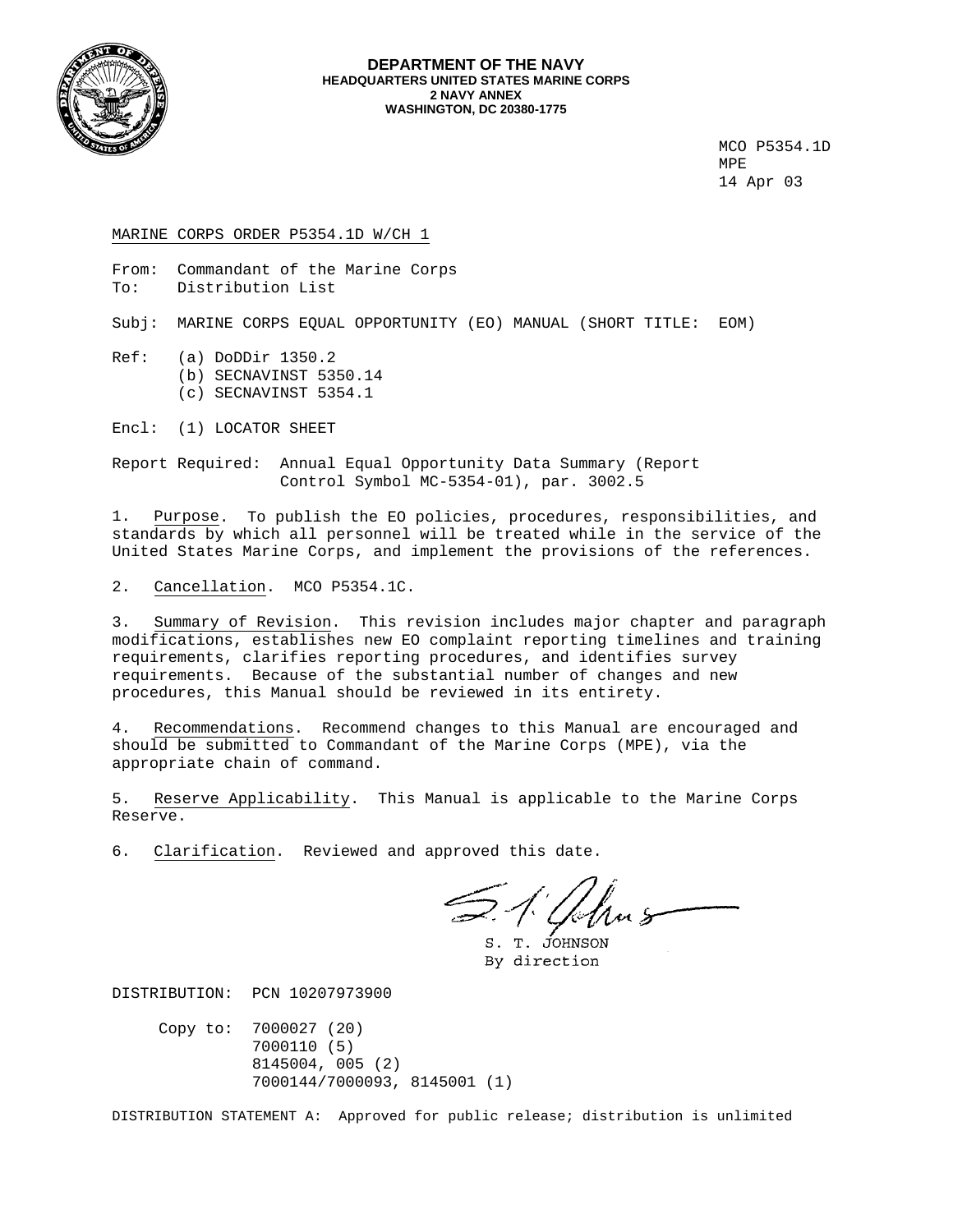

# DEPARTMENT OF THE NAVY **HEADQUARTERS UNITED STATES MARINE CORPS 2 NAVY ANNEX**

**WASHINGTON, DC 20380-1775**<br>MCO P5354.1D Ch1<br>MPE 28 AUG 2006

### MARINE CORPS ORDER P5354.1D Ch1

From: Commandant of the Marine Corps To: Distribution List

Subj: MARINE CORPS EQUAL OPPORTUNITY (EO) MANUAL (SHORT TITLE: EOM)

Encl: (1) New page inserts to MCO P5354.1D

1. Purpose. To transmit new pages to MCO P5354.1D.

2. Action. Remove pages 3-3, 3-4, 3-5, and 3-6 of the basic order and replace with 3-3, 3-4, 3-5, and 3-6 of the enclosure.

W. Sod

 M. L. RHODES Deputy Commandant for Manpower and Reserve Affairs Acting

DISTRIBUTION: PCN 1027973901

 Copy to: 7000027 (20) 7000110 (5) 8145004, 005 (2) 7000144/7000093, 8145001 (1)

DISTRIBUTION STATEMENT A: Approved for public release; distribution is unlimited.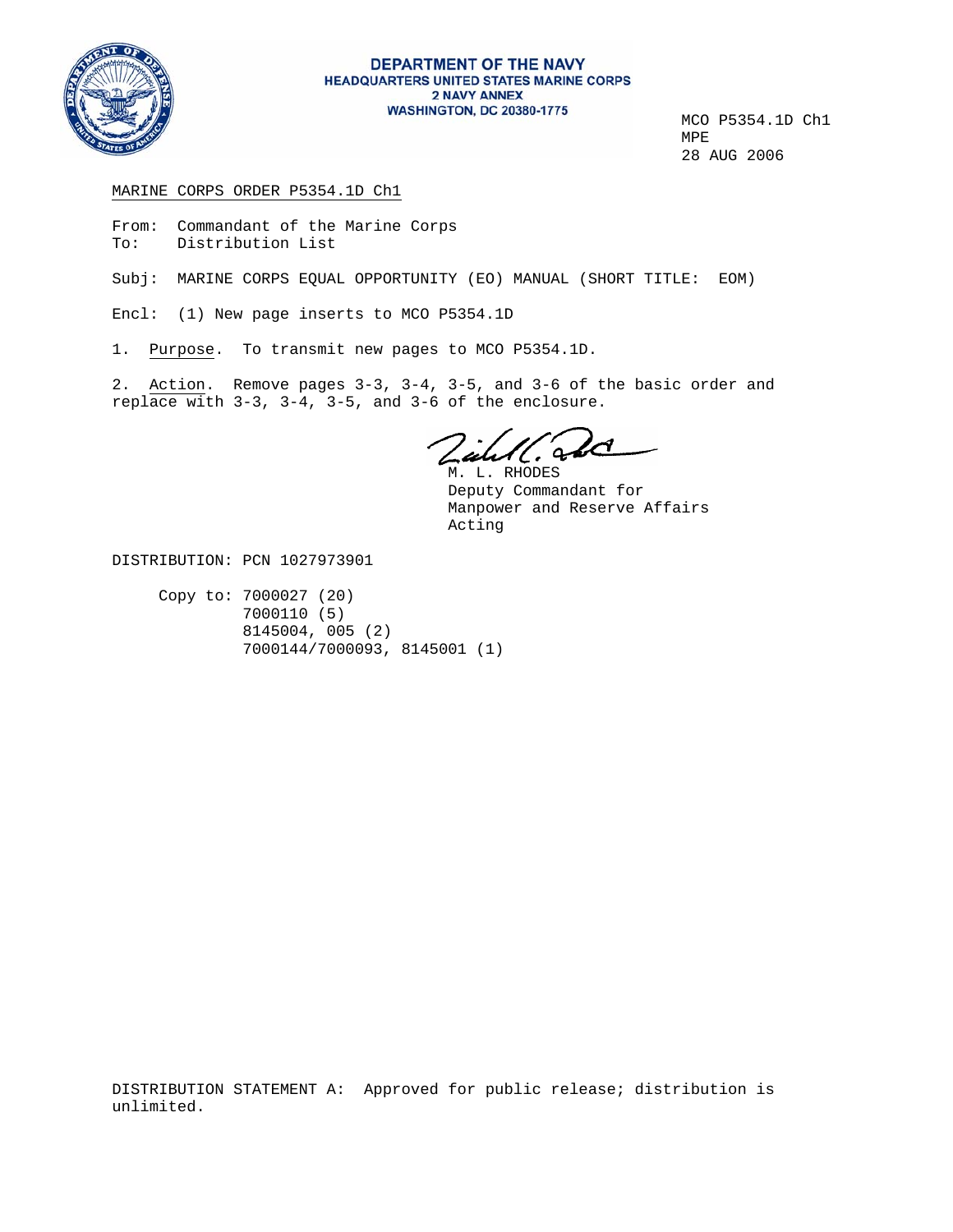### LOCATOR SHEET

Subj: MARINE CORPS EQUAL OPPORTUNITY MANUAL (SHORT TITLE: EOM)

Location:

(Indicates the location(s) of the copy(ies) of this Manual.)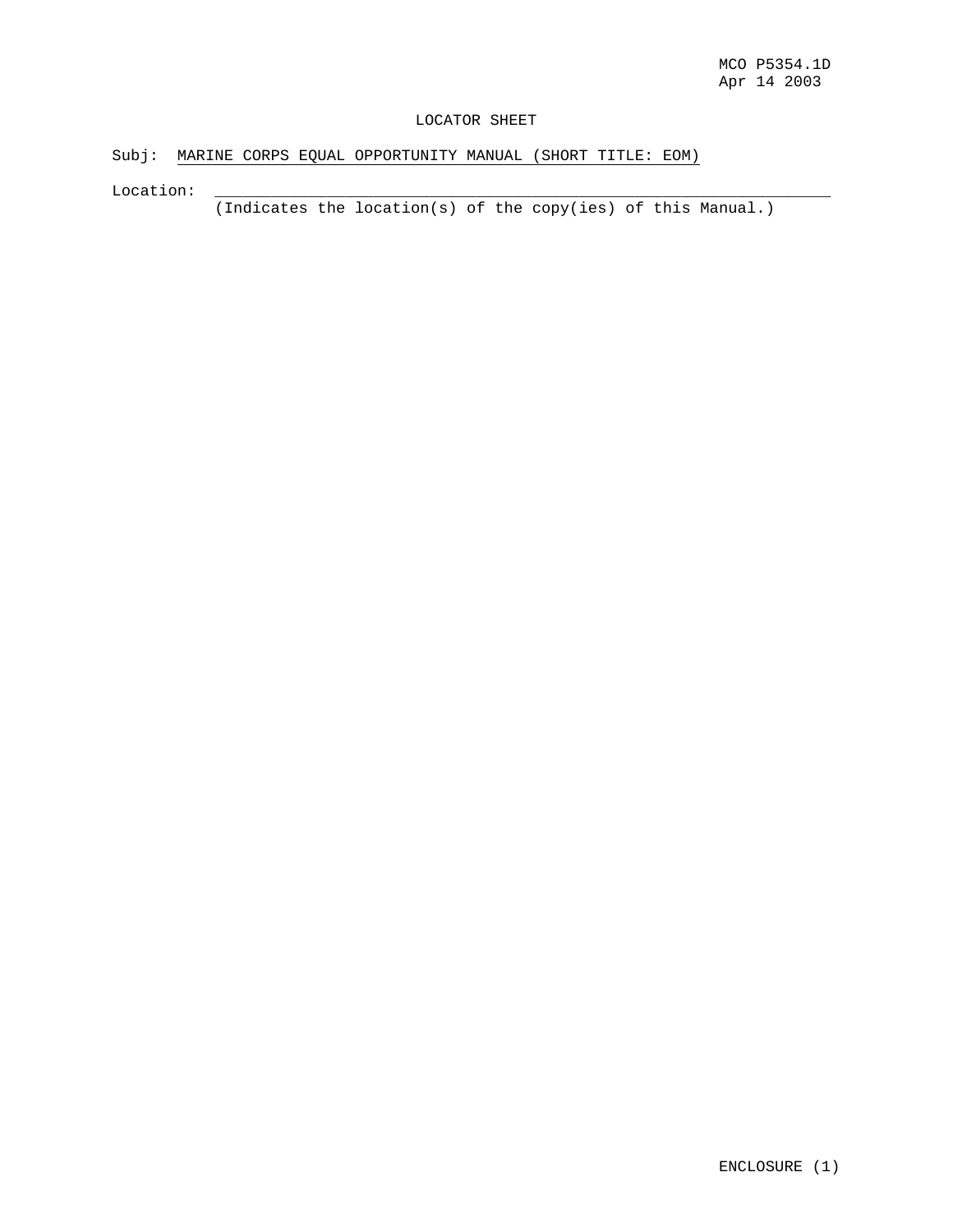# MARINE CORPS EQUAL OPPORTUNITY MANUAL

# RECORD OF CHANGES

Log completed change action as indicated.

| Change | Date of | Date    | Signature of Person |
|--------|---------|---------|---------------------|
| Number | Change  | Entered | Incorporated Change |
|        |         |         |                     |
|        |         |         |                     |
|        |         |         |                     |
|        |         |         |                     |
|        |         |         |                     |
|        |         |         |                     |
|        |         |         |                     |
|        |         |         |                     |
|        |         |         |                     |
|        |         |         |                     |
|        |         |         |                     |
|        |         |         |                     |
|        |         |         |                     |
|        |         |         |                     |
|        |         |         |                     |
|        |         |         |                     |
|        |         |         |                     |
|        |         |         |                     |
|        |         |         |                     |
|        |         |         |                     |
|        |         |         |                     |
|        |         |         |                     |
|        |         |         |                     |
|        |         |         |                     |
|        |         |         |                     |
|        |         |         |                     |
|        |         |         |                     |
|        |         |         |                     |
|        |         |         |                     |
|        |         |         |                     |
|        |         |         |                     |
|        |         |         |                     |
|        |         |         |                     |
|        |         |         |                     |
|        |         |         |                     |
|        |         |         |                     |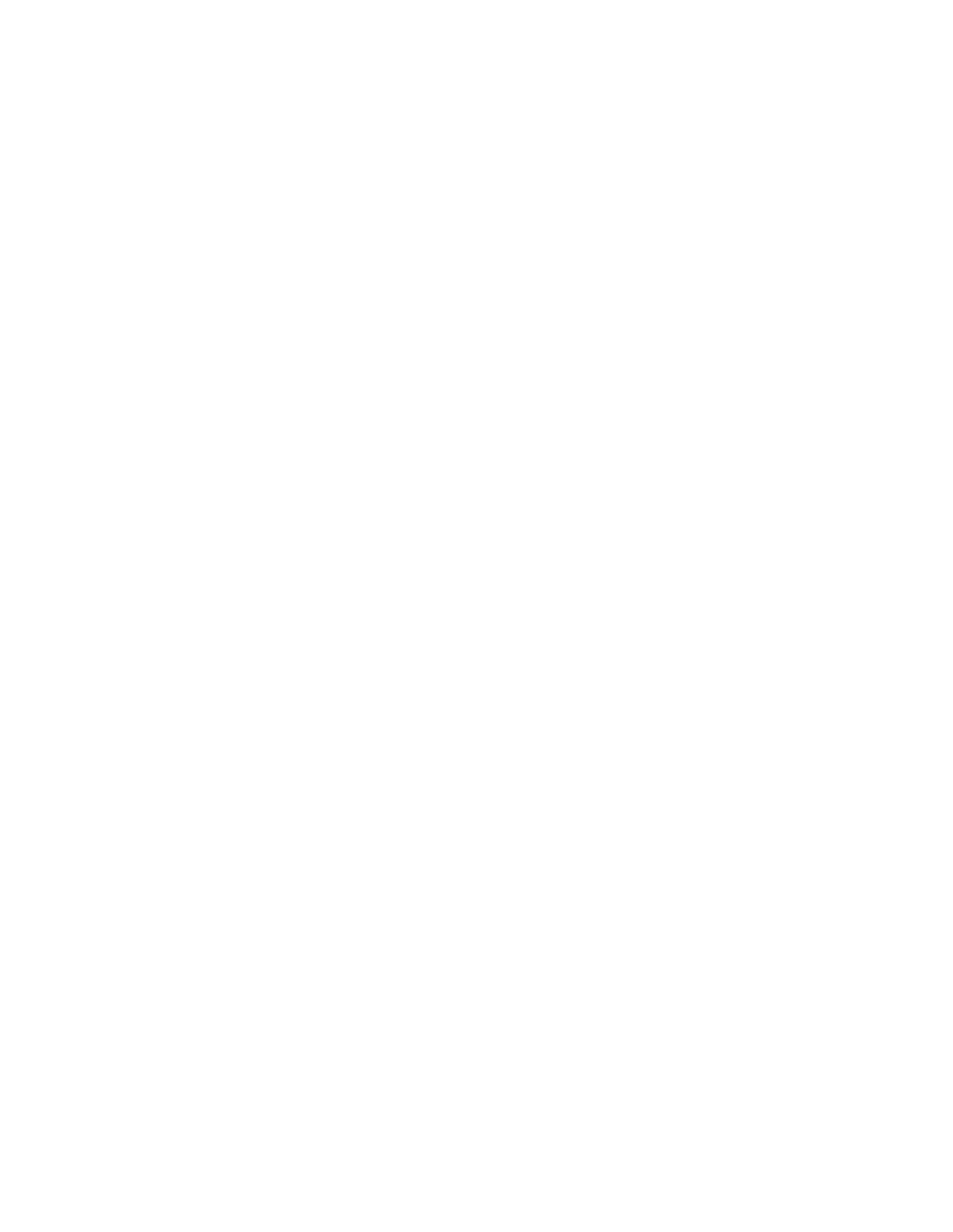### CONTENTS

### CHAPTER

|                | INTRODUCTION                                                                   |
|----------------|--------------------------------------------------------------------------------|
| $\mathbf{1}$   | PURPOSE AND OBJECTIVES                                                         |
| $\overline{2}$ | UNIT EO CLIMATE                                                                |
| 3              | RESPONSIBILITIES                                                               |
| 4              | EO TRAINING                                                                    |
| 5              | PROCESSING/REPORTING EO COMPLAINTS                                             |
| APPENDIX       |                                                                                |
| A              | COMMAND MILITARY PERSONNEL RACE/ETHNIC STATISTICS<br>REPORT FORMAT             |
| В              | COMMANDS REQUIRED TO SUBMIT AN ANNUAL EQUAL OPPORTUNITY<br>DATA SUMMARY REPORT |
| C              | ANNUAL EQUAL OPPORTUNITY DATA SUMMARY REPORT FORMAT                            |
| D              | DISCRIMINATION AND SEXUAL HARASSMENT (DASH) REPORT<br>FORMAT                   |
| Е              | INFORMAL RESOLUTION SYSTEM (IRS)                                               |
| F              | DEFINITIONS                                                                    |
| G              | LIST OF APPLICABLE/HELPFUL REFERENCES                                          |
| Н              | INSPECTOR GENERAL CHECKLIST                                                    |
| I.             | EO INVESTIGATION REVIEW CRITERIA                                               |
| J              | LIST OF SPECIAL EMPHASIS OBSERVANCES                                           |
| K              | DEOMI MOBILE TRAINING TEAM (MTT) REQUEST                                       |
| L              | REQUEST FORM FOR DEOMI MILITARY EQUAL OPPORTUNITY<br>CLIMATE SURVEY (MEOCS)    |
| M              | REQUEST MAST FORM                                                              |

N RESOURCES AVAILABLE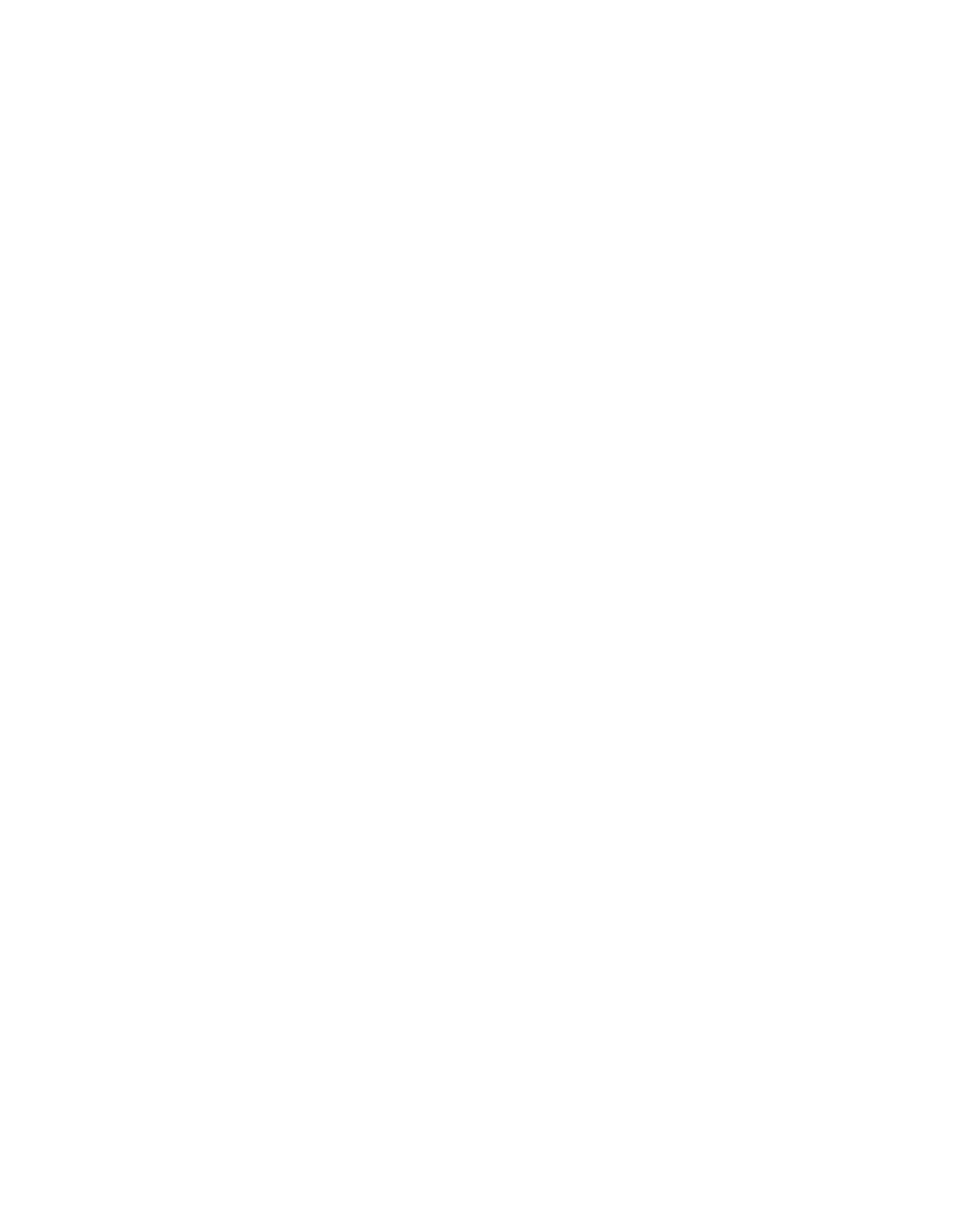### INTRODUCTION

0001. PURPOSE. To incorporate equal opportunity (EO) into the Marine Corps' ethos and leadership philosophy.

0002. APPLICABILITY. The provisions of this Manual apply to Marines and other Armed Forces personnel assigned to, or serving with, Marine Corps units, and civilian supervisors of military personnel. The policies and provisions of the Equal Employment Opportunity (EEO) Program concerning civilian personnel employed by the Marine Corps are provided in separate Department of the Navy (DON) EEO regulations and are not covered in this Manual.

0003. POLICY. The Marine Corps will provide EO for all military members without regard to age, color, gender, race, religion, or national origin, consistent with the law, regulations, and the requirements for physical and mental abilities.

0004. DEFINITION OF TERMS. To ensure uniform understanding of the terms that have special significance/meaning relative to the Marine Corps EO policies and procedures, definitions are provided in Appendix F. Terms that have special meaning relative to specific chapters of this Manual are defined in those chapters.

0005. ADDITIONAL REFERENCES. In addition to the guidance provided in this Manual, a listing of pertinent references is at Appendix G.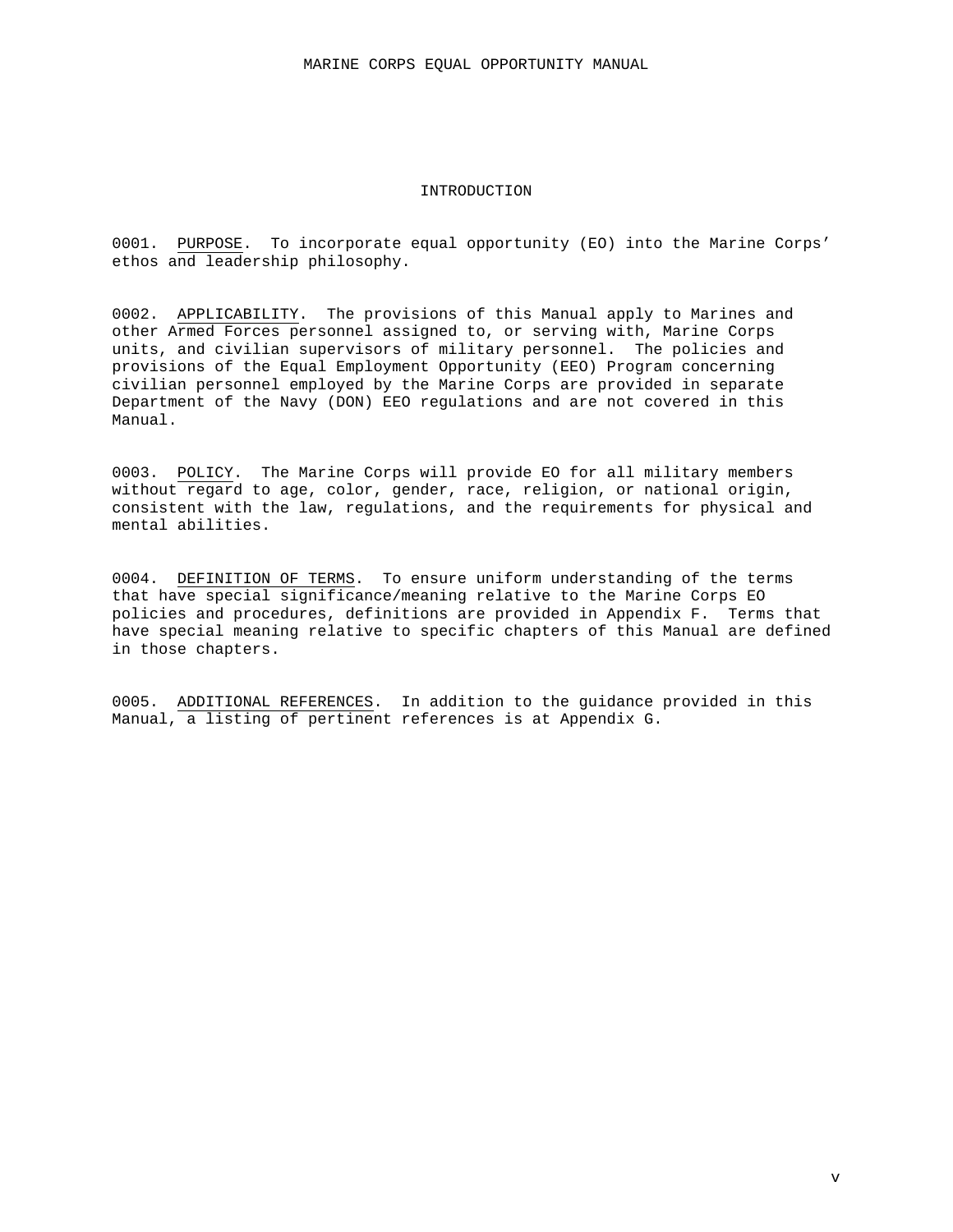# MARINE CORPS EQUAL OPPORTUNITY MANUAL

# CHAPTER 1

### PURPOSE AND OBJECTIVES

| PARAGRAPH    | PAGE |
|--------------|------|
| $1000$ $1-3$ |      |
| $1001$ $1-3$ |      |
| $1002$ $1-3$ |      |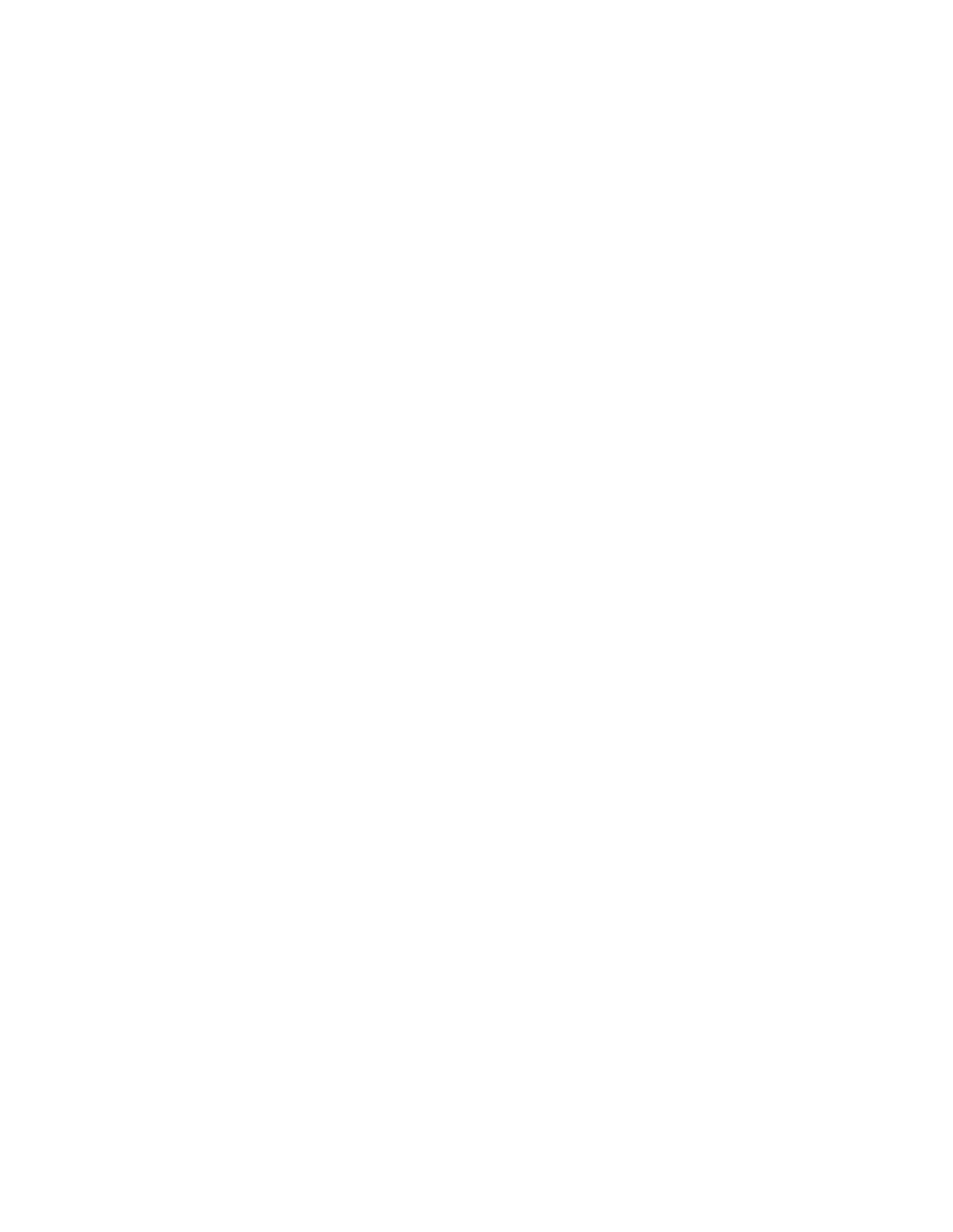#### CHAPTER 1

#### PURPOSE AND OBJECTIVES

#### 1000. SCOPE

1. The Marine Corps is built on the trust and teamwork shared between individual Marines and their leaders. Inherent in this trust is the understanding that fair, scrupulous, and unbiased treatment is the Marine Corps leadership standard. In keeping with this leadership philosophy, this Manual will be applied in every command policy, action, and program.

2. The responsibility for accomplishing equal opportunity is not dependent on authority or solely the function of any special staff officer. Rather, all Marines are expected to promote camaraderie among individuals, regardless of age, color, gender, race, religion, or national origin, by setting an example of unprejudiced actions and identifying unfair practices to higher authority via the chain of command.

1001. PURPOSE. Unlawful discriminatory practices within the Marine Corps are counterproductive and unacceptable. Discrimination undermines morale, reduces combat readiness, and prevents maximum utilization and development of the Marine Corps' most vital asset, its "people". The policy of the Marine Corps is to provide equality of treatment and the opportunity for all Marines to achieve their full potential based solely upon individual merit, fitness, and ability.

1002. OBJECTIVES. The primary objective is to integrate equal opportunity into every aspect of Marine Corps life. Specific objectives are as follows:

1. To build and maintain a cohesive combat ready corps of Marines who are focused and determined to accomplish their mission.

2. To promote teamwork and cohesion through the elimination of prejudice and harassment.

3. To ensure equal opportunity exists for all Marines.

a. We must ensure that every Marine is prized and appreciated for their individual worth, and that each Marine is afforded full opportunity for professional achievement.

b. The obligation of each member of the chain of command is to ensure that this sense of fairness is constant and genuine. An environment of fairness for all Marines is crucial to building a warfighting team.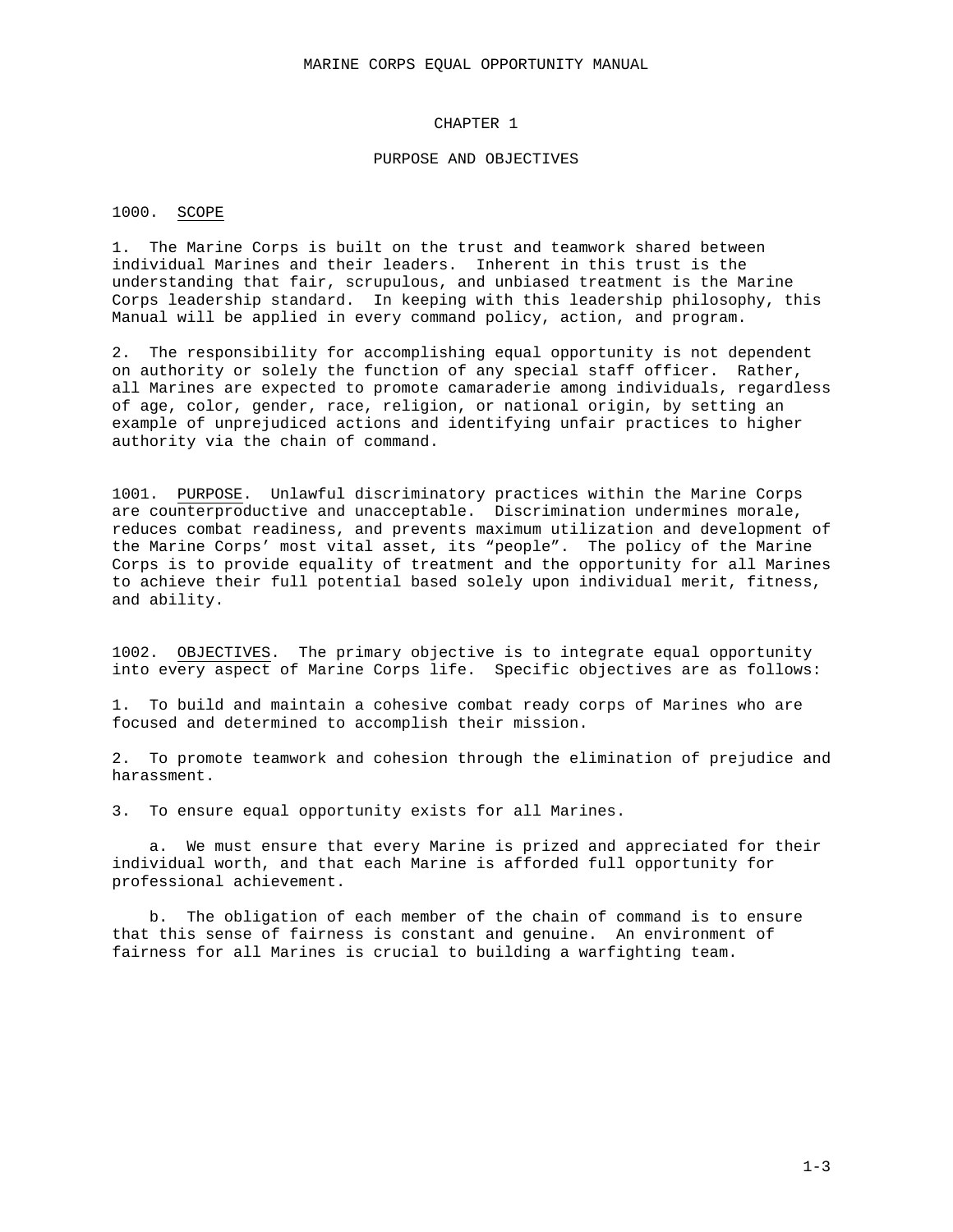# MARINE CORPS EQUAL OPPORTUNITY MANUAL

# CHAPTER 2

# UNIT EO CLIMATE

|                                                | PARAGRAPH | PAGE     |
|------------------------------------------------|-----------|----------|
|                                                | 2000      | $2 - 3$  |
| CHAIN OF COMMAND                               | 2001      | $2 - 3$  |
| MONITORING OF COMMAND CLIMATE                  | 2002      | $2 - 3$  |
| MAINTENANCE OF STATISTICAL DATA                | 2003      | $2 - 5$  |
| COMMUNICATION/INFORMATION, AND AWARDS PROGRAMS | 2004      | $2 - 5$  |
| CAREER DEVELOPMENT/ASSIGNMENT                  | 2005      | $2 - 6$  |
|                                                | 2006      | $2 - 6$  |
| MILITARY JUSTICE                               | 2007      | $2 - 6$  |
|                                                | 2008      | $2 - 6$  |
| SEXUAL HARASSMENT                              | 2009      | $2 - 7$  |
| RACIAL INCIDENTS                               | 2010      | $2 - 8$  |
| PREVENTION OF DISCRIMINATION                   | 2011      | $2 - 9$  |
| REPORTING INAPPROPRIATE BEHAVIOR               | 2012      | $2 - 9$  |
| USE OF BASE AND UNIT FACILITIES                | 2013      | $2 - 9$  |
| OFF-BASE FACILITIES AND HOUSING                | 2014      | $2 - 10$ |
| DISCRIMINATION BY PRIVATE ORGANIZATIONS        | 2015      | $2 - 10$ |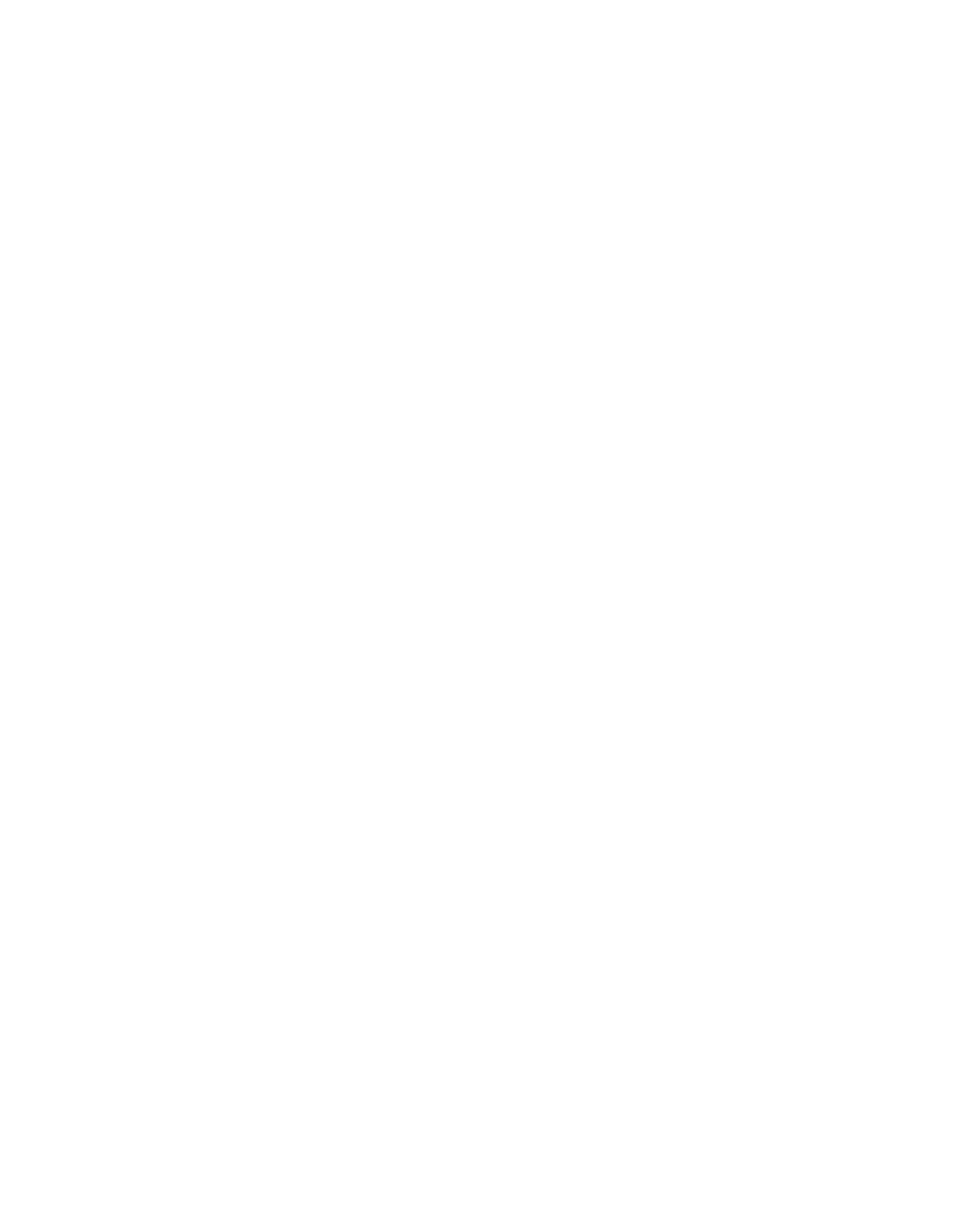### CHAPTER 2

#### UNIT EO CLIMATE

#### 2000. GENERAL

1. The organizational climate of a unit is the responsibility of the commander. Sound leadership is the key to eliminating all forms of unlawful discrimination, and those in supervisory positions must foster an environment free of inappropriate behavior. All individuals in the unit must be treated fairly and with mutual respect.

2. Unit personnel should be allowed and encouraged to address situations that detract from the unit's cohesion and its ability to perform the mission. Commanders must ensure that the Informal Resolution System described in paragraph 5002.1 and the Request Mast process can be used by all without intimidation and/or fear of reprisal.

3. The motto on the Great Seal of the United States reads, "E Pluribus Unum," Out of Many, One. Just as our one Nation was formed from many people, a commander must form one cohesive unit from many individuals. To accomplish this, command involvement in the areas addressed in the following paragraphs is necessary.

2001. CHAIN OF COMMAND. The chain of command is the primary and preferred channel for correcting discriminatory practices and for communicating EO matters. The chain of command is the succession of commanding officers from a superior to a subordinate through which command is exercised.

1. Individuals who believe they have been subjected to discrimination or inappropriate behavior should report the incident to the chain of command if they believe they are unable to resolve the problem by themselves or the incident is criminal in nature. MCO 1700.23 (Request Mast) provides chain of command clarification for EO complaints filed through Request Mast procedures.

2. EO is everyone's responsibility. Anyone who witnesses an act of discrimination has a responsibility to address, correct or report the inappropriate behavior immediately. Other specific responsibilities are identified in chapter 3 of this Manual.

### 2002. MONITORING OF COMMAND CLIMATE

1. Symptoms of a breakdown in unit cohesion may appear in new and varied forms. Proactive measures must be taken to prevent possible erosion of the command's readiness posture. This can best be accomplished through concerned leadership and open, responsive channels of communication.

2. To identify areas requiring command attention, the commander must monitor all incidents that would reflect discord among Marines. The analysis of such data, in conjunction with other management tools, is invaluable to the commander in assessing the cohesion of the command.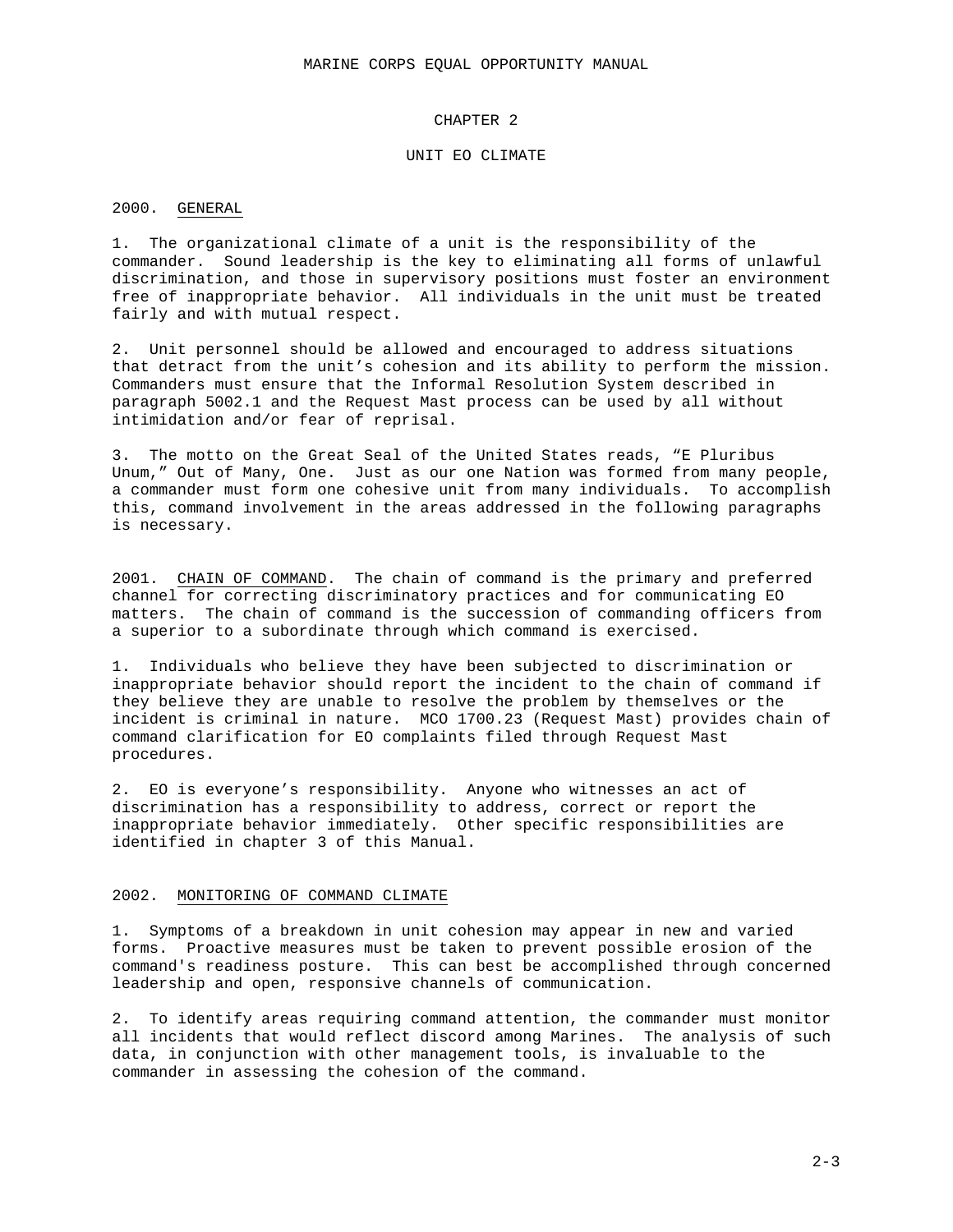3. The following is a list of possible indicators of unit unrest or turmoil. Although not all inclusive, these indicators have proven to be reliable in the past:

a. Increase in racial, ethnic or sexual harassment complaints/incidents among Service members, their family members, and civilian employees.

b. Incidents with racial/ethnic/sexual overtones that may occur on base or in the surrounding civilian community.

c. Appearance of racist, religiously intolerant, or prejudicial literature, signs, graffiti, etc.

d. Marines wearing civilian clothing or tattoos with organizational insignia or words that are racist/sexist or gang-related.

e. De facto or group-imposed segregation in command billeting, mess halls, clubs, and recreation areas.

4. If used and conducted appropriately, command assessments are valuable tools in determining command climate. Commanders are required to assess their command EO climate within 90 days of assumption of command, and ensure proactive strategies are initiated to monitor unit progress if needed. Although either the Military Equal Opportunity Climate Survey (MEOCS) or the Marine Corps Command Assessment Survey (Windows) (MCCASWin) may be used to meet this requirement, the MEOCS is the preferred survey. Detailed information on both of these surveys can be provided by the local Equal Opportunity Advisor (EOA). Commands that have been assessed within 90 days of a new commander's arrival are not required to be reassessed.

a. MEOCS. MEOCS was designed by the Defense Equal Opportunity Management Institute (DEOMI) to assess the EO climate of a unit. The MEOCS may be requested from the DEOMI, utilizing the format and instructions provided in Appendix L. Since only the requesting commander will see the results of the survey, this is a good tool for commanders to assess the EO climate in their units and take corrective actions where necessary. The results also give the commander an overall comparison of other Marine Corps units that have taken the survey. Data collected by the MEOCS is used to get an overall picture of the Marine Corps.

b. MCCASWin. This system is a computer generated survey that measures perceptions and attitudes of command members on discrimination and organizational factors such as assignments, training, leadership, communications, interpersonal relations, complaints, discipline, performance evaluation, promotions, and general issues. The MCCASWin is an abbreviated version of the Marine Corps Climate Survey (MCCS). The MCCS is administered periodically to a random sampling of the entire Marine Corps and Marine Corps Reserve. The MCCASWin results can represent an EO climate snapshot for the commander. It is available at the commander's request and administered by the EOA. The EOA will brief the commanding officer on the survey results.

5. Rapid command response to EO issues must be visible to all members of the unit. The absence of a visible response can result in increased apprehension and polarization. No incident having an effect on EO can be overlooked or discounted, regardless of how insignificant or limited its involvement may appear on the surface. Every incident should be addressed and if necessary recorded and reported through the chain of command for resolution.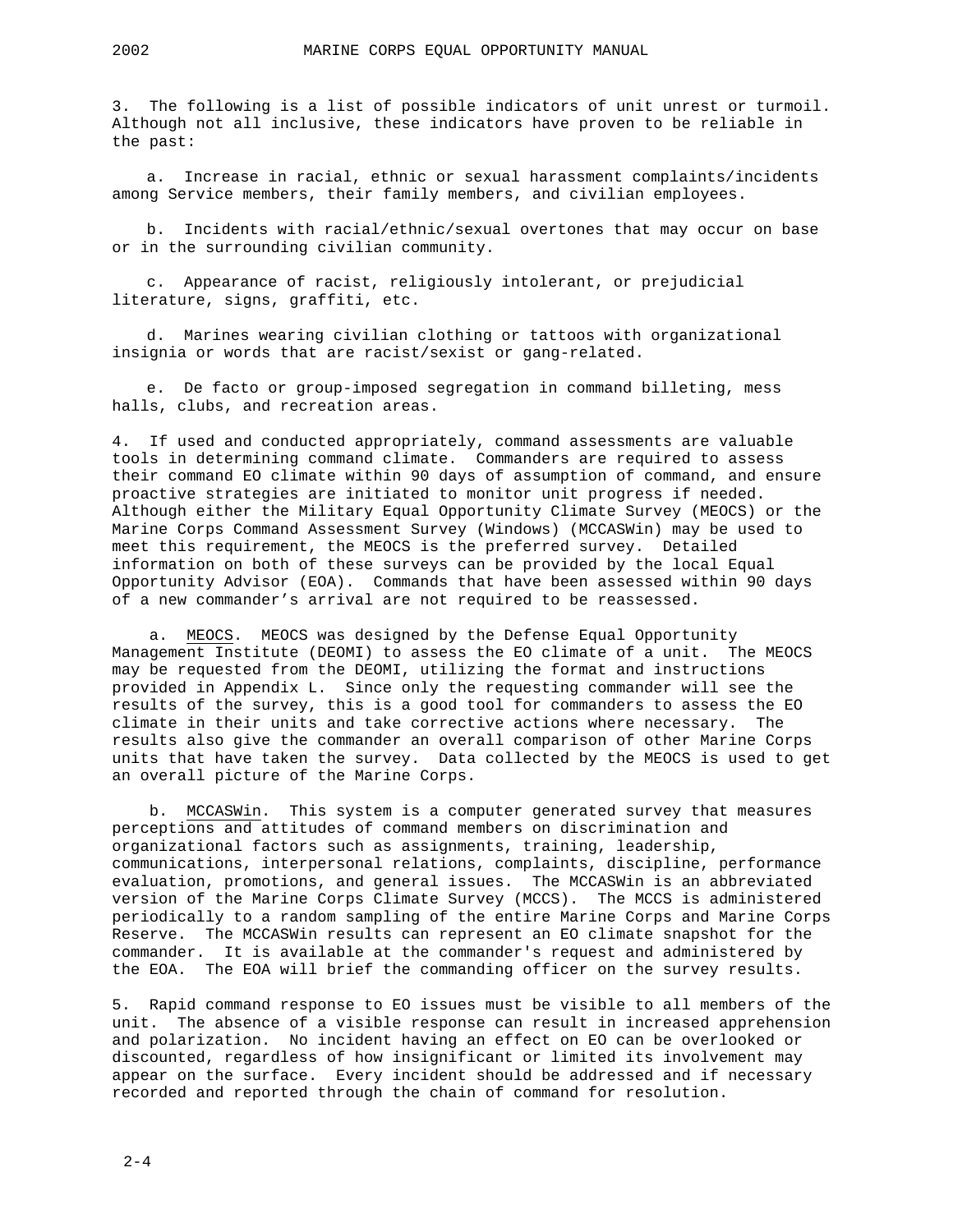#### 2003. MAINTENANCE OF STATISTICAL DATA

1. The maintenance and frequent review of statistical data relating to personnel can alert commanders to the development of trends and patterns that may affect the command's EO climate.

2. Appendix A is an ideal tool to manage the EO environment. The Marine Corps Total Force System (MCTFS) may be of assistance in compiling the majority of the data shown in Appendix A. The statistical data compiled is not reported to CMC; however, EO is a functional area open to review for compliance by the Inspector General (IG). The IG Checklist at Appendix H is provided for your information and guide to ensure compliance.

3. Marine Corps Reserve Support Command is exempt from maintaining data on Individual Ready Reserve (IRR) Marines.

#### 2004. COMMUNICATION/INFORMATION, AND AWARDS PROGRAMS

1. All unit personnel should be aware of the command's EO policies, available communication channels, and all relevant information discussed in this Manual. Full use should be made of leadership training, unit information programs, command newsletters, bulletin boards, formations, and welcome-aboard and indoctrination briefs to achieve this goal.

2. Effective internal information and public affairs programs provide an excellent means of demonstrating the command's commitment to EO and the resultant combat readiness. To ensure these programs support their EO objectives, commanders will:

a. Ensure that historical/cultural events of significant interest within the command are given proper recognition in installation or local newspapers within the context of the Marine Corps' ethos. Appendix J contains a list of DoD recognized special emphasis observances.

b. Develop and release to public and internal media, feature stories concerning efforts and commitment by the Marine Corps to ensure fair treatment of all personnel.

c. Be alert to any journalistic practices that degrade or stereotype people based on age, color, gender, race, religion or national origin.

d. Per the current edition of SECNAVINST 5720.44, develop and maintain sound community relations with local government leaders and civic organizations who support EO for Marines in the community (this pertains to host commanders at the base/camp/station level and above).

3. Commands are encouraged to participate in the various EO, leadership, and community service award celebrations sponsored annually by civilian organizations. For additional information on these various awards, contact CMC (MPE). Commands are highly encouraged to establish local awards to recognize those military and civilian personnel whose achievements have significantly contributed to the esprit and teamwork of the Marine Corps. In identifying those individuals who merit recognition, commanders must ensure the same standards are applied to all members of the command.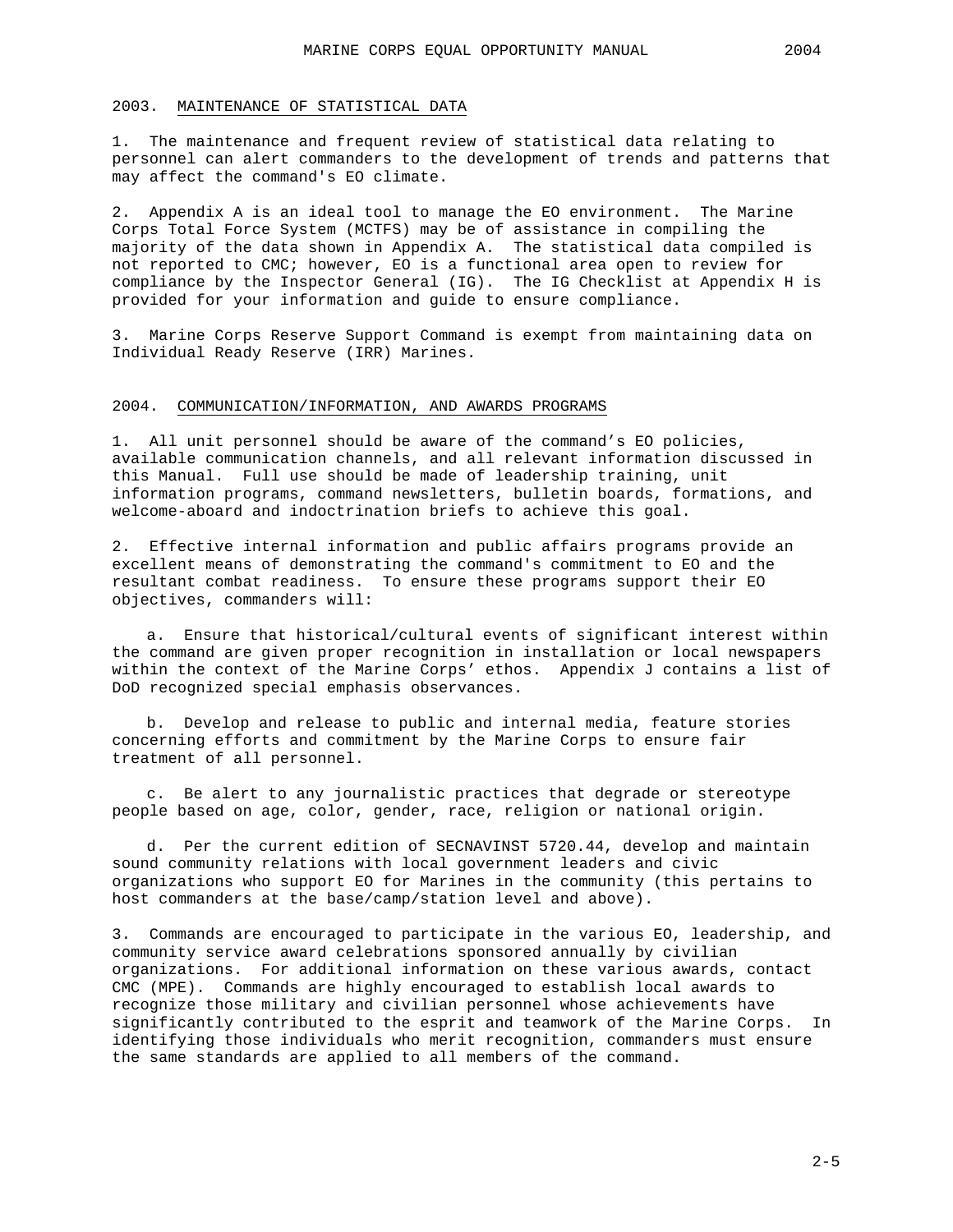#### 2005. CAREER DEVELOPMENT/ASSIGNMENT

1. The opportunity for advancement is essential to the morale and readiness of a command. To ensure equality of opportunity for career progression and development, commanders will ensure that unlawful discrimination is not a factor in screening processes.

2. Assignments have an impact on advancement potential. Commanders will ensure that all assignments (primary duty, work details, transfer quotas, etc.) are based on grade, occupational skill requirements, performance, and the needs of the Marine Corps. Marines will not be denied assignments for which they are qualified because of age, color, gender, race, religion, or national origin unless otherwise authorized/required by law or regulation.

#### 2006. TRAINING

1. One of the primary means for implementing the command EO objectives is through leadership training. Reference (a) mandates that all military personnel, including general officers, receive training in EO, human relations, and prevention of sexual harassment. Specific EO training requirements are located in chapter 4 of this Manual.

2. All commands have training material available to them. Every major command has an EOA assigned who maintains a Training Information Resources (TIR) Library. The purpose of these libraries is to provide resources for commands or individuals to use in strengthening the cohesion and trust within units. The TIR Library includes videos, books, lesson plans, posters, and other materials. The EOA is responsible to maintain, update, and manage the TIR Library. Equal Opportunity Representatives (EOR) will coordinate with the nearest (geographic) EOA to use these resources to conduct training at their units.

2007. MILITARY JUSTICE. Injustice perceived by an individual Marine or group of Marines, whether real or imagined, has a detrimental effect on unit readiness and morale. Therefore, commanders will:

1. Ensure military justice and administrative separation functions in the command are performed free of discrimination.

2. Investigate all cases where discrimination is suspected or alleged to be a factor in the judicial process.

3. Monitor command disciplinary statistics for possible trends of unequal treatment.

2008. DISCRIMINATION. Discrimination is the illegal treatment of a person or group based on age, color, gender, race, religion, or national origin. Discrimination also includes persons condoning, ignoring, or failing to correct negative and hostile working environments, where one or more of the discriminatory factors mentioned above is present, during the performance of their duties. All forms of discrimination, such as racism, sexism, and religious intolerance, can occur not just through the acts of individuals, but within the systems, policies and procedures of an organization. Such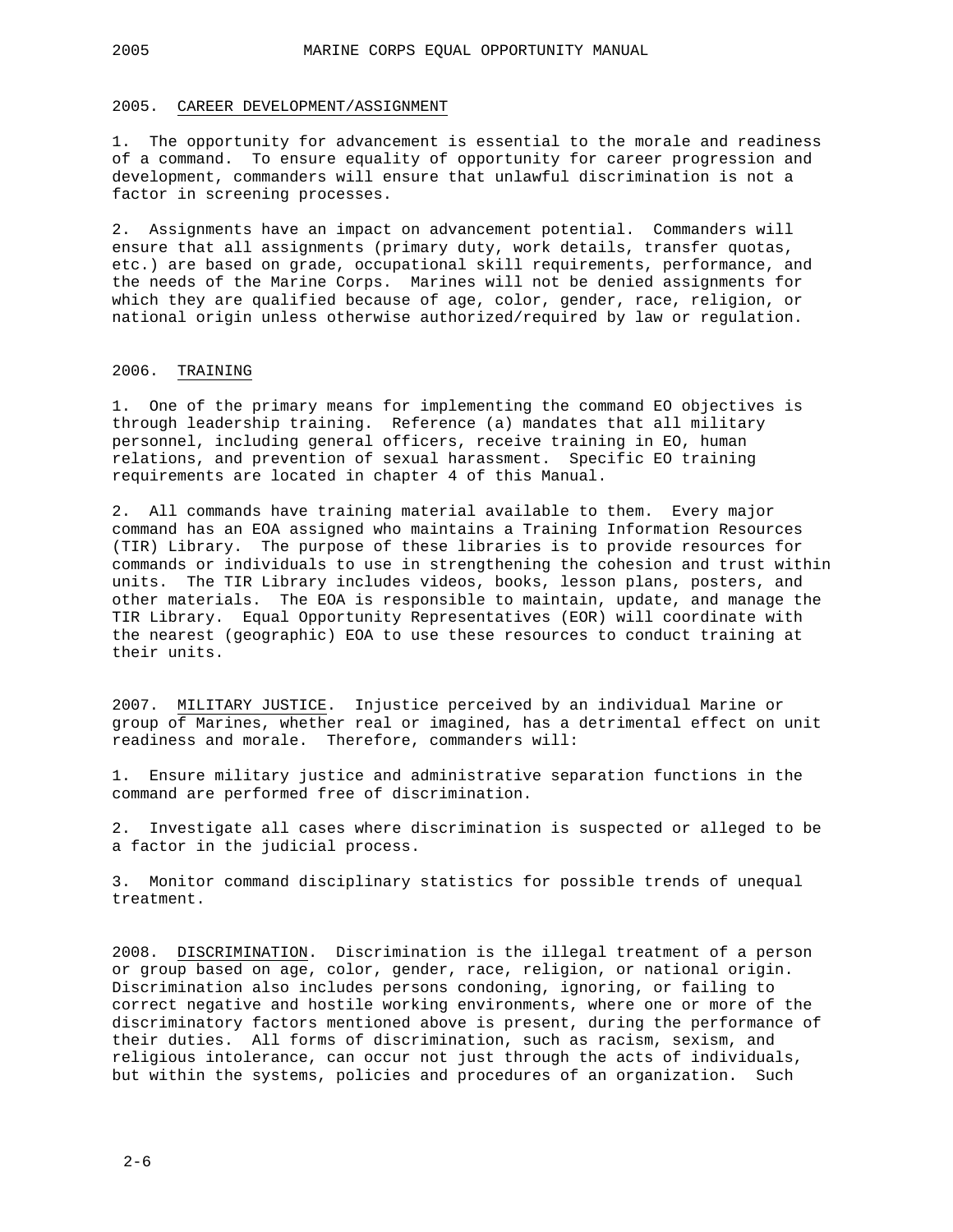unacceptable conduct, if uncorrected, will eventually poison a unit's cohesion and morale.

#### 2009. SEXUAL HARASSMENT

1. Definition. Sexual harassment is a form of discrimination that involves unwelcome sexual advances, requests for sexual favors, and other verbal or physical conduct of a sexual nature when:

a. Submission to such conduct is made either explicitly or implicitly a term or condition of a person's job, pay, career, or;

b. Submission to or rejection of such conduct by a person is used as a basis for career or employment decisions affecting that person, or;

c. Such conduct has the purpose or effect of unreasonably interfering with an individual's work performance or creates an intimidating, hostile, or offensive working environment.

2. This definition emphasizes that workplace conduct, to be actionable as "abusive work environment" harassment, need not result in concrete psychological harm to the victim, but rather need only be so severe or pervasive that a reasonable person would perceive, and the victim does perceive, the work environment as hostile or abusive. (Note: Due to the unique nature of military life, "workplace" is an expansive term and includes conduct on or off duty, 24 hours a day.)

3. Any person in a supervisory or command position who fails to correct, or uses/condones any form of sexual behavior to control, influence, or affect the career, pay, or job of a military member or civilian employee is engaging in sexual harassment. Similarly, any military member or civilian employee who makes deliberate or repeated unwelcome verbal comments, gestures, or physical contact of a sexual nature in the workplace is also engaging in sexual harassment.

4. Commanders, supervisors, managers, and all others in leadership positions will neither tolerate nor fail to correct sexual harassment by their subordinates, nor will they allow the existence of hostile work environments. Any such violations of Marine Corps policy are subject to appropriate disciplinary or administrative action, when substantiated.

5. Sexual harassment is a criminal offense punishable under the UCMJ as a violation of U.S. Navy Regulations.

6. Willfully submitting false allegations is a violation of U.S. Navy Regulations and is punishable under the UCMJ.

7. DON policy on sexual harassment, contained in SECNAVINST 5300.26 and MCO 1000.9, requires commanders to take appropriate action in each substantiated incident of sexual harassment. Appropriate action includes, but is not limited to, formal or informal counseling, non-punitive letter of caution, security clearance revocation, adverse fitness report, nonjudicial punishment (NJP), or court-martial. Additionally, officers and enlisted personnel of the Navy or Marine Corps will be processed for administrative separation on the first substantiated incident of sexual harassment that involves any of the following circumstances: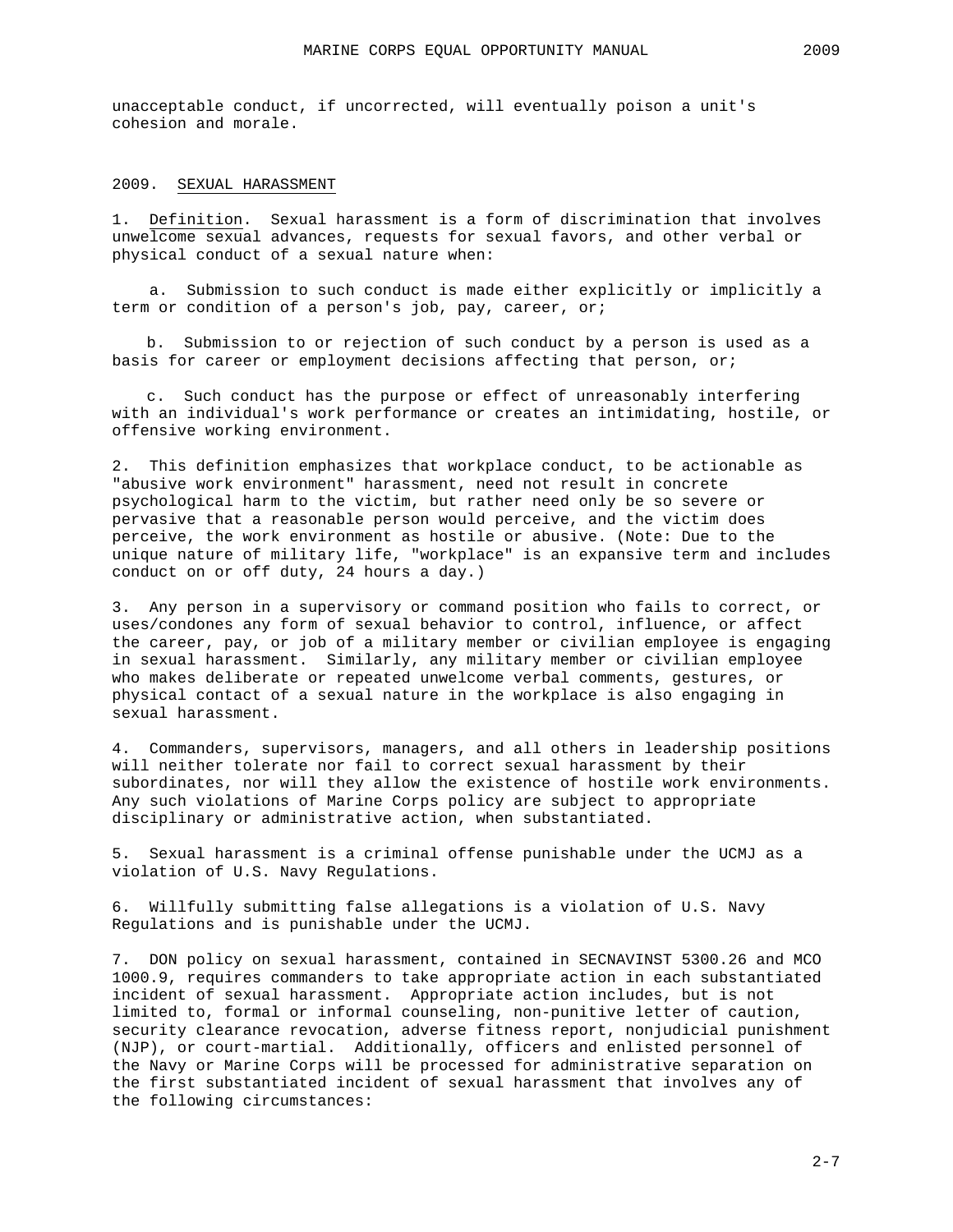a. Threats or attempts to influence another's career or job for sexual favors; or

b. Rewards in exchange for sexual favors; or

c. Physical contact of a sexual nature that, if charged as a violation of the UCMJ, could result in a punitive discharge.

#### 2010. RACIAL INCIDENTS

1. Whenever an incident occurs that appears to have a racial/ethnic cause, the following guidelines should be used:

a. An incident should be considered as a racial/ethnic incident if it involves members of two or more racial/ethnic groups where racial/ethnic factors were the precipitating cause, or during the incident, became a motivating factor.

b. Any incident which involves members of the command expressing or demonstrating open support for known racist organizations or groups should be considered a racial/ethnic incident.

2. A racial/ethnic incident is defined as significant if it contains one or more of the following elements:

a. Death or personal injury that requires hospitalization of an individual.

b. Property damage in excess of \$1,000 as the result of a racial incident.

c. A security/reaction force is alerted.

d. Racially motivated, riotous or rebellious conduct that involves defiance or overt contemptuous acts directed by a group toward military authority.

e. Racially motivated assaults involving use of a deadly weapon.

f. An incident in which a racist organization is identified or perceived as being involved.

g. An incident which, in the commander's opinion, may result in escalation or future incidents that may negatively affect the command's readiness.

3. All significant incidents will be reported to CMC (POC) with an information copy to CMC (MPE) upon occurrence, per MCO 5740.2. Incidents that are not initially identified as having racial/ethnic overtones but later, through investigation, reveal racial/ethnic causes, will be reported upon that determination. Subsequent information, to comply with the requirements of MCO 5740.2, will be submitted within 30 days of the incident. The submission of the DASH Report will be in accordance with chapter 5 of this Manual.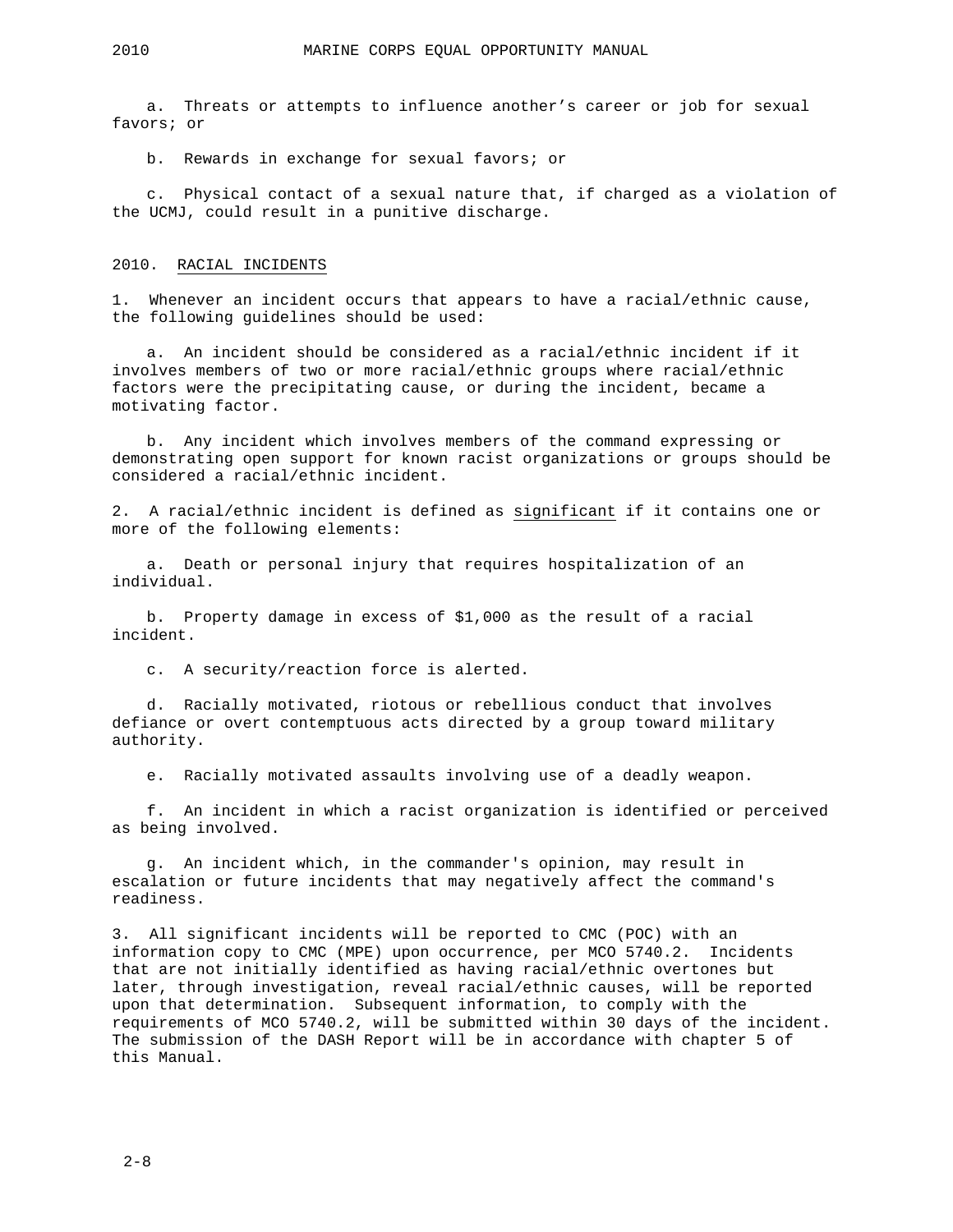2011. PREVENTION OF DISCRIMINATION. Methods to prevent discrimination and forms of harassment include:

1. Being proactive and ensuring that all EO complaints are thoroughly investigated. Addressing incidents of discrimination as quickly as possible. These behaviors/problems do not go away when ignored.

2. Publicizing Marine Corps and local command EO policy. Stressing leadership accountability and emphasizing teamwork. Stating that discrimination in any form is adverse to mission accomplishment and will not be tolerated in the unit.

3. Ensuring all Marines are aware of the avenues of filing EO complaints and actions that will be taken against personnel in substantiated cases. A capable, trusted method of communicating EO complaints strengthens our Corps against negative values and inappropriate behavior.

4. Setting the example by knowing what sexual harassment is and refusing to condone it. Establishing a command climate that precludes sexual harassment and is reflected at each level of the chain of command. Marines must not only refrain from sexual harassment but also actively counter and report such actions immediately. Counseling harassers when sexual harassment is viewed even if a complaint is not filed.

#### 2012. REPORTING INAPPROPRIATE BEHAVIOR

1. Marine Corps personnel who are recipients of inappropriate, or perceived inappropriate, discriminatory behavior shall be afforded the opportunity to seek redress. The Marine Corps provides two methods for resolving EO complaints: formally and informally. The decision on which method to use rests with recipient, not with command personnel. Command personnel may make a recommendation to the recipient but in no way will they order a recipient to use a specific method to resolve complaints. Once a complaint has been forwarded to the commanding officer for action, the method of resolution is then left to the commanding officer. The complete complaint procedures are located in chapter 5 of this Manual.

2. Any person within the supervisory chain of command who receives a formal EO complaint will forward the complaint immediately to the commanding officer for action. If a Marine is involved, the command must then report the complaint to the CMC (MPE) in accordance with the procedures identified in chapter 5 of this Manual.

2013. USE OF BASE AND UNIT FACILITIES. Base and unit facilities must be responsive to the needs of the command and must support the commander's EO policy. Commanders must ensure that EO exists in the decision process regarding the use and operation of all base/unit facilities, to include barracks/living areas, exchanges, commissaries, religious activities, and entertainment/recreation facilities. All unit leaders must ensure compliance with this policy, and be alert to any instance of discrimination. Commanders will monitor the operation of all facilities to ensure that neither segregation nor discriminatory practices occur.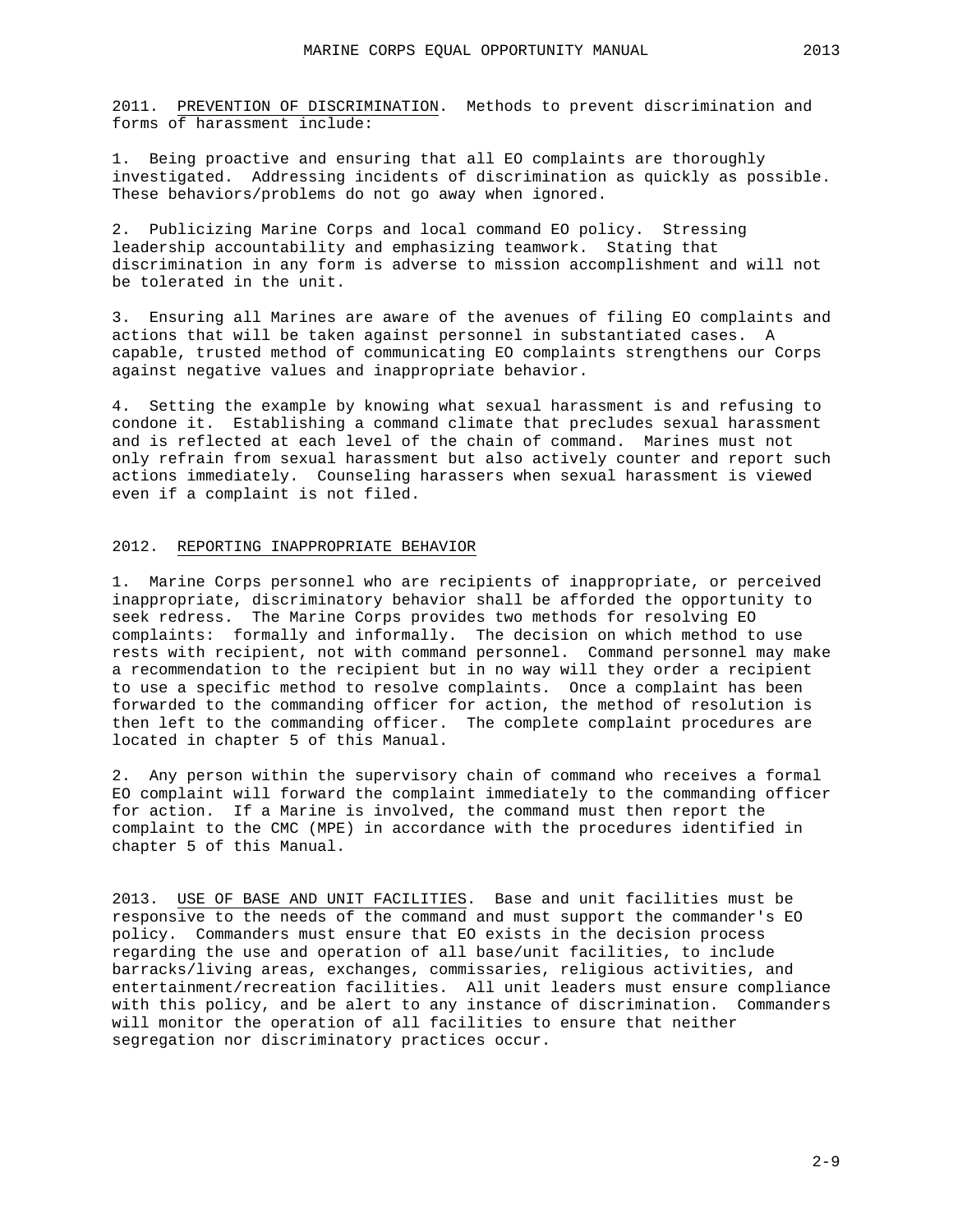#### 2014. OFF-BASE FACILITIES AND HOUSING

1. DoD's housing policy emphasizes the civilian community as the primary source of housing facilities; therefore, the elimination of discrimination against military personnel seeking off-base housing must receive continuous command attention.

2. To ensure equal opportunity in housing programs, commanders will:

a. Ensure off-base housing and facilities are not restricted to Marine Corps personnel based on age, color, gender, race, religion, or national origin. If irregularities or complaints arise, they should be forwarded to the installation commander.

b. Ensure that housing referral offices provide assistance to all Marines in obtaining adequate off-base housing as outlined in MCO P11000.22.

3. The installation commander is the Marine Corps' representative to the surrounding civilian community and the officer primarily responsible for fostering equal treatment for military personnel and family members in that community. Installation commanders will take the following steps to ensure equal treatment for military personnel and their family members in the local community:

a. Establish and maintain a working relationship with community councils or civilian community leaders to address instances and/or patterns of alleged discriminatory practices, and develop recommendations toward resolving those problems.

b. Develop and maintain procedures for liaison with appropriate local, state, and federal agencies for solving discrimination problems.

c. Use the worldwide authority and responsibility to impose off-limits sanctions, per MCO 1620.2, should other actions prove unsuccessful. Ensure that military personnel are advised of:

(1) The right to initiate civil suits against discriminatory establishments, appropriate officials to notify in cases of discrimination in public facilities, and proper complaint procedures.

(2) The provisions of Titles II and III of the Civil Rights Act of 1964 and the Fair Housing Amendments Act of 1988.

d. Ensure that legal assistance officers are knowledgeable of procedures for handling complaints concerning the applicability of the Civil Rights Act of 1964 and for requesting the Attorney General to institute civil suits.

4. The commander's EO objectives must actively promote the nondiscriminatory assignment of military family members to public schools in the community and the equal treatment of military members in civilian adult education programs.

#### 2015. DISCRIMINATION BY PRIVATE ORGANIZATIONS

1. The DON policy prohibits Marine Corps units or Marine Corps-sponsored organizations from using the facilities of organizations having discriminatory membership policies. However, membership and participation in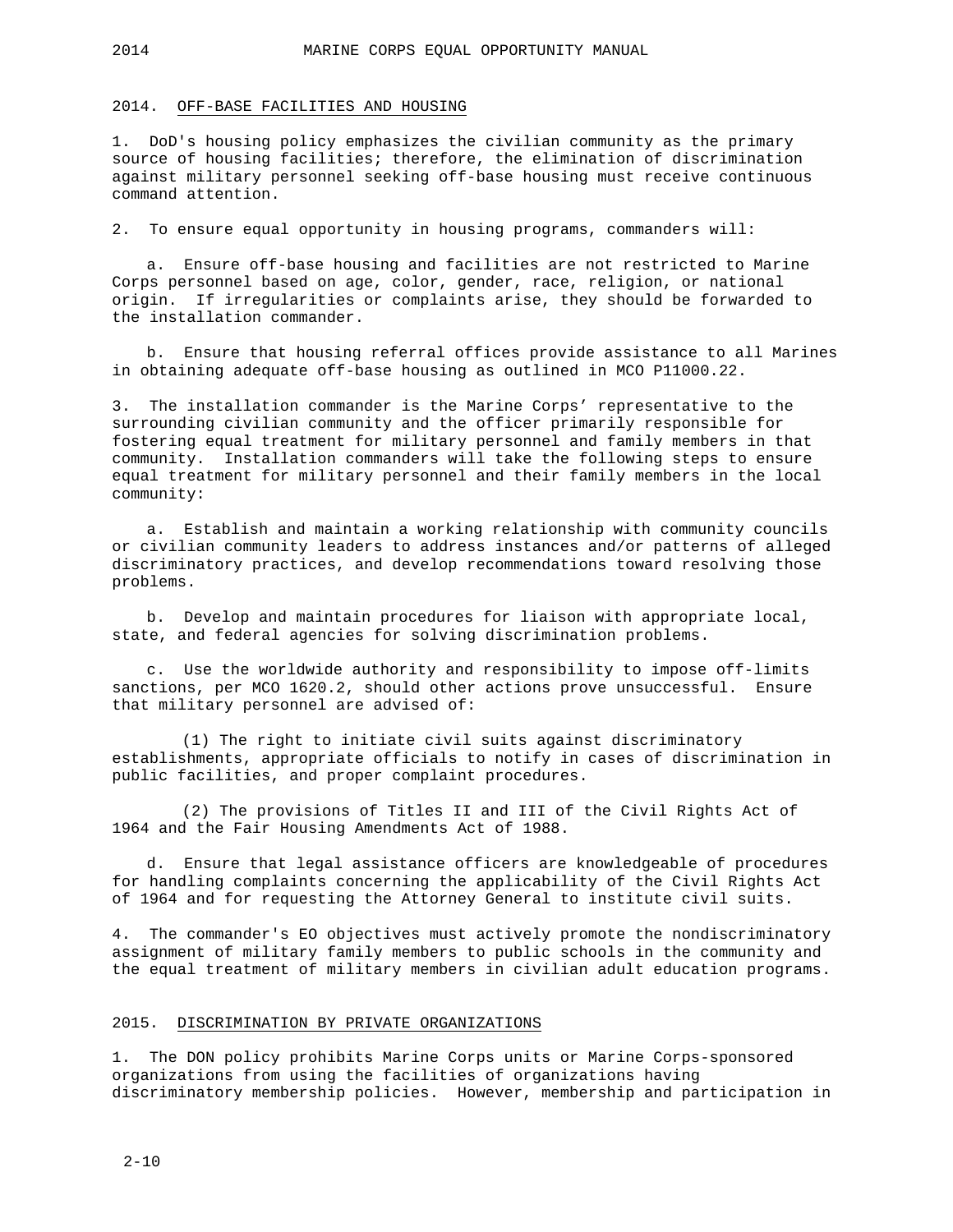such organizations or clubs by Marines as private citizens may be permitted as long as such participation is not contrary to good order and discipline. Membership in such organizations is not encouraged and should be considered in light of the impact on trust among fellow Marines.

2. Commanders will ensure that personnel who are members of organizations or associations that have discriminatory practices that are incompatible with official Marine Corps policy avoid activities on behalf of the organizations/associations that give the appearance of Marine Corps affiliation. When, in the opinion of the commander, the undermining effect of discriminatory practices of bona fide private organizations weakens the morale of their respective commands, "off-limits" sanctions may be justified. The facts relating to the findings of discrimination and the impact that it has on the command should be developed by the local Armed Forces Disciplinary Control Board (MCO 1620.2), which allows all parties a full and fair opportunity to present their case.

3. Marines must reject participation in organizations that espouse supremacist causes; attempt to create illegal discrimination based on race, creed, color, sex, religion, or national origin; advocate the use of force or violence; or otherwise engage in efforts to deprive individuals of their civil rights. Active participation, such as publicly demonstrating or rallying, fund raising, recruiting and training members, organizing or leading such organizations, or otherwise engaging in activities in relation to such organizations or in furtherance of the objectives of such organizations that are viewed by command to be detrimental to the good order, discipline, or mission accomplishment of the unit, is incompatible with military service, and is therefore, prohibited. Commanders have the authority to employ the full range of administrative procedures, including separation or appropriate disciplinary action, against military personnel who actively participate in such groups. Functions of command include vigilance about the existence of such activities; active use of investigative authority to include a prompt and fair complaint process; and use of administrative powers, such as counseling, reprimands, orders, and performance evaluations to deter such activities.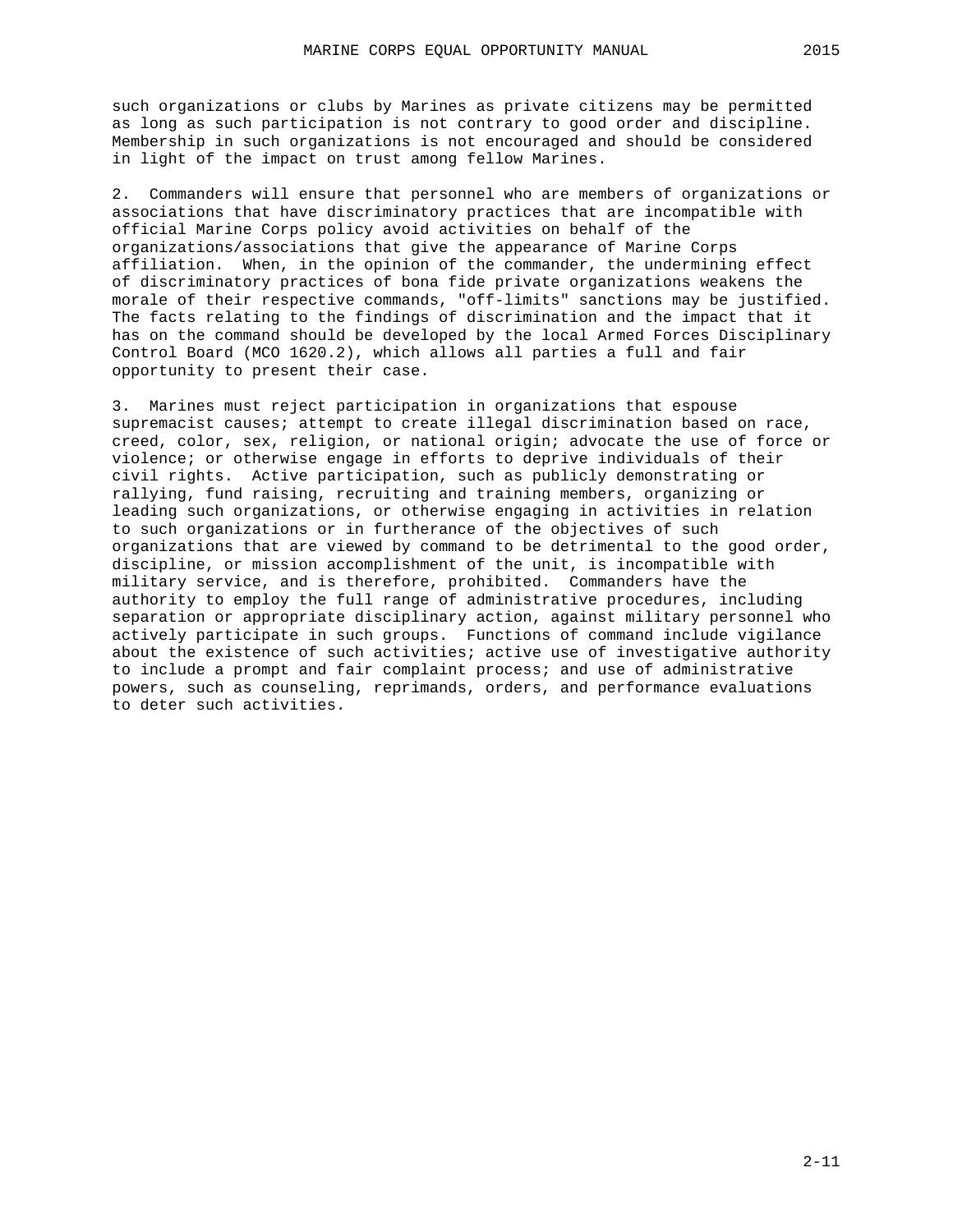# MARINE CORP EQUAL OPPORTUNITY MANUAL

### CHAPTER 3

# RESPONSIBILITIES

|                                          | PARAGRAPH | PAGE    |
|------------------------------------------|-----------|---------|
|                                          | 3000      | $3 - 3$ |
| MANPOWER EQUAL OPPORTUNITY BRANCH        | 3001      | $3 - 3$ |
|                                          | 3002      | $3 - 4$ |
| COMMAND EQUAL OPPORTUNITY MANAGER (CEOM) | 3003      | $3 - 5$ |
| EOUAL OPPORTUNITY REPRESENTATIVE $(EOR)$ | 3004      | $3 - 5$ |
| EQUAL OPPORTUNITY ADVISOR $(EOA)$        | 3005      | $3 - 6$ |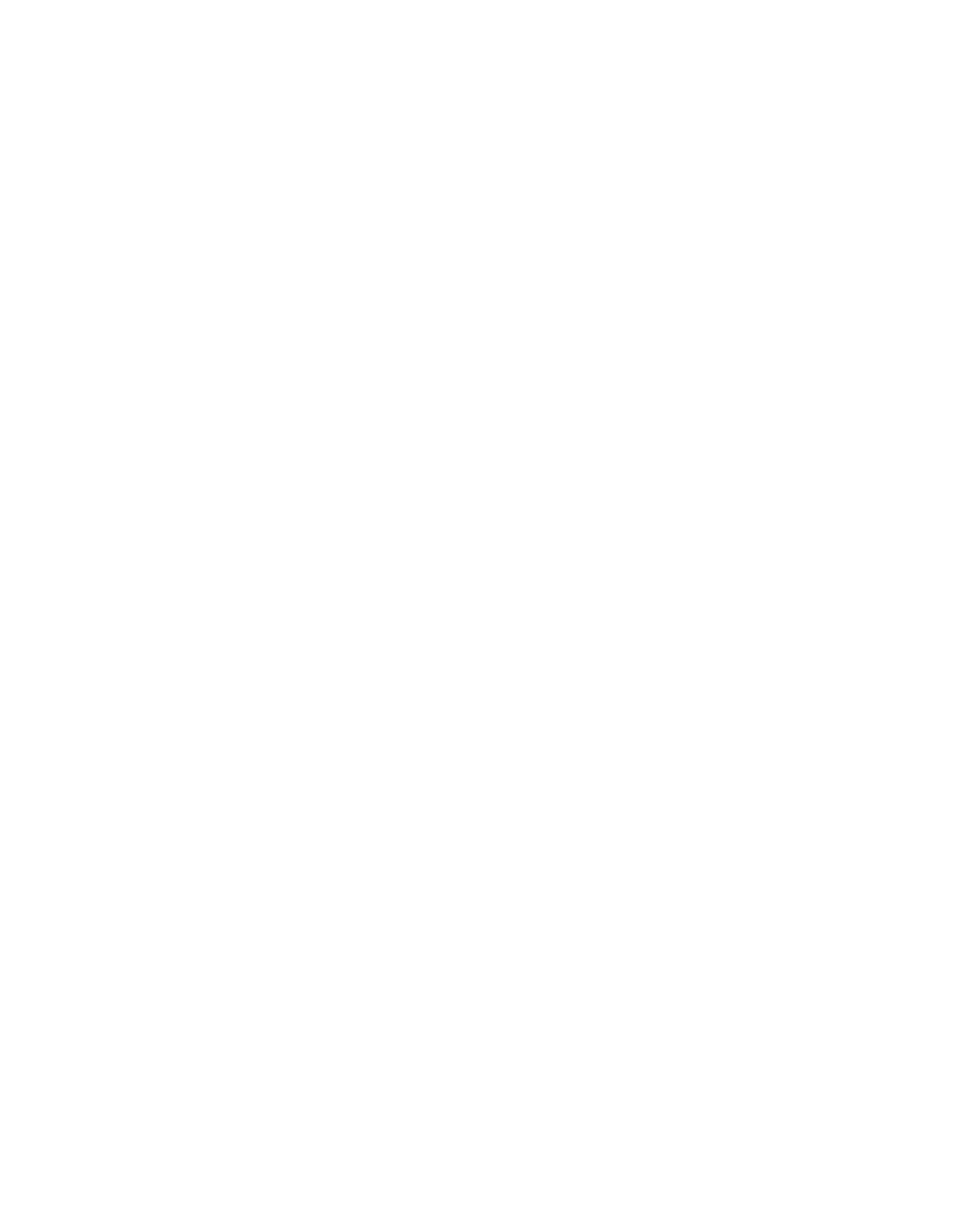#### CHAPTER 3

#### RESPONSIBILITIES

3000. GENERAL. The Commandant of the Marine Corps establishes and guides the Marine Corps EO policy. All Marines share in the responsibility to achieve a Marine Corps that is free of unlawful discrimination. The intent of the Marine Corps EO policy remains as outlined in 1972 by then Commandant Robert Cushman in a letter to all general officers and commanding officers:

 I view our human relations efforts as major steps in helping the Corps to attain that environment of equal opportunity, understanding, and professionalism so vital to our future effectiveness. That environment, when combined with an open, two-way channel of communication among all Marines, will permit us to devote our total energies toward maintaining what our Nation needs and expects from us, a combat ready Corps of Marines.

#### 3001. MANPOWER EQUAL OPPORTUNITY BRANCH

1. The responsibility for the Marine Corps EO Program is a function of the Deputy Commandant for Manpower and Reserve Affairs. The EO Program is managed by the Manpower Plans and Policy Division (MP), and is executed by the Manpower Equal Opportunity Branch (MPE). CMC (MPE) develops and administers EO policies, programs, and activities for CMC, and serves as liaison/advisor regarding manpower issues as they relate to Equal Opportunity. CMC (MPE) shall maintain responsibility and oversight for all minority issues.

2. CMC (MPE) will publish the Commandant of the Marine Corps' Equal Opportunity Statement. New statements are published subsequent to a change of Commandant.

3. CMC (MPE) is responsible for the preparation of the annual Military Equal Opportunity Assessment (MEOA). The MEOA will be prepared in accordance with current DoD directives using information obtained from databases and information from the Equal Opportunity Data Summary Reports (MC-5354-01). The annual MEOA will be distributed to all major commands, and commanders are encouraged to use the information contained in the MEOA to develop their own EO goals and directions.

4. CMC (MPE) shall maintain and monitor the Marine Corps Discrimination and Sexual Harassment (DASH) Reporting System. The primary purpose of the system is to advise the CMC of transgressions occurring in the Corps. It is also used to provide statistical data and monitor compliance with complaint timelines.

5. CMC (MPE), in conjunction with DEOMI, will periodically provide commanders with updated statistics on EO related issues, such as sexual harassment, discrimination, and the EO climate/environment.

6. CMC (MPE) will coordinate and assume oversight of the Officer Requirements Review Board (ORRB), and will generate the findings and recommendations of the board to CMC. The membership of the ORRB consists of: Deputy Director, Manpower Plans and Policy Division (MP); Deputy Director,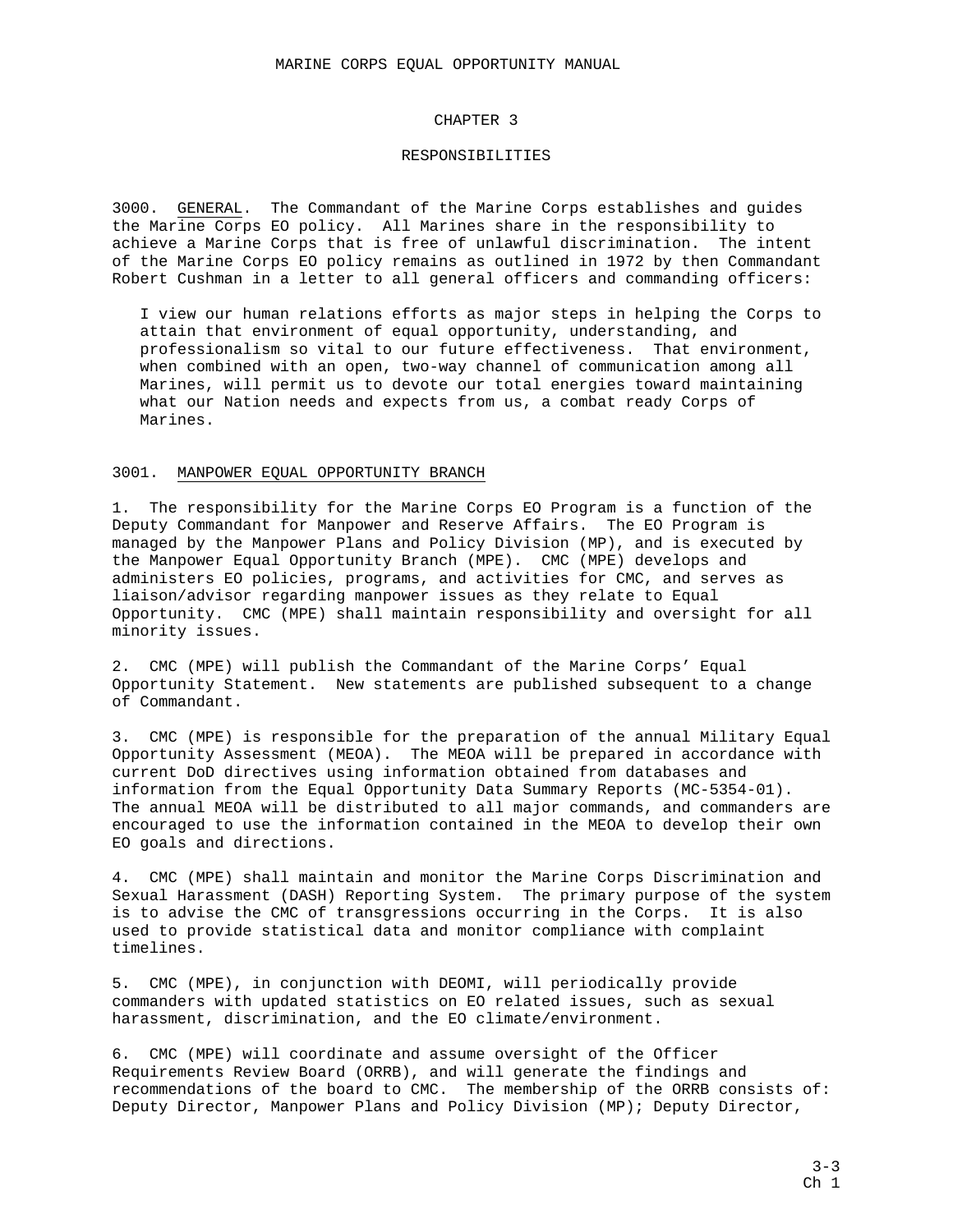Personnel Management Division (MM); Head, Reserve Affairs Plans and Policy Branch (RA); Chief of Staff, Training and Education Command (MCCDC); Commanding Officer, Officer Candidates School (OCS); Commanding Officer, The Basic School (TBS); Chief of Staff, Marine Corps Recruiting Command (MCRC); and Deputy Director, Public Affairs Division (PA). CMC (MPE) will disseminate information and coordinating instructions to participating agencies and assemble the ORRB as directed by DC M&RA. The primary purpose of the ORRB is to review current policies and procedures for recruiting, training and retaining the officer corps. In addition, it establishes baselines and reviews measures of effectiveness to determine if current policies are producing desired results. CMC (MPE) will coordinate additional requirements tasked to the ORRB as directed by DC M&RA.

### 3002. COMMANDERS

1. Commanders are responsible for establishing effective EO objectives within their command. They must ensure that EO is applied in every command policy, action, and program. They shall establish policies and procedures to ensure the periodic assessment and update of their EO objectives. EO objectives vary with the level of command.

2. All Commanders will:

 a. Be responsible for publicizing, implementing, and enforcing the Marine Corps policy on EO and discrimination.

 b. Ensure that EO complaints received by the chain of command are promptly investigated in a fair, impartial manner, and are appropriately resolved without fear of reprisal, intimidation, or retaliation. The procedures for processing complaints are located in chapter 5 of this Manual.

c. Publish a command policy statement on EO (which includes sexual harassment) to support the EO objectives. This statement should include complaint procedures and identify the possible consequences of engaging in any form of discrimination. The policy statement should be prominently posted on all unit bulletin boards, in common areas, high traffic areas and discussed by unit commanders during leadership training.

 d. Ensure follow-ups are conducted with personnel involved in investigations to ensure consistent enforcement, timeline compliance, and that reprisal or retaliation has not occurred. Discrimination and sexual harassment issues should be made a special interest item in the command's inspection program.

3. Force Commanders, Commanding Generals and Regimental/Group Commanders. If an EOA is not assigned to the command, the Commanding General or Commanding Officer will designate an officer or SNCO for collateral duty as the Command Equal Opportunity Manager (CEOM) to manage the EO objectives for their command. The CEOM does not function as the command EOA but only as the EO program manager; all EOA requirements shall be directed to the nearest EOA. A letter of agreement shall be established with the Base or Area Commander to provide EOA support. The CEOM responsibilities are identified below in paragraph 3003.

4. Battalion/Squadron Level Commanders. Battalion/Squadron level commanders will designate, in writing, an Equal Opportunity Representative (EOR). The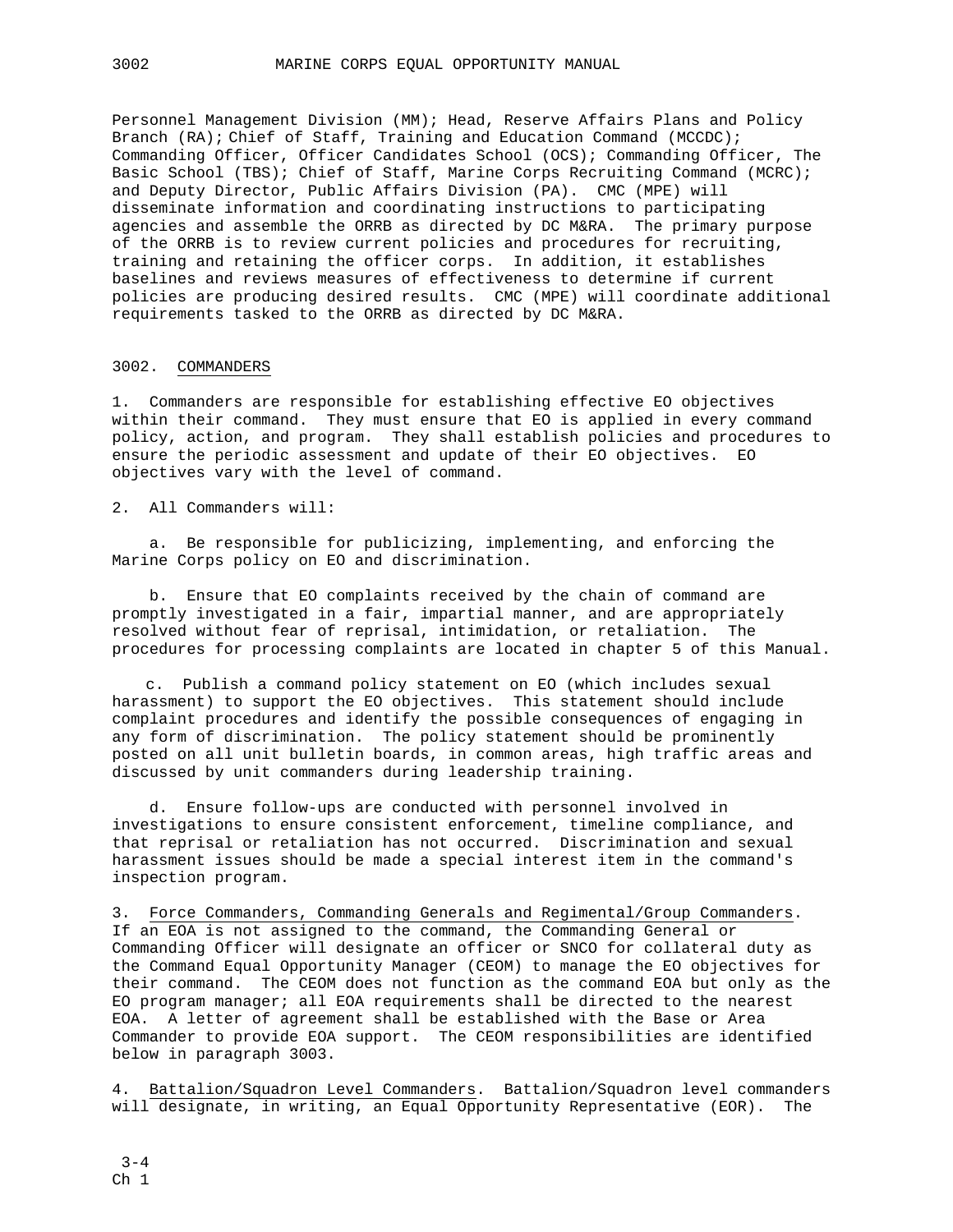EOR must be an officer or SNCO. A volunteer would be the ideal candidate; however, the commander must ensure the candidate is fully capable of dealing with issues that may be sensitive in nature. Commanders will ensure the EOR assignment does not create a conflict of interest with other duty assignments, i.e., XO, SgtMaj, Legal Officer or 1stSgt. Commands that have sub-units far removed from their major headquarters should consider designating a sub-unit EOR to help manage their EO objectives. It is highly recommended that sub-unit EORs also be assigned at the company level and in large work sections. These sub-unit EORs may be corporals and sergeants.

5. Commands listed in Appendix B are required to submit an annual Equal Opportunity Data Summary Report. The report will cover the period 1 October through 30 September and must arrive at CMC (MPE) by 15 November. The information required and the format for this report are contained in Appendix C.

### 3003. CEOM

1. The CEOM shall be an officer or SNCO designated to manage the commander's EO Program. The CEOM will normally:

 a. Monitor EOR assignments and ensure all subordinate unit EORs are assigned, trained and certified in accordance with chapter 4 of this Manual.

 b. Ensure all subordinate commands maintain and submit all reports required by this Manual.

 c. Provide assistance to the EOA in organizing and scheduling commander, senior enlisted, and EOR training.

d. Be assigned to the billet for a minimum of one year.

e. Attend quarterly EO sustainment training provided by the local EOA.

2. CEOMs will attend either the EO Program Managers Course (EOPMC) conducted at the DEOMI or local EOR Course (EORC) training. Limited seats for the DEOMI course are available through CMC (MPE); however, this training is unit funded.

### 3004. EOR

1. EORs are a vital part of the EO climate. These Marines are the central focus to ensuring the command's EO objectives are successful. Upon designation, EOR(s) will:

a. Be assigned to the billet for a minimum of one year.

 b. Attend indoctrination training, EORC training, and quarterly EO sustainment training provided by a local EOA.

2. EORs assist commanders in establishing complaint procedures, reviewing complaints, assessing the command climate, and identifying and conducting equal opportunity training. EORs may assist the commanding officer in the maintenance and submission of required reports, in addition to conducting a review of command policy and action utilizing the Inspector General checklist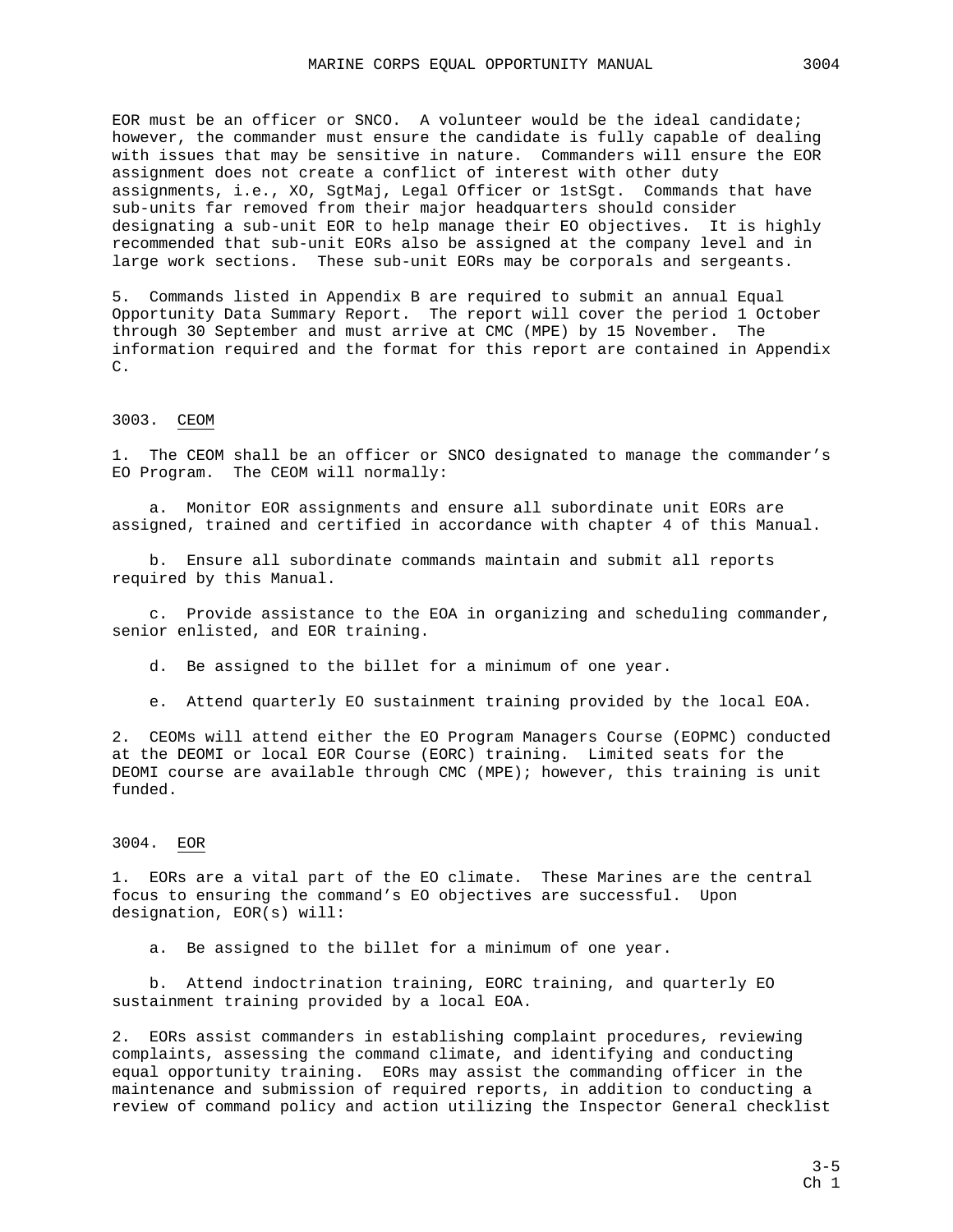in Appendix H. EORs may also be designated to conduct periodic reviews of the command's discrimination/sexual harassment complaint process as outlined in Appendix I. EORs do not function as advocates for complainants and should not under normal circumstances conduct inquiries or investigations, but rather provide a source of information to both the complainant and the commander. EORs are also points of contact for the local commands to request materials from the TIR Library managed by the nearest EOA.

3. EORs shall provide EO training to all unit personnel and coordinate the training of additional instructors, if necessary. They will ensure that all annual EO training identified in paragraph 4001 of this Manual is accomplished.

### 3005. EOA

1. EOAs are assigned to commanders at major Marine Corps installations. Their mission is to provide instruction, assistance and advice on all EO matters. Details on EOA responsibilities are located in MCO 5354.3 (Equal Opportunity Advisor).

2. EOAs attend the EOA Resident Course (15 weeks) at DEOMI. The course provides information related to EO program management, multicultural history, diversity, discrimination (includes sexual harassment), and training management.

3. Recognizing that command structures are different, the commander has the prerogative of placing the EOA where he/she can best serve the needs of the command while maintaining access to the commander.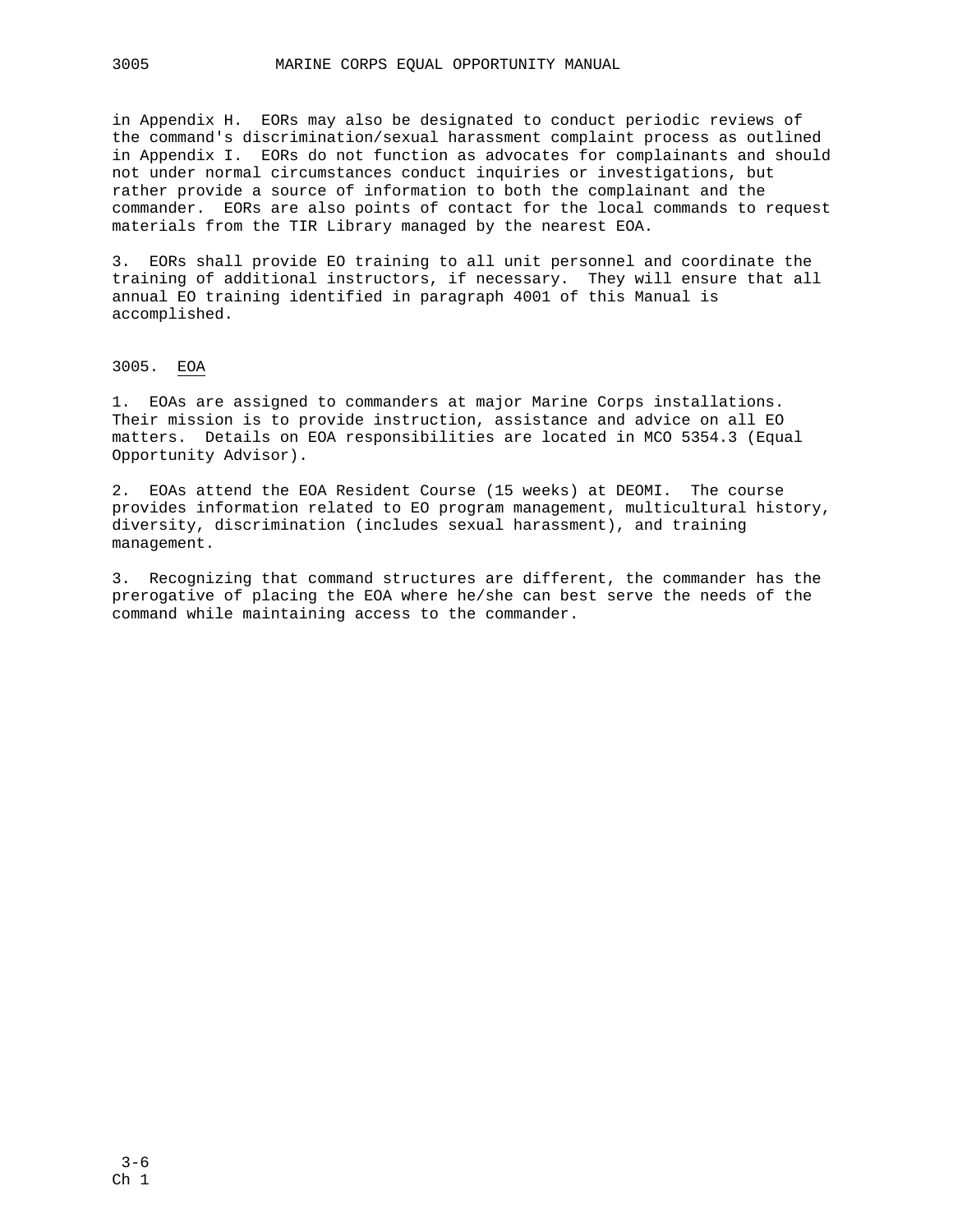# MARINE CORPS EQUAL OPPORTUNITY MANUAL

# CHAPTER 4

# EO TRAINING

|                             | PARAGRAPH | PAGE    |
|-----------------------------|-----------|---------|
|                             | 4000      | $4 - 3$ |
| TRAINING REQUIREMENTS       | 4001      | $4 - 3$ |
| EOR AND CEOM TRAINING       | 4002      | $4 - 4$ |
| COMMANDERS TRAINING         | 4003      | $4 - 5$ |
| SENIOR ENLISTED TRAINING    | 4004      | $4 - 5$ |
| EOUAL OPPORTUNITY ADVISOR   |           |         |
| SUSTAINMENT TRAINING        | 4005      | $4 - 5$ |
| CULTURAL AWARENESS TRAINING | 4006      | $4 - 5$ |
| DEOMI MOBILE TRAINING TEAMS | 4007      | $4 - 5$ |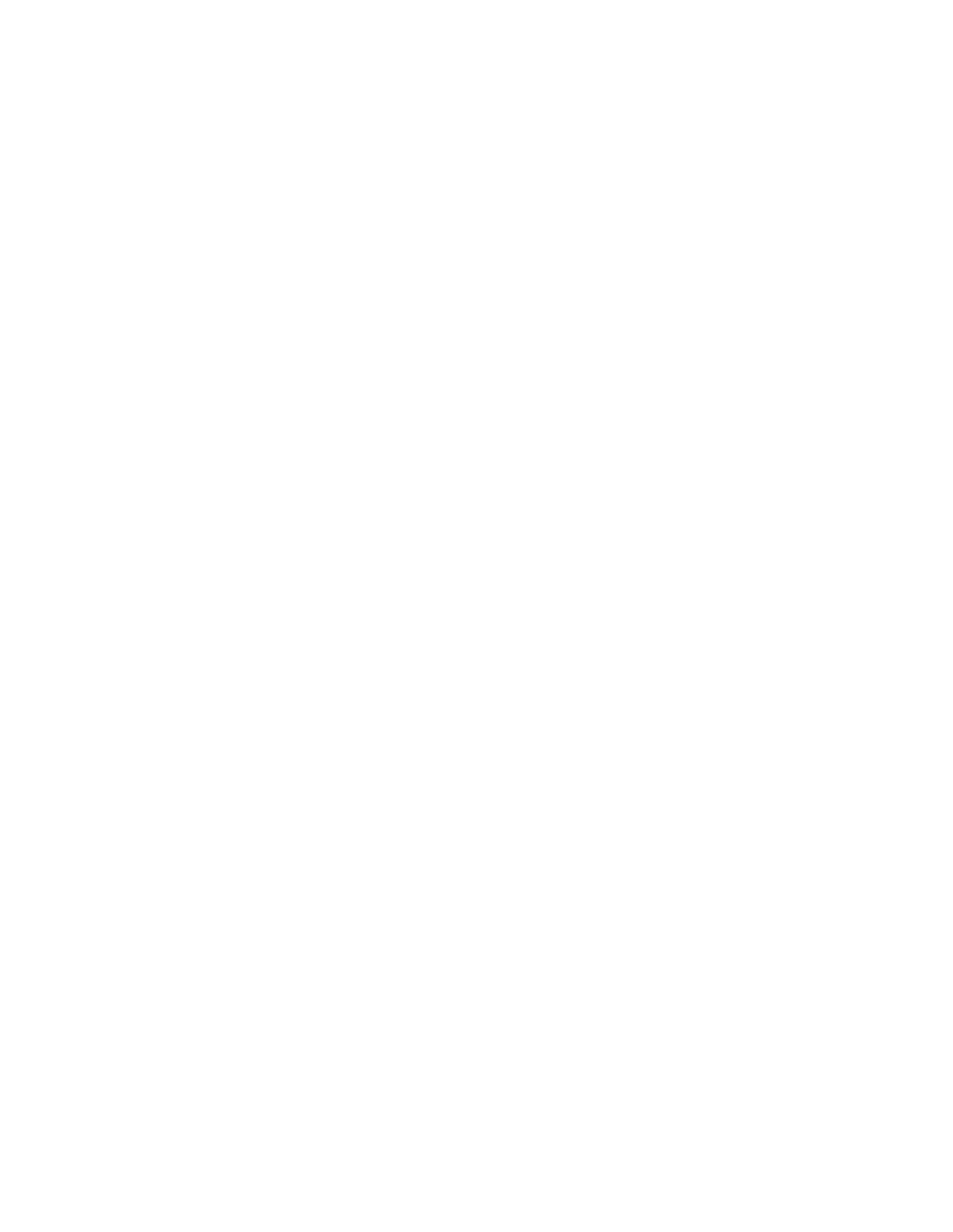### CHAPTER 4

#### EO TRAINING

#### 4000. GENERAL

1. The Marine Corps considers EO training as a part of basic leadership development. EO, in this view, is a combination of three leadership principles: (1) Know your Marines and look out for their welfare, (2) Set the example, and (3) Train your Marines as a team.

4001. TRAINING REQUIREMENTS. Commanders determine how best to accomplish EO training and must ensure it meets the requirements of this Manual and their command. The best method to conduct effective EO training is through small group discussions, with the EOR and/or EOA acting as a facilitator. The training should be imbedded in leadership development, and there should be personal involvement by the commander. Required training consists of the following:

1. Equal Opportunity Policy Awareness Training. All commands, to include PME and formal schools, will ensure EO is included in indoctrination training. Awareness training consists of an overview of the command's EO policies and procedures, to include EO complaint processing, and the Informal Resolution System (IRS). During awareness training, personnel shall be provided information on how to contact the command's EOR, CEOM, and EOA. Personnel shall also be provided with the EO hotline number and an explanation for its use.

2. Annual EO Training. All Marine Corps personnel will receive at a minimum one hour annually of training that details the Marine Corps EO policy; the effects of discrimination and sexual harassment on the individual Marine, the unit, and how discrimination undermines morale and mission accomplishment; and the proper use of the IRS. Commanders are encouraged to tailor the training to meet specific command needs and to use as much time as is required to ensure personnel are thoroughly familiar with the Marine Corps' EO policy. Other suggested areas for training are:

a. EO Leadership Awareness. This training consists of Marine Corps and command policies, the forms of discrimination to include sexual harassment, identification of behaviors, personnel responsibilities, and characteristics of a hostile work environment.

b. Complaint Procedures. This training explains the methods to seek resolution of EO issues. It shall identify and explain the formal and informal complaint procedures; the Informal Resolution System; selecting the best method for filing complaints; how and when you file an Article 138 UCMJ or Navy Regulations Article 1150; what must occur when a complaint is filed; how to address reprisal; an explanation of the complaint timelines; and other external methods to seek redress. The training shall also address the issue of filing false complaints.

c. Team Marine. Team Marine is a training package in which Marines learn that equal opportunity issues are dealt with using leadership and our Core Values.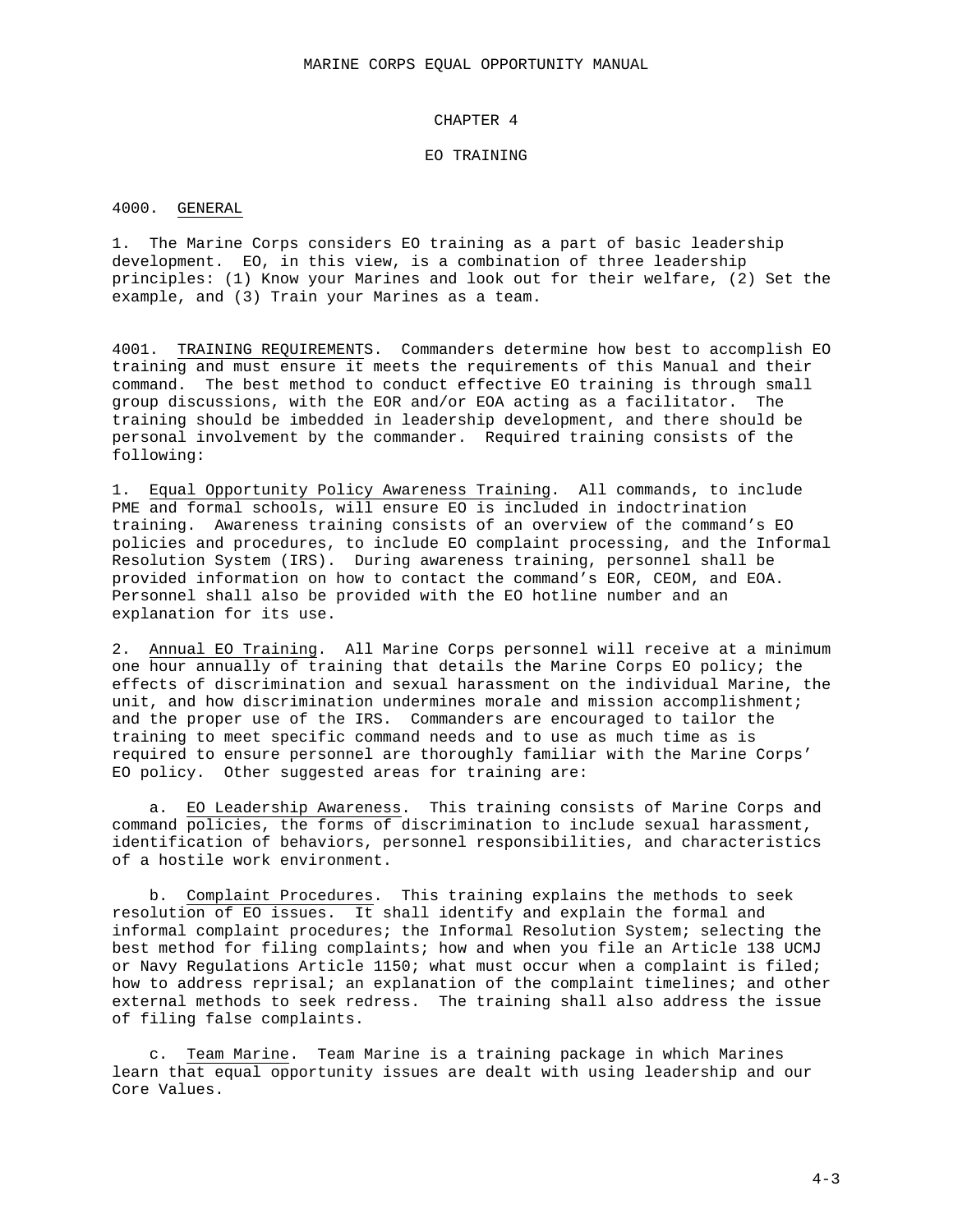3. Leadership Training. Commanders are encouraged to include the principles of equal opportunity in SNCO and officer professional military education sessions. Only by such actions will the importance of equal opportunity and how it strengthens our leadership abilities be fully understood. Such training should stress to Marines how to build and maintain professional working relations and how fairness and unbiased actions are part of our Core Values. Instruction in PME Schools should be appropriate to the rank and experience of the students.

4. EO Awareness Education. Progressive EO training commensurate with rank will enable Marines in supervisory positions to recognize and resolve possible discriminatory and sexual harassment practices at the lowest level. The progressive levels of training are:

a. Command-Sponsored Corporal's Course. The focus should be educating the small unit leader on awareness of cultural biases through socialization and perceptions. Suggested topics include Team Marine, Informal Resolution System (IRS), Sexual Harassment and Discrimination, and Request Mast.

b. Sergeant's Course. The focus should be on skill development through effective communications. Suggested topics include Effective Listening Techniques, Complaint Processing Procedures, and Request Mast.

c. Career Course. The focus should be on skill development through conflict resolution. Suggested topics include Filing Equal Opportunity (EO) Complaints; Role of the Equal Opportunity Representative (EOR); the Role of the Equal Opportunity Advisor (EOA); and Effective Use of Request Mast.

d. Advanced Course. The focus should be on EO policy, senior/subordinate relationships, and discrimination. Suggested topics include EO Investigations and potential punishment imposed on sexual harassment and discrimination cases.

e. Officer Candidates School. This training provides an introduction to Marine Corps policy on EO; sexual harassment and discrimination; leader's responsibilities; and IRS. The total period of instruction will be 2.0 hours.

f. The Basic School. This training will focus on discrimination and sexual harassment, the effects of EO issues on the command, use of the IRS, Commanding Officer's responsibilities, and familiarization of standard terms in accordance with SECNAVINST 5300.26. The period of instruction is 3.0 hours.

4002. EOR AND CEOM TRAINING. EORs and CEOMs must attend local EOR training conducted by an EOA or be a graduate of the DEOMI 6-week EOPMC. This training is designed to prepare EORs and CEOMs to manage the command EO objectives for their commander. Local EOR/CEOM training shall consist of the following:

1. Indoctrination Training. Indoctrination training is designed to stress upon EORs/CEOMs the importance of EO, and ensure full understanding of the objectives. EO training shall consist of an overview of EOR/CEOM responsibilities, an understanding of equal opportunity and an introduction to this Manual. Indoctrination training shall be conducted by an EOA within 30 days of the assignment of the EOR/CEOM.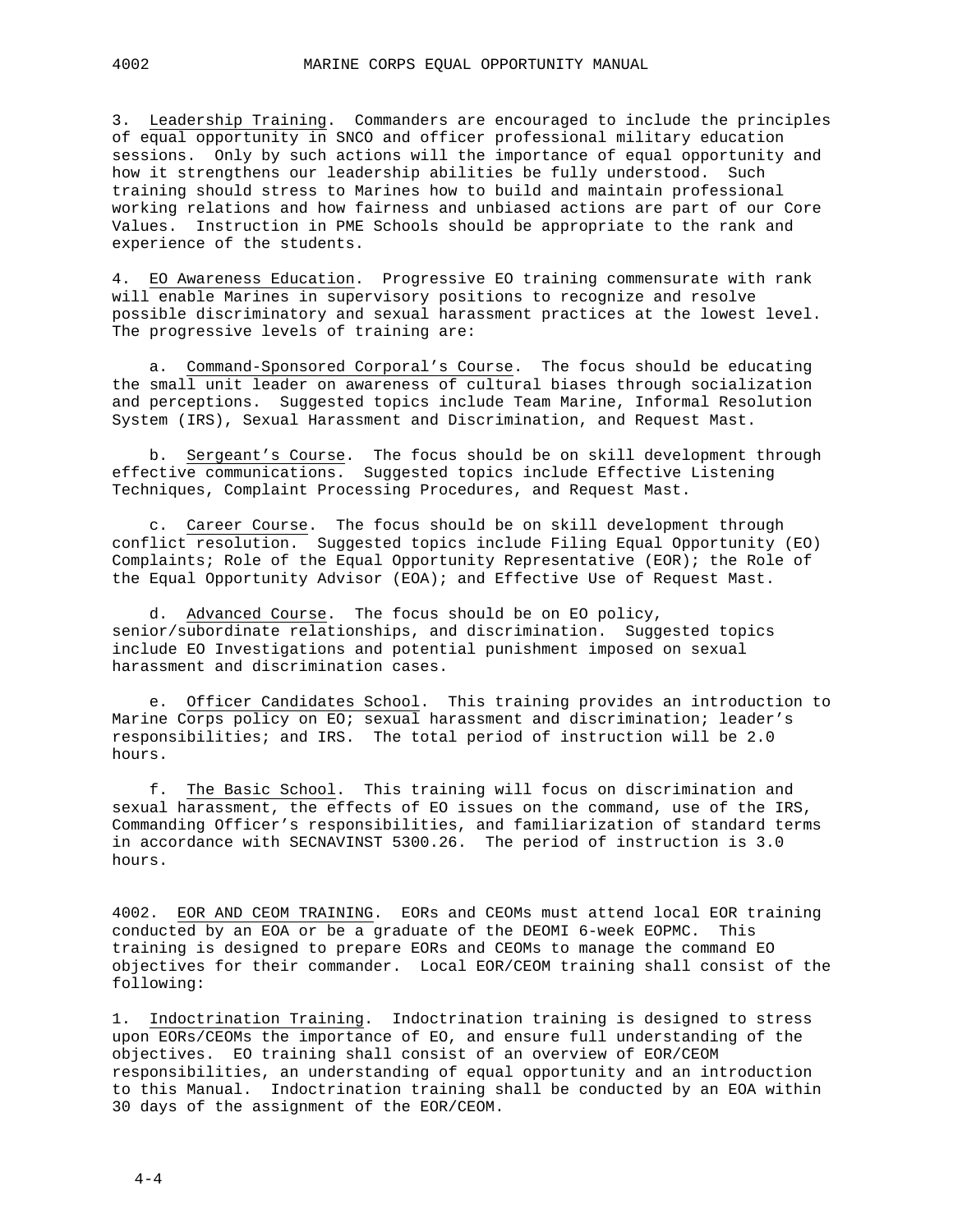2. EOR Course. This training consists of 40 consecutive hours providing an in-depth review of all EO elements and thoroughly prepares EORs and CEOMs to manage their command's program. This training shall be completed within 90 days of assignment as an EOR/CEOM.

3. Quarterly EOR/CEOM Sustainment Training. All EORs and CEOMs shall regularly attend quarterly sustainment training conducted by an EOA. This training shall be used to reinforce the EO objectives, provide EO objectives update, and examine command trends.

4003. COMMANDERS TRAINING. Commanders (company through regimental/group level) are encouraged to attend a 3-day Commanders EO training course. Commander training is conducted by a local EOA and can be staggered to meet command needs.

4004. SENIOR ENLISTED TRAINING. Senior enlisted (MSgt/1stSgt/MGySgt/SgtMaj) training may be conducted by a local EOA and tailored to meet command needs. Senior enlisted personnel may also consider attending the one week Senior Enlisted EO Workshop at DEOMI. A limited number of seats for the workshop are available through CMC (MPE); however, the training is unit funded. Both courses are designed to stress upon senior enlisted how EO issues impact unit cohesion, mission accomplishment, and combat readiness.

4005. EQUAL OPPORTUNITY ADVISOR SUSTAINMENT TRAINING. In an attempt to sustain the EOA's knowledge of the EO program and increase their effectiveness, it is recommended that EOAs continue to seek training whenever possible. The following training is recommended for all EOAs:

- 1. DoD Worldwide Equal Opportunity Conference
- 2. Marine Corps EOA Conference(s)
- 3. DEOMI Mediation Training
- 4. Inspector General Investigation Training

4006. CULTURAL AWARENESS TRAINING. Recognition of various cultural/gender awareness/remembrance periods is required by reference (a). It is left to the commander's discretion as to how this recognition is to be accomplished, although some form of acknowledgment must be accomplished during the mandated observance periods. Commanders may elect to conduct a combined multicultural event instead of numerous individual cultural events. Commanders are encouraged to establish EO councils to plan observance strategies and involve command personnel. Cultural awareness training that does not build unity, understanding, and teamwork, is contrary to the intent of this requirement.

4007. DEOMI MOBILE TRAINING TEAMS (MTT). Commanders may request an MTT from DEOMI to conduct EO training specifically designed to meet the needs of the requesting command. MTT's are unit funded and may be requested per the procedures listed in Appendix K.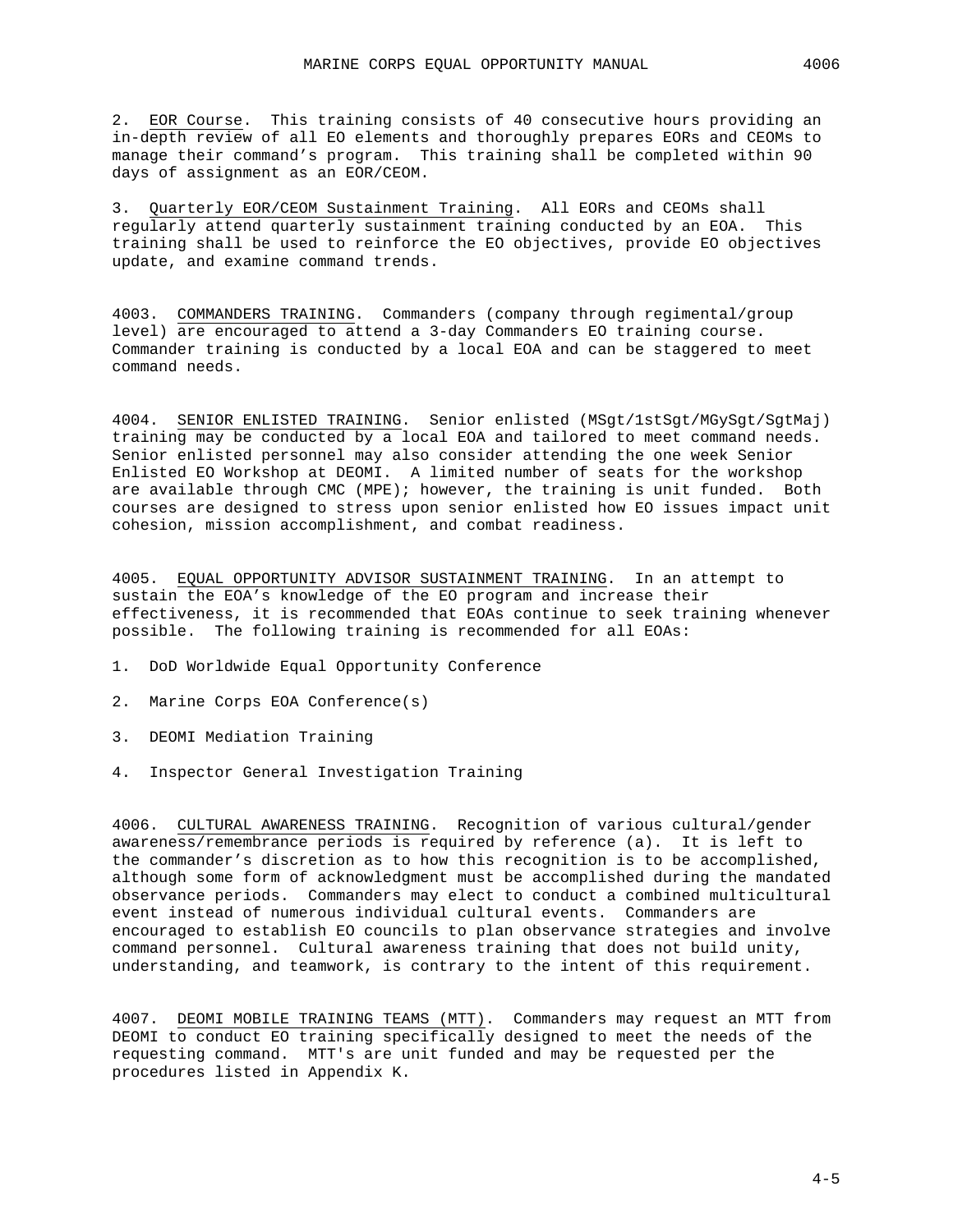# MARINE CORPS EQUAL OPPORTUNITY MANUAL

# CHAPTER 5

# PROCESSING/REPORTING EO COMPLAINTS

|                                                 | PARAGRAPH | PAGE    |
|-------------------------------------------------|-----------|---------|
|                                                 | 5000      | $5 - 3$ |
| PROTECTED COMMUNICATION                         | 5001      | $5 - 3$ |
| METHODS TO ADDRESS<br>INAPPROPRIATE BEHAVIOR    | 5002      | $5 - 3$ |
| AVENUES TO FILE FORMAL COMPLAINTS               | 5003      | $5 - 4$ |
| INITIATION OF AN EO COMPLAINT                   | 5004      | $5 - 5$ |
| COMPLAINT INVESTIGATION AND $ACTION$            | 5005      | $5 - 5$ |
| FORMAL COMPLAINT PROCEDURES                     | 5006      | $5 - 5$ |
| DISCRIMINATION AND SEXUAL<br>HARASSMENT REPORTS | 5007      | $5 - 6$ |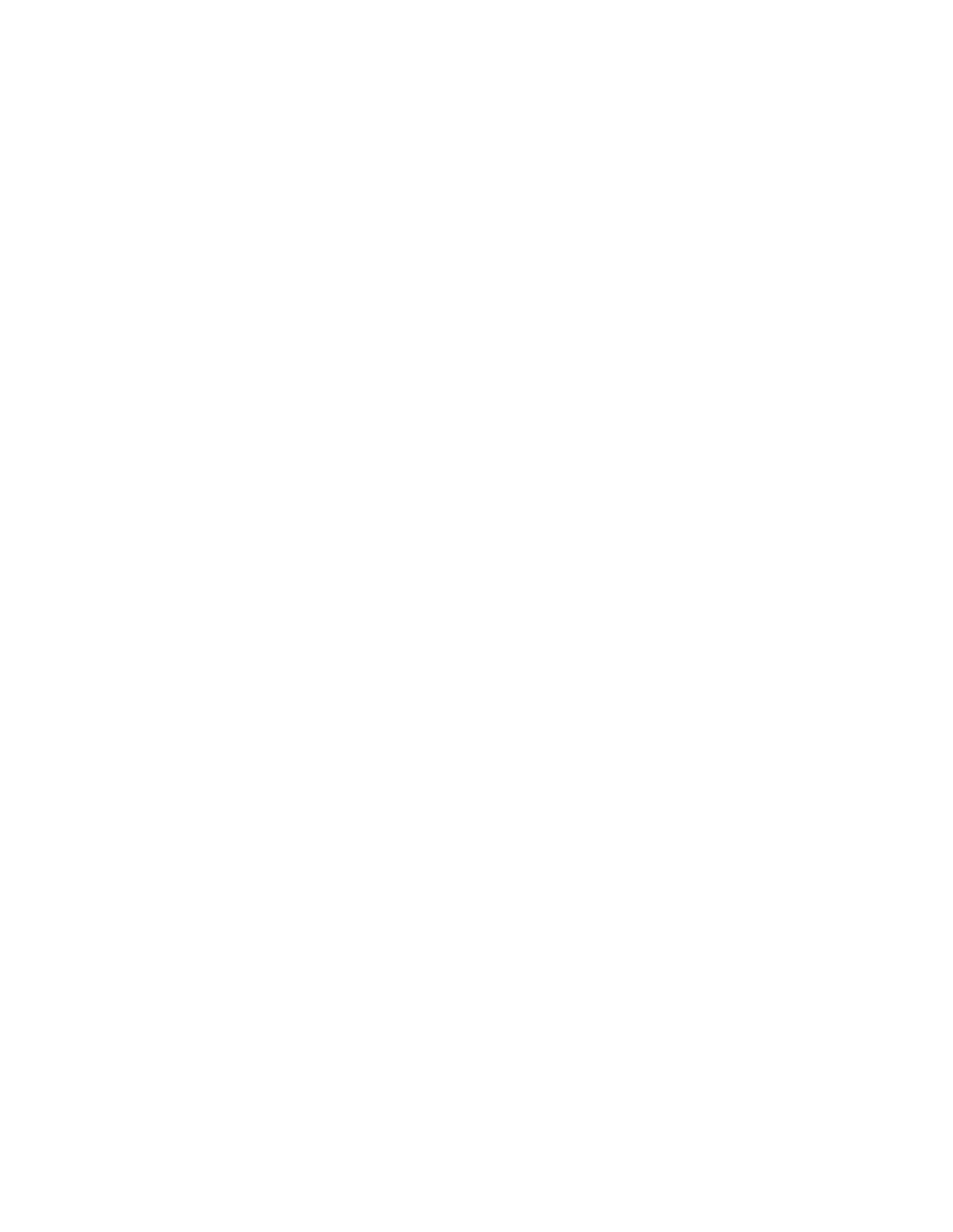### CHAPTER 5

### PROCESSING/REPORTING EO COMPLAINTS

5000. GENERAL. An EO complaint is a report of conduct that is known or suspected to be discriminatory in nature, based on age, color, gender, race, religion, or national origin. (Sexual harassment is a form discrimination. See paragraph 2009). Reporting procedures are established to provide each individual a means to seek redress of any known or suspected acts of discrimination. All commands are required to understand and adhere to the procedures and timelines established in this Manual.

5001. PROTECTED COMMUNICATION**.** All EO complaints are sensitive in nature and shall be classified as protected communication. EO complaints identified to the chain of command may include, but are not limited to, those presented during Request Mast or NJP. Participation of a witness during an official investigation also qualifies as protected communication. Also, communications received by third parties, i.e., spouse, relative, co-worker, IG, a Member of Congress, or any designated official are to be considered protected communications. Appendix F provides the complete definition of protected communication.

1. Privacy Act. All equal opportunity complaints will be handled in accordance with the Privacy Act. Any complaint that has not been resolved shall be restricted to personnel with a need to know. Individual privacy, to the maximum extent possible, must be protected through all stages of the investigation and resolution of the complaint. This is not only required by the Privacy Act of 1974 and SECNAVINST 5300.26, but is also necessary if all personnel are to have trust in their command's handling of EO issues. Once a complaint has been resolved, commanders may release certain information, in accordance with the Privacy Act, to publicize the consequences of unlawful discrimination.

2. Security of Information. All EO complaints shall be maintained in a secure location that restricts and limits access. Agencies or individuals wishing copies of a case resolution shall submit a formal request to the commanding officer that directed the investigation. Commanding officers shall provide information or copies to those agencies or individuals who have a lawful requirement for access. All other requests must be submitted in accordance with the Freedom Of Information Act (FOIA). Commands shall maintain copies of completed cases for a minimum of 2 years.

5002. METHODS TO ADDRESS INAPPROPRIATE BEHAVIOR. There are two methods to address inappropriate behavior, informal and formal. The circumstances involved will determine the appropriate method to address complaints.

1. Informal. This method uses the Informal Resolution System (IRS), NAVPERS 15620, to resolve a conflict that is less than criminal in nature. The IRS is comprised of three sections: behavior zones (Red, Yellow, and Green), roles of those involved (Recipient, Offending Person, Other Person, and Supervisor), and resolutions (Direct, Informal Third Party, and Training Information Resources). It emphasizes each person's responsibility to be a role model of appropriate behavior and to confront any form of discrimination, harassment, or other inappropriate behavior when it is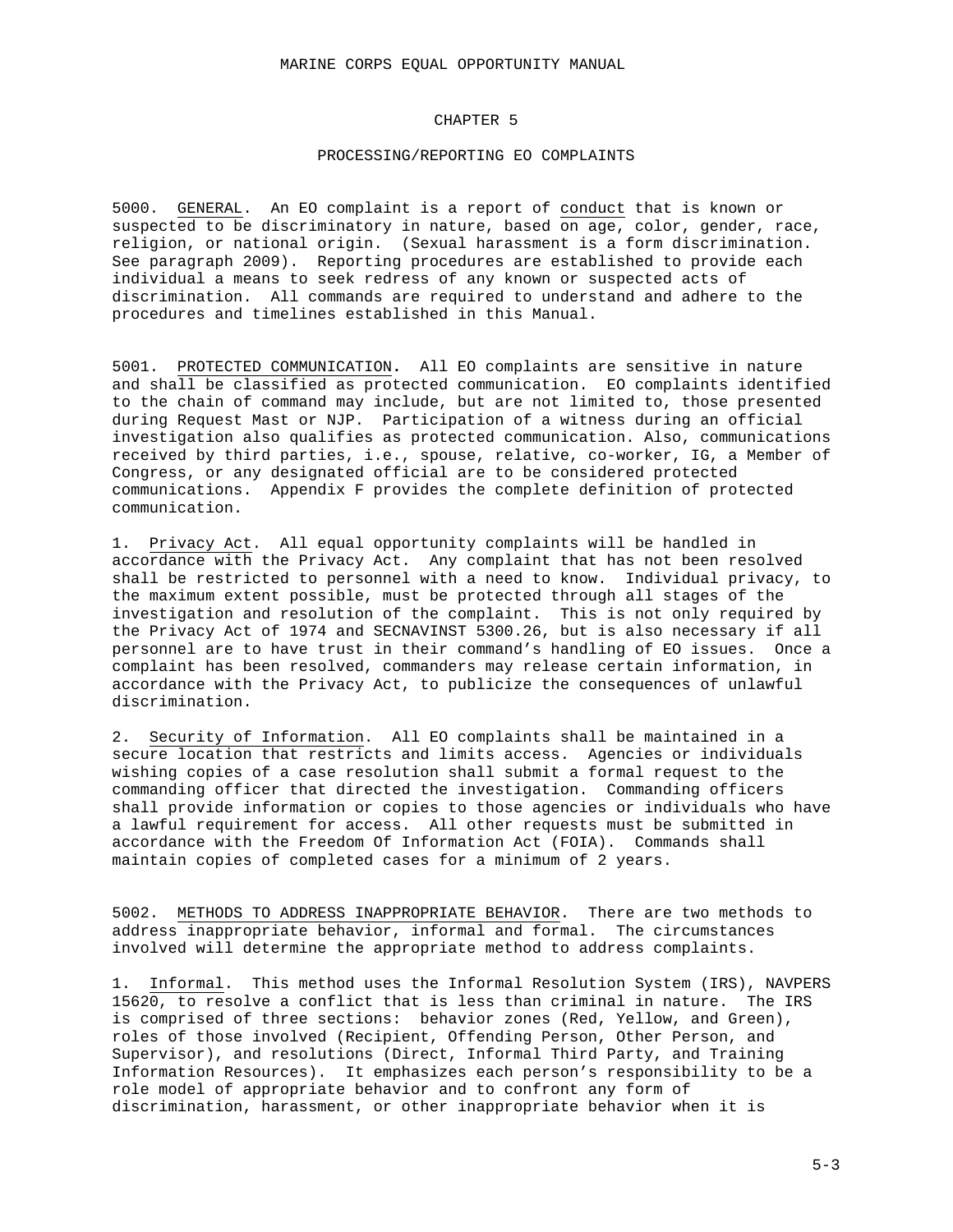observed or brought to their attention. When inappropriate behavior occurs due to differing views, different personalities, lack of understanding, miscommunication, or stereotypes, the IRS is one of the most effective methods to resolve the conflict. The IRS may be used if the complainant agrees to it. This is the complainant's decision, not the commander's. When using the IRS, no formal action is required by the command; however, the commander if deemed necessary may take additional action. Personnel should always consider using the informal method whenever possible, as this is the most expeditious means to attempt resolution and restore the trust necessary for unit cohesion. Appendix E of this Manual contains a detailed description of the IRS, to include the commander's responsibilities under the IRS.

2. Formal. This method is used to seek a formal resolution to a complaint of inappropriate behavior. Formal allegations can only be resolved by the commander. Anyone within the chain of command who receives a formal complaint will forward the complaint immediately to the commander. All formal complaints will be reported to the CMC, via the DASH, even when IRS is utilized. Installation EOAs will assist commanders in submitting DASH reports. If an EOA is not located in your geographical area, contact CMC (MPE) for further guidance.

5003. AVENUES TO FILE FORMAL COMPLAINTS. There are several avenues to seek formal redress. The most effective avenue to use will depend upon the circumstances surrounding the situation and personnel involved. Selection of the avenue to use will be decided by the complainant.

1. Request Mast. This is the preferred method for an individual to file a formal complaint of discrimination, to include sexual harassment. The Request Mast will normally be conducted within one working day, but no later than three working days, after the initial submission. MCO 1700.23, Request Mast, provides specific guidance for Request Mast procedures. A copy of the Request Mast form is provided in Appendix M.

2. Article 138, UCMJ Complaint. An individual who alleges wrong(s) committed by their Commanding Officer may file a formal complaint under Article 138, UCMJ. Commanders should consult with the staff judge advocate (SJA) when processing a complaint under Article 138.

3. Article 1150, Redress of Wrong(s) Committed by a Superior. An individual may also file a complaint against any other superior, in rank or command, who the individual believes committed a wrongdoing (U.S. Navy Regulations, Article 1150). Commanders should consult with the SJA when processing a complaint under Article 1150.

4. Communications With Inspectors General. As an alternative to the normal chain of command, military and civilian personnel may lodge complaints and provide facts to the local Command Inspector. Complaints may be lodged with representatives of the Deputy Naval Inspector General or to representatives of the Deputy Naval Inspector General for Marine Corps Matters/Inspector General of the Marine Corps (DNIGMC), DSN 224-1348/49 or commercial (703) 614-1348/49, concerning violations of laws, rules, and regulations; abuse of authority; or other misconduct.

5. Individual Communications With Congress. Individuals may write a personal letter to members of Congress at anytime concerning EO issues.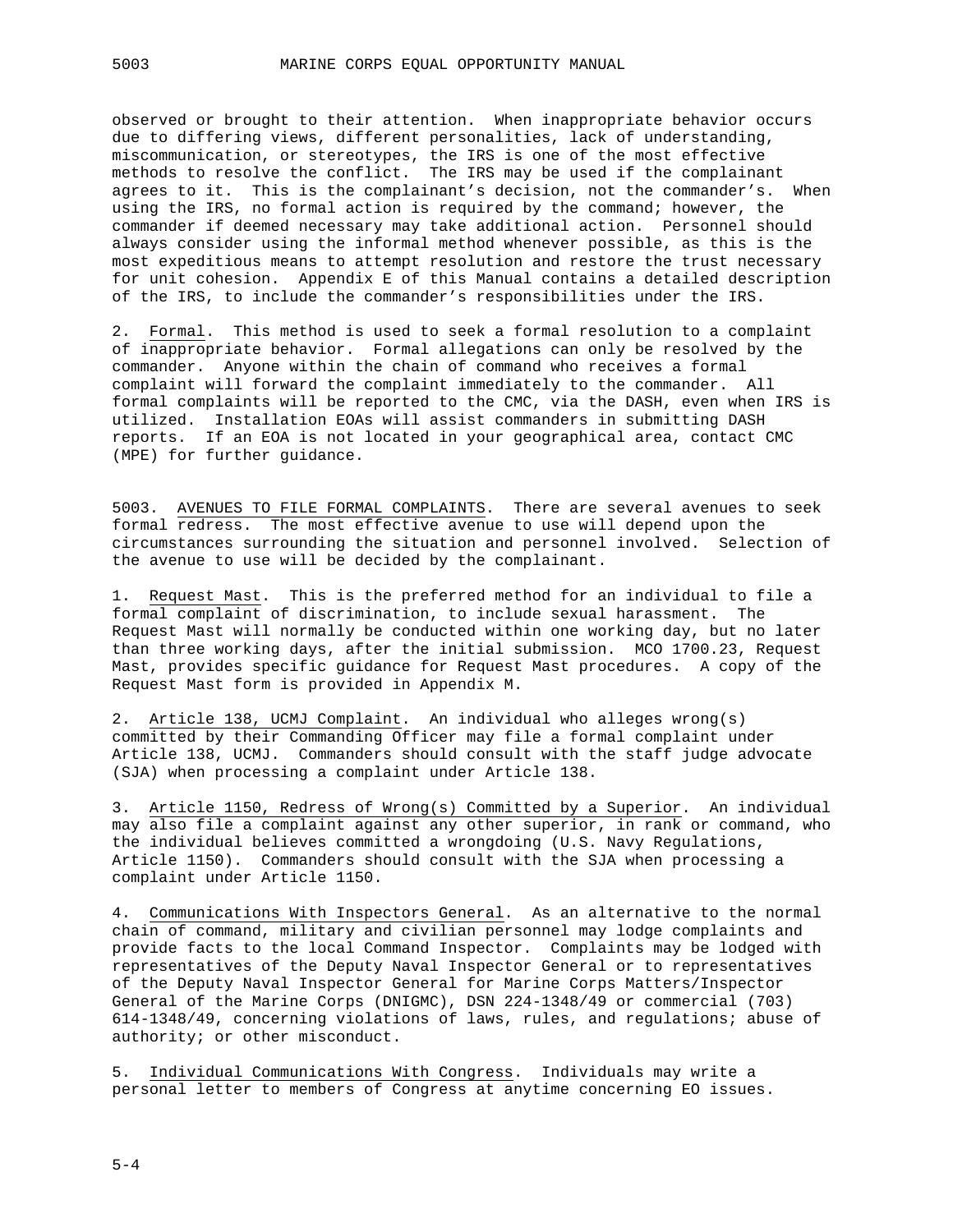### 5004. INITIATION OF AN EO COMPLAINT

1. Any person may report suspected cases of discrimination to supervisors in the chain of command. In such cases, a thorough inquiry/investigation into the complaint is required. An EO complaint may be made orally, in writing, or both. Regardless of who initially receives the complaint, it must be forwarded immediately to the proper authority (normally the immediate commanding officer of the offending person).

2. Initiating a complaint is not the same as preferring charges. Preferring charges is the separate function of signing and swearing to charges in preparation for courts-martial or NJP.

### 5005. COMPLAINT INVESTIGATION AND ACTION

1. It is the responsibility of the commanding officer of the alleged offender to conduct a thorough investigation and take appropriate action. It is the responsibility of the command in which the complaint was received to ensure a DASH report is initiated. For complaints involving personnel from other commands and geographic locations it will require close coordination between commands to achieve resolution. The offender's command shall provide the complainant's commander with a copy of the completed investigation, to include actions taken. If a commander is unable to resolve the case, he or she may forward the case to a higher command for resolution. Complainants will be advised of the progress of the investigation every 14 days.

2. Complaints involving other than Marine Corps/Marine Corps civilian personnel will be reported to the individual's commanding officer (Active Duty Military) or supervisor (DoD/civilian) or contact the CMC (MPE) for guidance. Complaints involving civilian contractors will be reported to the contracting company, via the Commanding Officer of the complainant. Commanding Officers may be required to conduct investigations on personnel involved in incidents that did not occur at their command or include other Service members in order to assist other Service branches or contracting companies.

3. Complaints involving Flag/General Officers or Senior Executive Service personnel will be referred to the DNIGMC for investigation.

5006. FORMAL COMPLAINT PROCEDURES. Any formal EO complaint or allegation of discrimination on the basis of age, color, gender, race, religion, national origin or any other form of unlawful discrimination, to include sexual harassment, shall utilize the procedures established within this Manual. Commanders must make every effort to adhere to the timeline identified.

1. All formal complaints should be filed (registered) within 60 days of the alleged incident occurring by the person making the allegation.

2. Within 72 hours or three working days of a commander receiving a formal complaint or notification of a formal complaint, the command must initiate an investigation into the allegation(s). If the formal complaint is against the commander, the complaint must be referred to the next higher command for resolution. If the formal complaint is against Flag/General Officers or Senior Executive Service personnel, the complaint will be forwarded to the DNIGMC for resolution.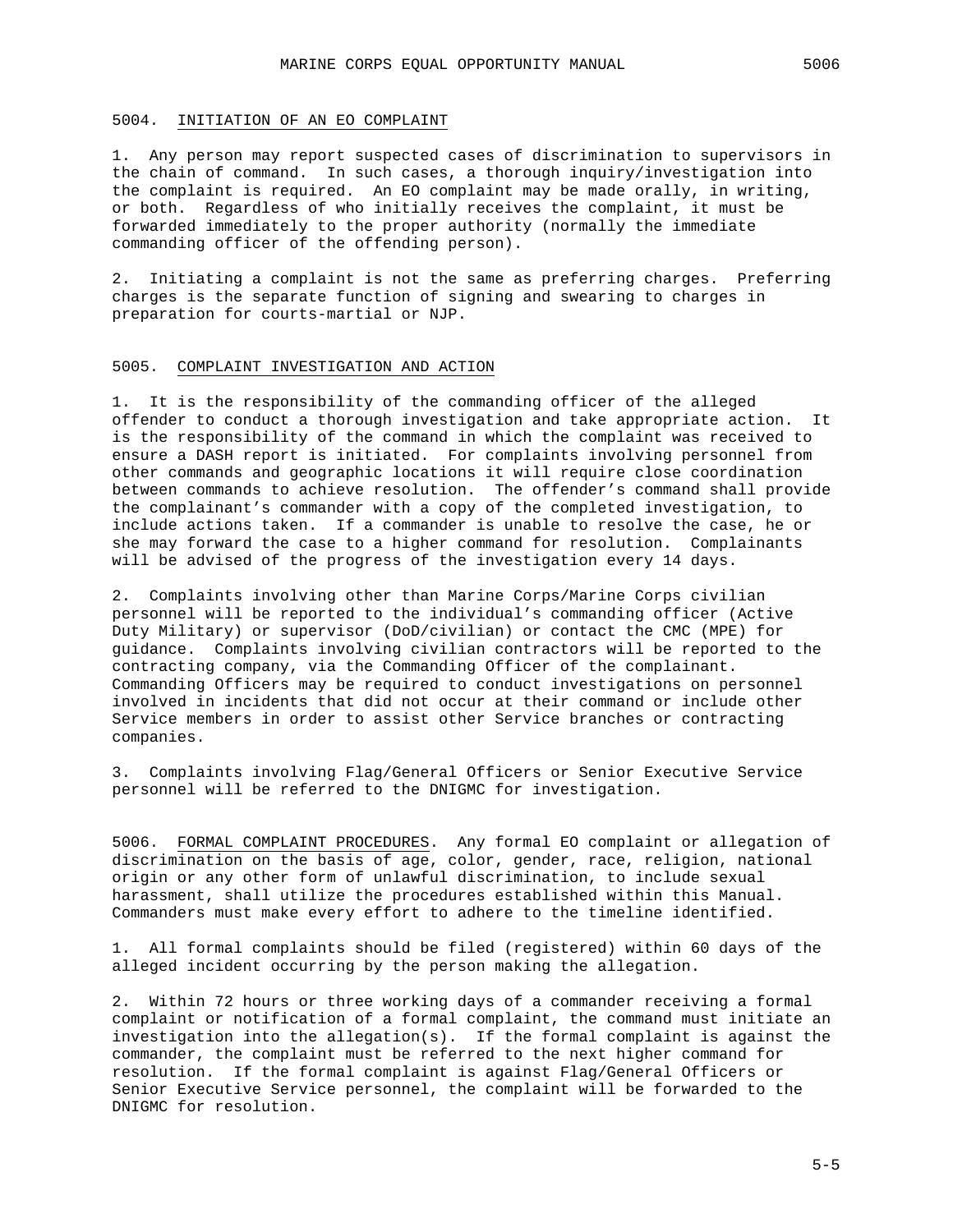3. Also within 72 hours or three working days, a detailed description of the allegation(s) shall be forwarded in writing via the chain of command to the officer in the chain of command who has general court-martial convening authority (GCMCA). This report must include the name of the assigned investigator.

4. The commander shall inform the complainant when the investigation has commenced and make every effort to ensure the investigation is completed within 14 days of commencement.

5. Upon completion of the investigation, the investigating officer shall ensure a legal sufficiency review and an EO review is conducted on the findings and recommendations. The SJA will conduct the legal review. The investigating officer will then submit the investigation to the commander, and the commander will provide the investigation to the EOA. This will enable the EOA to advise the commander on the EO sufficiency of the investigation as well. If an EOA is not geographically located with the unit, contact CMC (MPE) for guidance.

6. If the investigation and required reviews are not completed within 14 days, the command will submit a written request for extension from the Commanding General with GCMCA. The request must report on the progress made to complete the investigation and the purpose for the extension. The Commanding General can authorize only 30 days of extension. If an investigation cannot be completed after a 30-day extension the command must contact CMC (MPE).

7. The commander has 6 days upon completion of the investigation and review to forward a final written report containing the results of the investigation, as well as any action taken, to the next superior officer in the chain of command with GCMCA. The report will include a statement from the complainant that indicates their satisfaction or dissatisfaction with the resolution. The complainant resolution statement should be taken by the EOA or EOR after notification of resolution.

8. Upon completion of the commander's final written report, a final DASH report will be submitted to CMC (MPE), in accordance with paragraph 5007. For the purpose of a final DASH report, a complaint is considered final when the investigation is complete and the commander makes the determination as to the validity (substantiated or unsubstantiated) of the complaint.

9. Throughout the investigation, updates and feedback will be provided to the complainant every 14 days.

10. If the case is referred to NJP, court-martial and/or administrative separation proceeding, CMC (MPE) will be updated via DASH report of the outcome. (Note: The outcome of court-martial proceedings does not change the closure code within the DASH report).

### 5007. DISCRIMINATION AND SEXUAL HARASSMENT (DASH) REPORTS

1. Due to the sensitivity of discrimination and sexual harassment complaints, CMC (MPE) has implemented the DASH complaint tracking system. The DASH report is required when a formal complaint is filed and a Marine is involved. The purpose of the DASH system is to track all formal complaints of discrimination or sexual harassment and the parties involved in the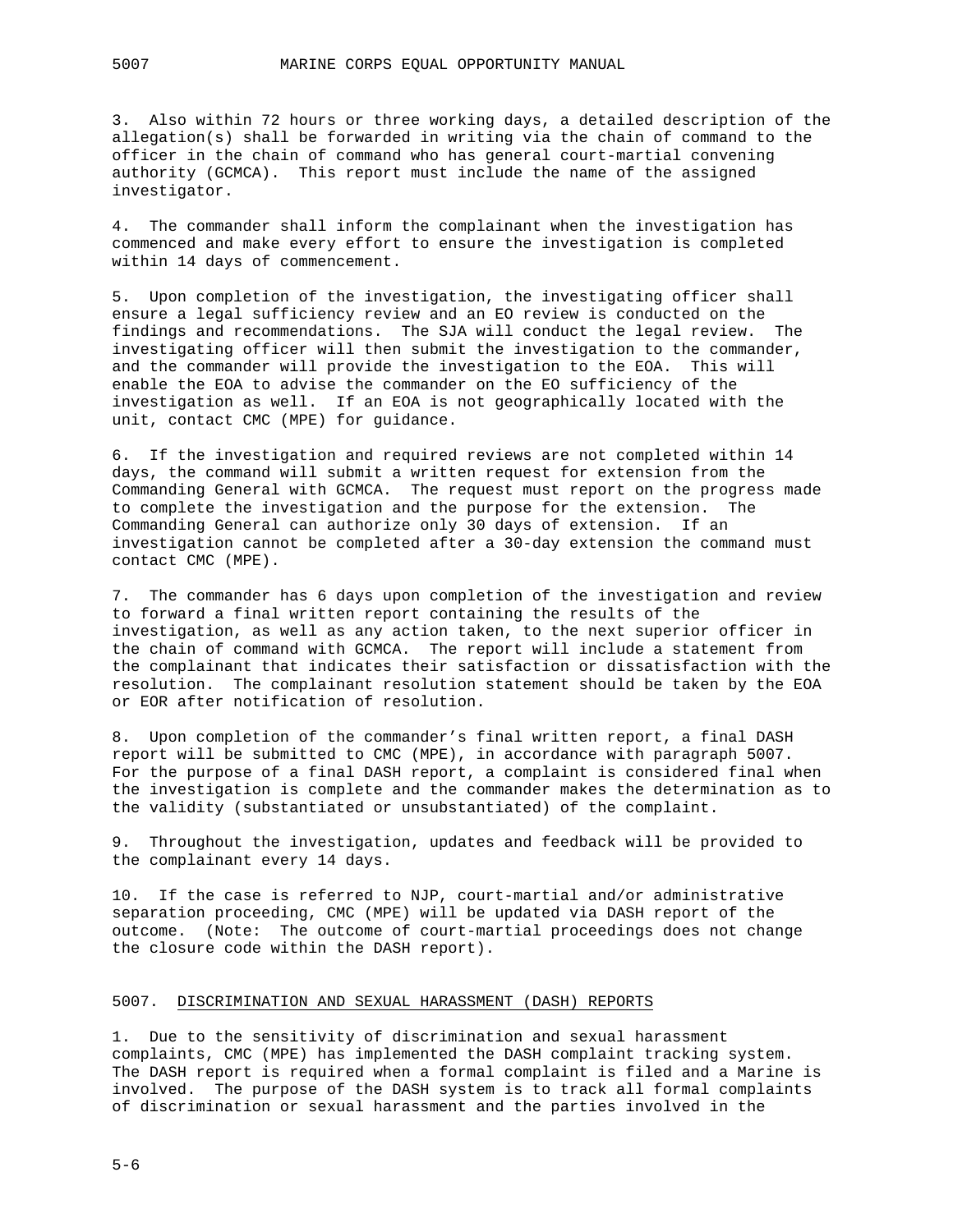investigation until final action is taken. It is a tool to assist in ensuring that all EO complaints are appropriately addressed. It is not a report card for units, commanders, or installations. The information is used primarily to provide statistical data for reports and to assist in identifying trends (both positive and negative) on the EO climate of the Marine Corps. The information gathered requires a number of personal entries; therefore, appropriate measures must be taken to ensure the security of all information entered into the database. Access to information will be restricted to those with a need to know only. DASH reports are required to identify the following:

a. Initial Report. This report is required to identify an allegation of discrimination against a Marine. It indicates the initiation of an investigation by the command(s) involved and that an investigator has been assigned.

b. Continuation. This report is required if an EO investigation cannot be completed within the prescribed timelines. A 30-day extension can be authorized by the general officer with GCMCA. The reason for the extension must be included in the report.

c. Final. This report is required to identify that an EO investigation has been completed and final disposition has been rendered.

d. Update. This report is required to update the status of disposition in an EO complaint when a Marine is recommended for NJP or court-martial. This report does not change the final closure code.

2. Local Reports. The DASH reporting format is not intended to be used to inform the chain of command of allegations of discrimination. Restriction on the use of personal information at the local level will help to ensure the confidentiality and security of the reporting process.

3. When a DASH Report is Not Required. Formal allegations of discrimination presented to Marine Corps commanders require the involvement of the immediate commanders and their staffs to resolve the complaint. Yet, the Marine Corps DASH reporting requirements are not applicable when:

a. Incidents Involve Only Civilian Personnel. EEO cases are reported through the appropriate civilian EEO procedures, utilizing MCO 12713.5.

b. Alleged Complaints Do Not Include Marine Corps Military Members. Military members who are assigned to Marine Corps installations, (i.e., Naval hospital staff, dental corps) shall at times require an investigation be conducted by the commander to assist the parent Service in resolving an EO issue. Such an investigation does not require DASH reporting.

### 4. DASH Reporting Procedures

a. It is the responsibility of the command in which the complaint was received to ensure a DASH report is initiated. The DASH report is required when a formal complaint is filed and a Marine is the complainant or alleged offender. The command that receives the complaint is responsible for ensuring a DASH report is submitted to the CMC (MPE).

 $5 - 7$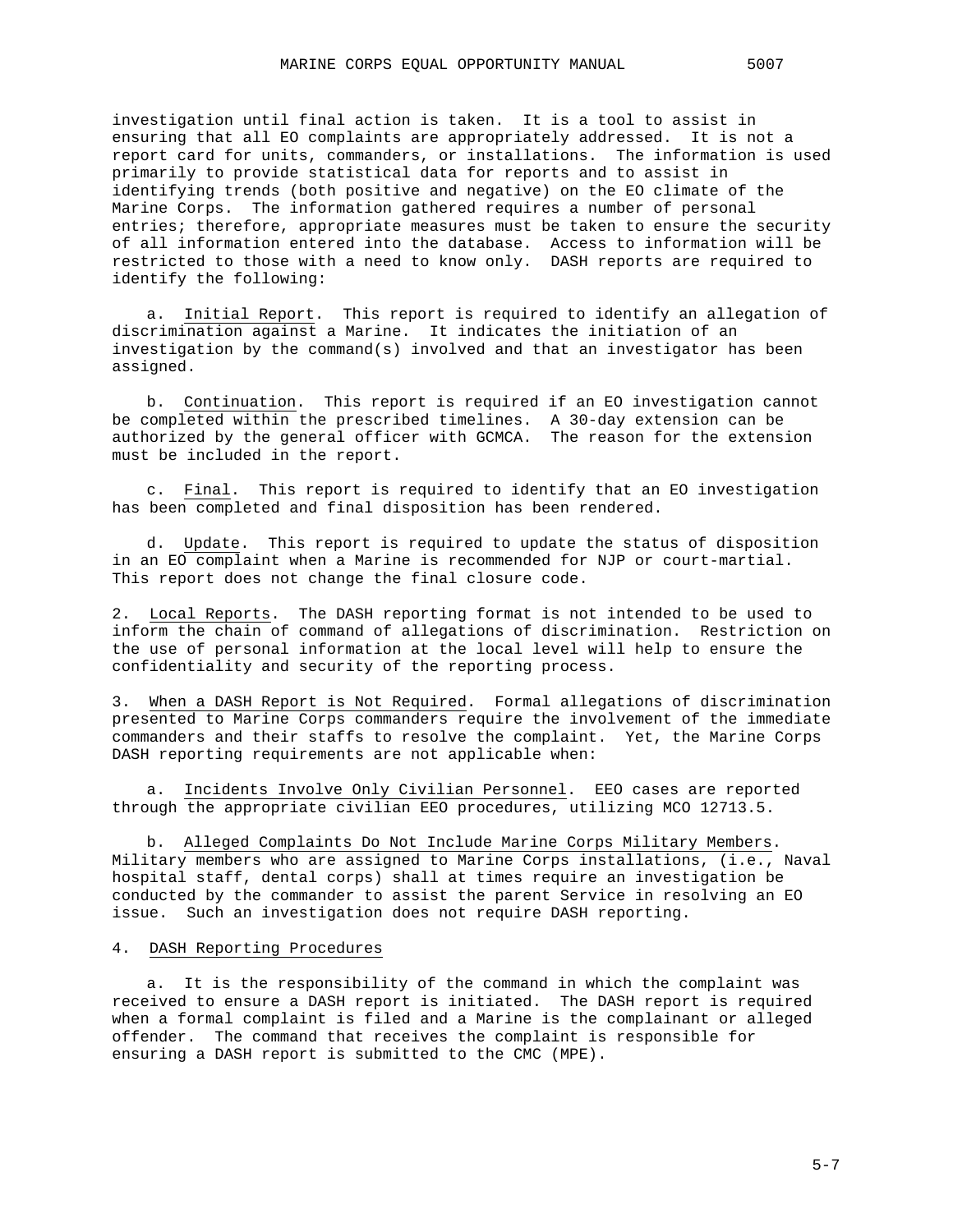b. Within 20 days after the date on which the investigation commenced, commanders are required to submit a DASH report, using the format in Appendix D. The report will include the name of the investigator and date assigned.

(1) Commanders will notify the CMC (MPE) of the status of the complaint using the DASH report format contained in Appendix D. The command EOA will provide advice on DASH report submission procedures.

(2) Multiple allegations of inappropriate behavior or wrongdoing may be presented to the commander. Therefore, when preparing the DASH report, commanders will provide only the information and action taken that is relevant to the alleged behavior that is considered discrimination/harassment as defined by this Manual.

(3) DASH update reports will be submitted by the commander. The commander is responsible for ensuring the update report is submitted to CMC (MPE), with assistance from the command EOA. Updates are required upon receiving an extension, upon determination for disposition or resolution, upon conclusion of NJP, court-martial or other administrative action not previously reported. Commands not located at or near an installation with an EOA need to contact Headquarters, U.S. Marine Corps (MPE), 3280 Russell Road, Quantico, VA 22134-5103, commercial phone number (703) 784-9371, DSN 278-9371 for further guidance. DASH reports should not be reported via message traffic due to the sensitive nature of the information and to protect the privacy of the people involved.

(4) If an extension is granted, commands will ensure the narrative section of the DASH report includes the reason(s) for the extension, length of the extension, and the name of the commanding general authorizing the extension.

(5) Final DASH reports will be appended to the 'closed' incident case files and maintained by the command that originated the DASH report. Closed case information is to be maintained by the command for 2 years with restricted access.

c. The offender's commander shall ensure resolution information is provided to the complainant's commander for a final DASH input or update. The final report will include: the complainant resolution statement, a determination of validity of the charges, administrative action taken if any, and a recommendation for NJP or court-martial if warranted.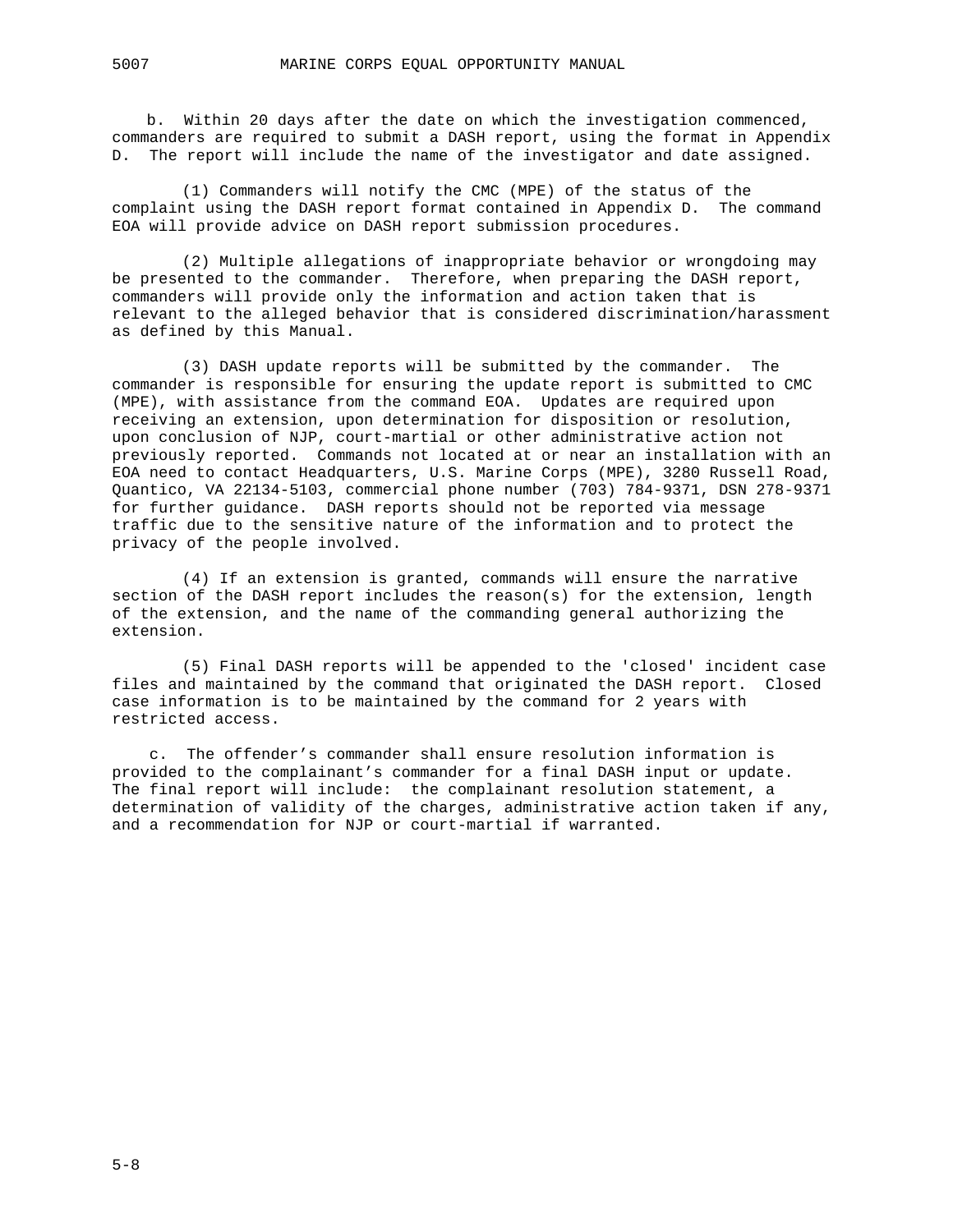## APPENDIX A

## COMMAND MILITARY PERSONNEL RACE/ETHNIC STATISTICS REPORT FORMAT

(This report is not required to be submitted to HQMC. It is provided to assist commanders in managing their EO program.)

|    |    |           | See note 1                                                             | WHITE | AI/AN | ASIAN | B/AF | HISP | NH/OPI | TOTAL<br>COMMAND |
|----|----|-----------|------------------------------------------------------------------------|-------|-------|-------|------|------|--------|------------------|
| I  |    |           | On-Board Strength                                                      |       |       |       |      |      |        |                  |
|    | Α. |           | Number Males                                                           |       |       |       |      |      |        |                  |
|    | Β. |           | Number Females                                                         |       |       |       |      |      |        |                  |
|    | С. |           | Percentage Males                                                       |       |       |       |      |      |        |                  |
|    | D. |           | Percentage Females                                                     |       |       |       |      |      |        |                  |
| II |    |           | Promotions (Data available in Marine Corps Total Force System (MCTFS)) |       |       |       |      |      |        |                  |
|    | Α. |           | To Sergeant                                                            |       |       |       |      |      |        |                  |
|    |    | 1.        | Males Eligible                                                         |       |       |       |      |      |        |                  |
|    |    | $2$ .     | Females Eligible                                                       |       |       |       |      |      |        |                  |
|    |    | 3.        | Males Not Recommended                                                  |       |       |       |      |      |        |                  |
|    |    | 4.        | Females Not Recommended                                                |       |       |       |      |      |        |                  |
|    |    | 5.        | Males Selected                                                         |       |       |       |      |      |        |                  |
|    |    | б.        | Females Selected                                                       |       |       |       |      |      |        |                  |
|    |    | 7.        | Percentage Males                                                       |       |       |       |      |      |        |                  |
|    |    | 8.        | Percentage Females                                                     |       |       |       |      |      |        |                  |
|    | Β. |           | To Corporal                                                            |       |       |       |      |      |        |                  |
|    |    | 1.        | Males Eligible                                                         |       |       |       |      |      |        |                  |
|    |    | $2$ .     | Females Eligible                                                       |       |       |       |      |      |        |                  |
|    |    | 3.        | Males Not Recommended                                                  |       |       |       |      |      |        |                  |
|    |    | 4.        | Females Not Recommended                                                |       |       |       |      |      |        |                  |
|    |    | 5.        | Males Selected                                                         |       |       |       |      |      |        |                  |
|    |    | б.        | Females Selected                                                       |       |       |       |      |      |        |                  |
|    |    | 7.        | Percentage Males                                                       |       |       |       |      |      |        |                  |
|    |    | $\bf 8$ . | Percentage Females                                                     |       |       |       |      |      |        |                  |
|    |    |           | C. To Lance Corporal                                                   |       |       |       |      |      |        |                  |
|    |    | 1.        | Males Eligible                                                         |       |       |       |      |      |        |                  |
|    |    | $2$ .     | Females Eligible                                                       |       |       |       |      |      |        |                  |
|    |    | 3.        | Males Not Recommended                                                  |       |       |       |      |      |        |                  |
|    |    | 4.        | Females Not Recommended _______ ______ ______                          |       |       |       |      |      |        |                  |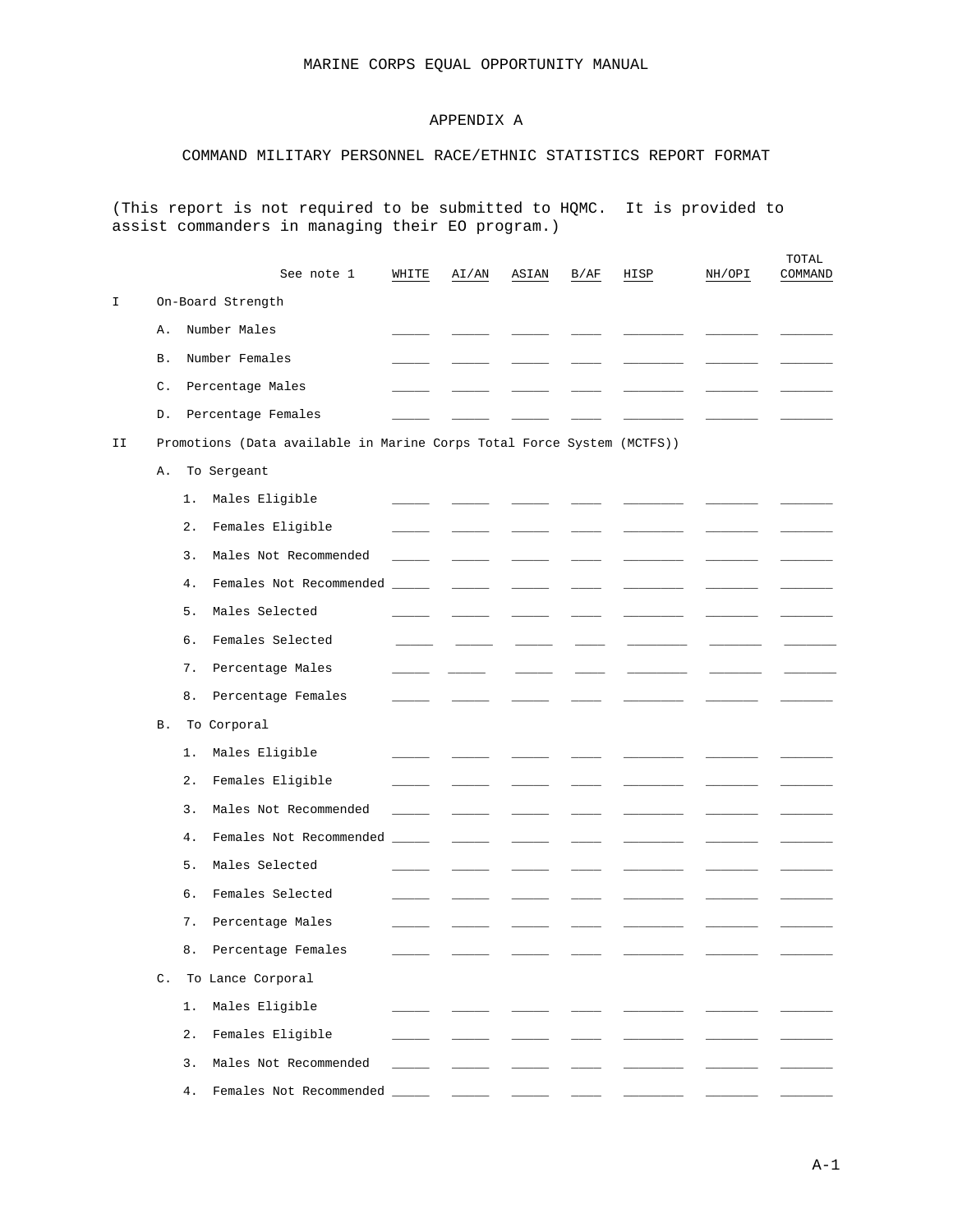|     | See note 1                                                           | WHITE | AI/AN | ASIAN | B/AF | HISP | NH/OPI | TOTAL<br>COMMAND |
|-----|----------------------------------------------------------------------|-------|-------|-------|------|------|--------|------------------|
|     | 5.<br>Males Selected                                                 |       |       |       |      |      |        |                  |
|     | 6.<br>Females Selected                                               |       |       |       |      |      |        |                  |
|     | 7.<br>Percentage Males                                               |       |       |       |      |      |        |                  |
|     | Percentage Females<br>8.                                             |       |       |       |      |      |        |                  |
| III | Recognition (Data available in MCTFS)                                |       |       |       |      |      |        |                  |
|     | Medals<br>Α.                                                         |       |       |       |      |      |        |                  |
|     | Males Awarded<br>1.                                                  |       |       |       |      |      |        |                  |
|     | Females Awarded<br>$2$ .                                             |       |       |       |      |      |        |                  |
|     | Certificates of Commendation/Meritorious Masts<br><b>B</b> .         |       |       |       |      |      |        |                  |
|     | Males Awarded<br>1.                                                  |       |       |       |      |      |        |                  |
|     | Females Awarded<br>2.                                                |       |       |       |      |      |        |                  |
| IV  | Formal Discrimination/Harassment Complaints                          |       |       |       |      |      |        |                  |
|     | Male (# Reported)<br>Α.                                              |       |       |       |      |      |        |                  |
|     | Discrimination<br>1.                                                 |       |       |       |      |      |        |                  |
|     | 2.<br>Sexual Harassment                                              |       |       |       |      |      |        |                  |
|     | Female (# Reported)<br>В.                                            |       |       |       |      |      |        |                  |
|     | Discrimination<br>$1$ .                                              |       |       |       |      |      |        |                  |
|     | 2.<br>Sexual Harassment                                              |       |       |       |      |      |        |                  |
| V   | Disciplinary Actions (Data available in MCTFS)                       |       |       |       |      |      |        |                  |
|     | (Total)<br>Α.<br>NJP                                                 |       |       |       |      |      |        |                  |
|     | Males<br>$1$ .                                                       |       |       |       |      |      |        |                  |
|     | 2.<br>Females                                                        |       |       |       |      |      |        |                  |
|     | Court-Martial<br>В.                                                  |       |       |       |      |      |        |                  |
|     | Males<br>1.                                                          |       |       |       |      |      |        |                  |
|     | 2.<br>Females                                                        |       |       |       |      |      |        |                  |
| VI  | Admin Discharges (Prior to Normal EAS/ECC) (Data available in MCTFS) |       |       |       |      |      |        |                  |
|     | Honorable<br>Α.                                                      |       |       |       |      |      |        |                  |
|     | 1.<br>Males                                                          |       |       |       |      |      |        |                  |
|     | 2.<br>Females                                                        |       |       |       |      |      |        |                  |
|     | General<br>В.                                                        |       |       |       |      |      |        |                  |
|     | $1$ .<br>Males                                                       |       |       |       |      |      |        |                  |
|     | 2.<br>Females                                                        |       |       |       |      |      |        |                  |
|     | C. Other Than Honorable                                              |       |       |       |      |      |        |                  |
|     | 1. Males                                                             |       |       |       |      |      |        |                  |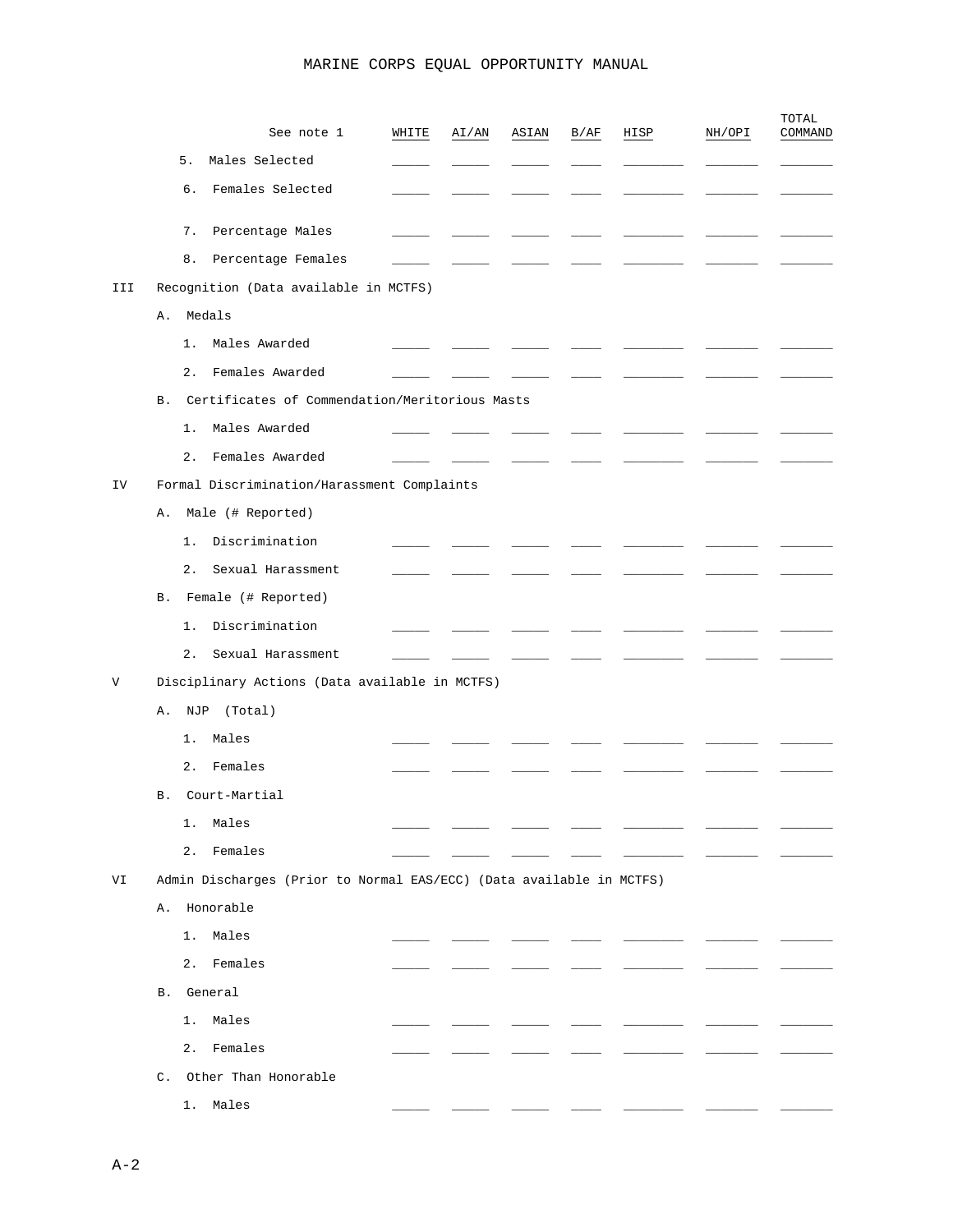|     |                |       | See note 1                                                                | WHITE | AI/AN | ASIAN | B/AF | HISP | NH/OPI | TOTAL<br>COMMAND |
|-----|----------------|-------|---------------------------------------------------------------------------|-------|-------|-------|------|------|--------|------------------|
|     |                | 2.    | Females                                                                   |       |       |       |      |      |        |                  |
|     | D.             |       | Bad Conduct                                                               |       |       |       |      |      |        |                  |
|     |                | 1.    | Males                                                                     |       |       |       |      |      |        |                  |
|     |                | 2.    | Females                                                                   |       |       |       |      |      |        |                  |
|     | Е.             |       | Dishonorable                                                              |       |       |       |      |      |        |                  |
|     |                | $1$ . | Males                                                                     |       |       |       |      |      |        |                  |
|     |                | 2.    | Females                                                                   |       |       |       |      |      |        |                  |
| VII |                |       | Medical Discharges (Prior to Normal EAS/ECC) (Data available in MCTFS)    |       |       |       |      |      |        |                  |
|     | Α.             | Males |                                                                           |       |       |       |      |      |        |                  |
|     | <b>B.</b>      |       | Females                                                                   |       |       |       |      |      |        |                  |
|     |                |       | VIII Reenlistments (Data available in MCTFS)                              |       |       |       |      |      |        |                  |
|     | Α.             |       | Eligible                                                                  |       |       |       |      |      |        |                  |
|     |                | 1.    | Males                                                                     |       |       |       |      |      |        |                  |
|     |                | 2.    | Females                                                                   |       |       |       |      |      |        |                  |
|     | В.             |       | Recommended                                                               |       |       |       |      |      |        |                  |
|     |                | 1.    | Males                                                                     |       |       |       |      |      |        |                  |
|     |                | 2.    | Females                                                                   |       |       |       |      |      |        |                  |
|     | $\mathsf{C}$ . |       | Not Recommended                                                           |       |       |       |      |      |        |                  |
|     |                | 1.    | Males                                                                     |       |       |       |      |      |        |                  |
|     |                | 2.    | Females                                                                   |       |       |       |      |      |        |                  |
| ΙX  |                |       | Training completed during this reporting period (Data available in MCTFS) |       |       |       |      |      |        |                  |
|     | Α.             |       | MASP (Military Academic Skills Program)                                   |       |       |       |      |      |        |                  |
|     |                | 1.    | Percentage Males                                                          |       |       |       |      |      |        |                  |
|     |                | 2.    | Percentage Females                                                        |       |       |       |      |      |        |                  |
|     |                |       | B. Corporals Course                                                       |       |       |       |      |      |        |                  |
|     |                |       | 1. Percentage Males                                                       |       |       |       |      |      |        |                  |
|     |                |       | 2. Percentage Females                                                     |       |       |       |      |      |        |                  |
|     |                |       | C. Sergeants Course                                                       |       |       |       |      |      |        |                  |
|     |                |       | 1. Percentage Males                                                       |       |       |       |      |      |        |                  |
|     |                |       | 2. Percentage Females                                                     |       |       |       |      |      |        |                  |
|     |                |       | D. SNCO Career Course                                                     |       |       |       |      |      |        |                  |
|     |                |       | 1. Percentage Males                                                       |       |       |       |      |      |        |                  |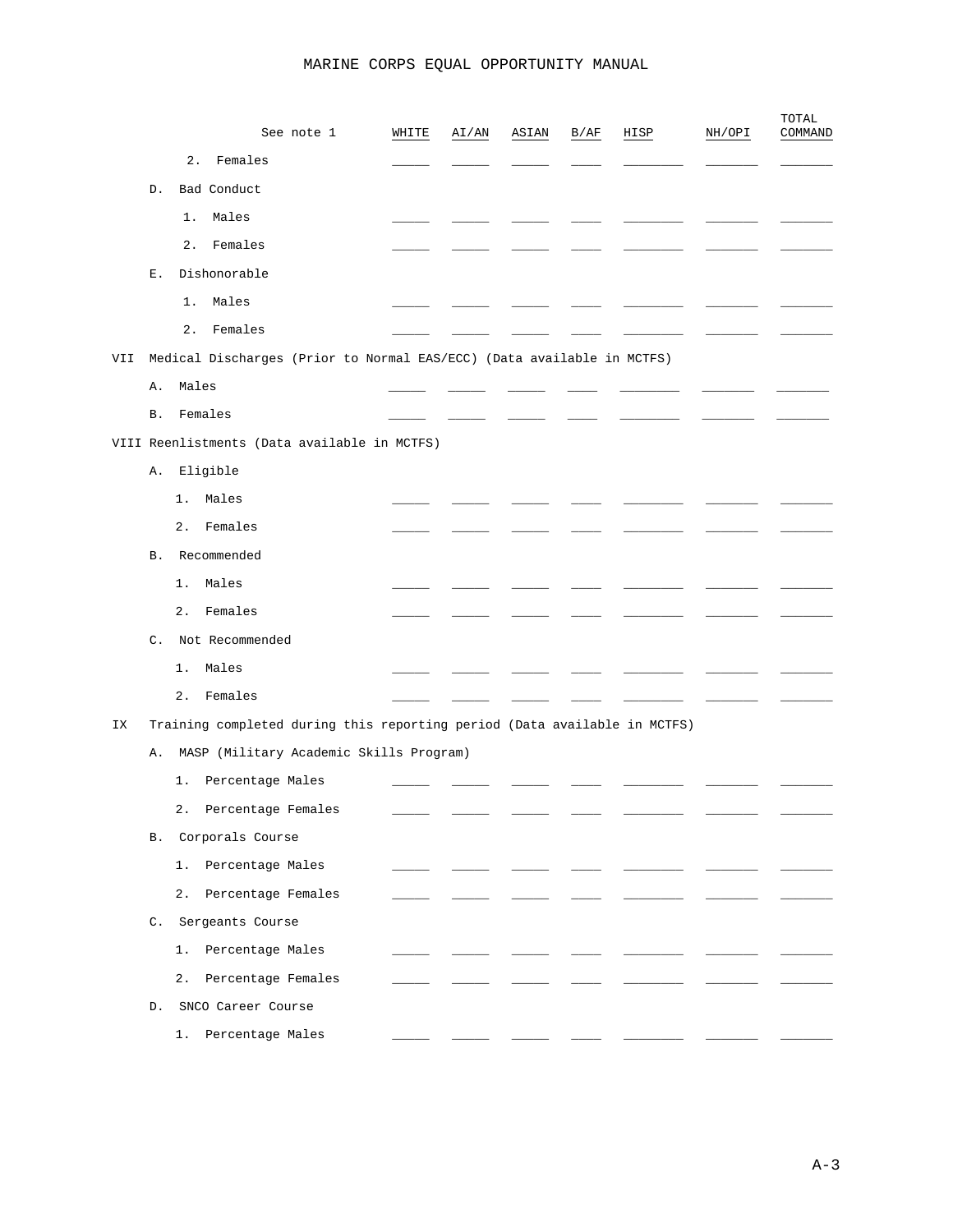|   |           | See note 1            | WHITE | AI/AN                           | ASIAN | B/AF | HISP | NH/OPI | TOTAL<br>COMMAND |
|---|-----------|-----------------------|-------|---------------------------------|-------|------|------|--------|------------------|
|   |           | 2. Percentage Females |       |                                 |       |      |      |        |                  |
|   | Ε.        | SNCO Advanced Course  |       |                                 |       |      |      |        |                  |
|   |           | 1. Percentage Males   |       |                                 |       |      |      |        |                  |
|   |           | 2. Percentage Females |       |                                 |       |      |      |        |                  |
| X |           | EO Training Conducted |       |                                 |       |      |      |        |                  |
|   | Α.        | Males                 |       |                                 |       |      |      |        |                  |
|   | <b>B.</b> | Females               |       |                                 |       |      |      |        |                  |
|   |           |                       |       | the contract of the contract of |       |      |      |        |                  |

Notes: (1) Abbreviations for Race/Ethnic Identifiers (AI/AN) American Indian/Alaska Native (A) Asian

- (NH/OPI) Native Hawaiian/Other Pacific Islander
- (B/AF) Black/African American
- (H) Hispanic/Latino<br>
(W) White
- White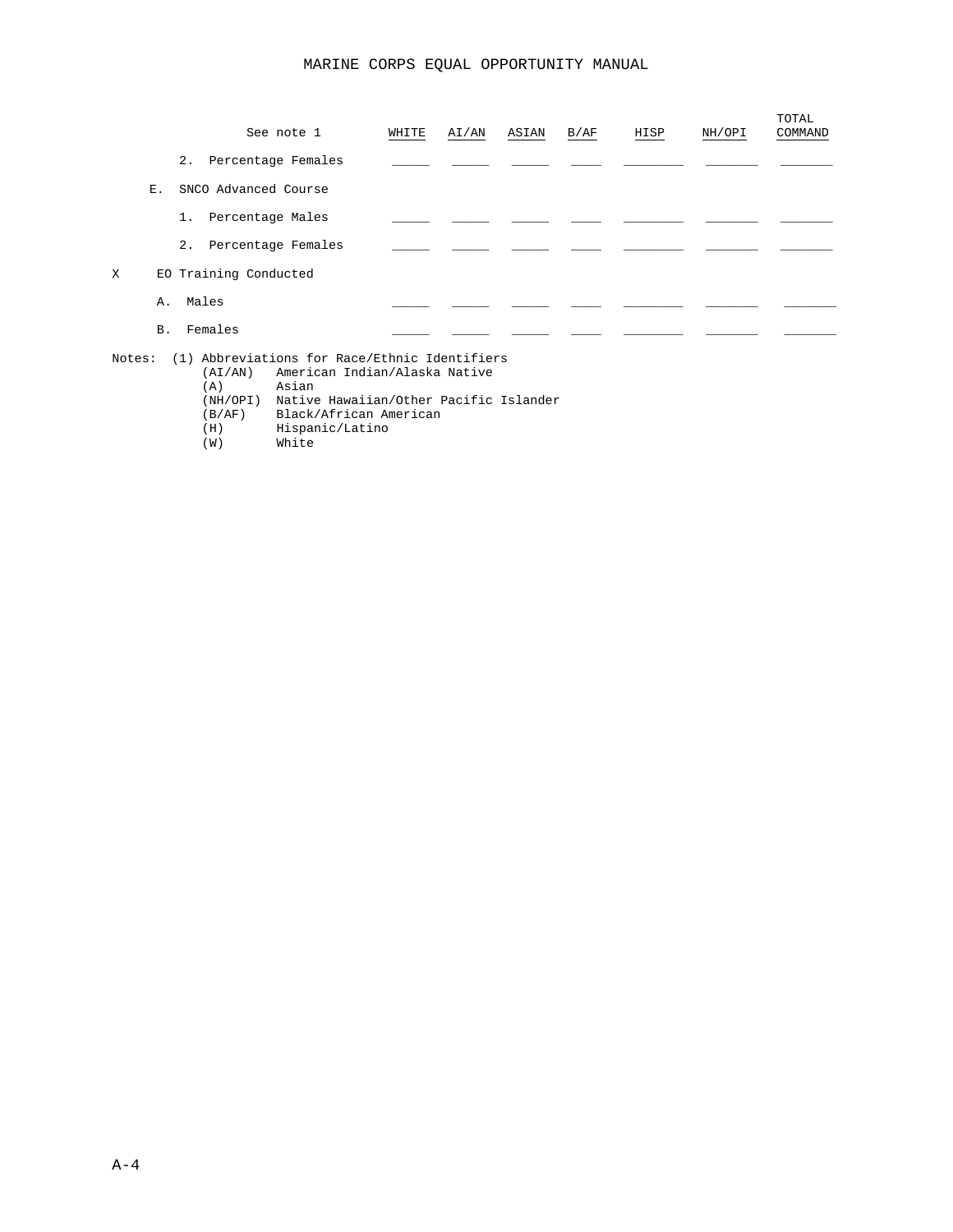### APPENDIX B

## COMMANDS REQUIRED TO SUBMIT AN ANNUAL EQUAL OPPORTUNITY DATA SUMMARY REPORT

The below listed commands are required to submit an annual Equal Opportunity Data Summary Report to CMC (MPE). The report provides Commanding Officer and Executive Officer assignments by race and gender, utilizing the format in Appendix C.

\_\_\_\_\_\_\_\_\_\_\_\_\_\_\_\_\_\_\_\_\_\_\_\_\_\_\_\_\_\_\_\_\_\_\_\_\_\_\_\_\_\_\_\_\_\_\_\_\_\_\_\_\_\_\_\_\_\_\_\_\_\_\_\_\_\_\_\_\_\_\_\_\_\_\_\_\_\_\_\_\_\_\_

Commander, Marine Forces Pacific/COMMARCORBASESPAC \*

Commander, Marine Forces Atlantic/COMMARCORBASESLANT \*

Commander, Marine Forces Reserve \*

Commanding General, Marine Corps Combat Development Command \*\*

Commander, Marine Corps Materiel Command

Commanding General, Marine Corps Recruiting Command

Commanding General, Marine Corps National Capital Region

- NOTE: \* Reserve units shall submit one report on active duty personnel and a separate report on reserve personnel.
	- \*\* Do not include personnel undergoing training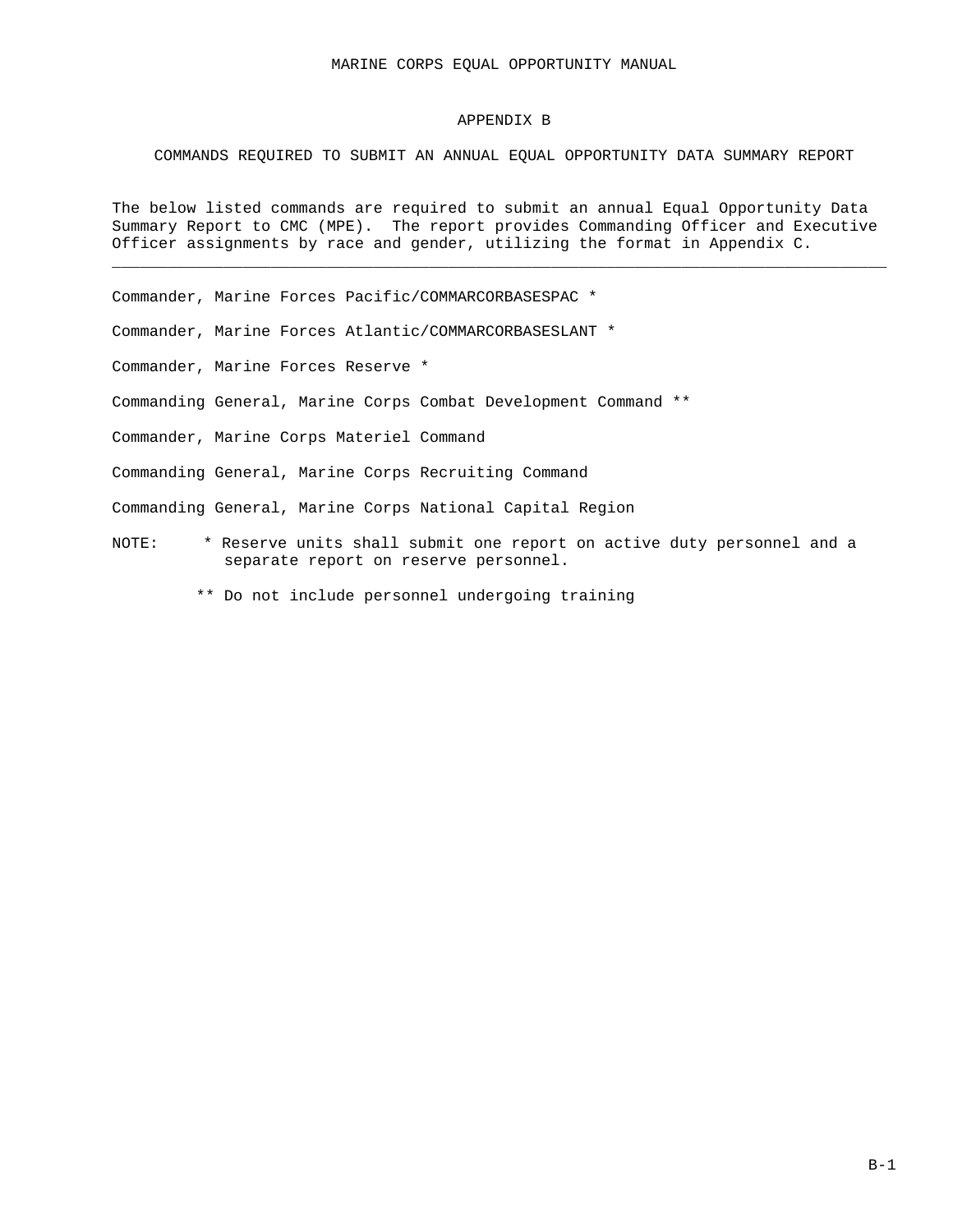## APPENDIX C

## ANNUAL EQUAL OPPORTUNITY DATA SUMMARY REPORT FORMAT

The purpose of this report is to enable HQMC to provide data annually to the Military Equal Opportunity Assessment. This data is not available through other sources like the Total Force Data Warehouse. Accordingly, the commanders identified in Appendix B are requested to provide it each year to CMC (MPE) by 15 November.

\_\_\_\_\_\_\_\_\_\_\_\_\_\_\_\_\_\_\_\_\_\_\_\_\_\_\_\_\_\_\_\_\_\_\_\_\_\_\_\_\_\_\_\_\_\_\_\_\_\_\_\_\_\_\_\_\_\_\_\_\_\_\_\_\_\_\_\_\_\_\_\_\_\_\_\_\_

|                                        | CO   |        | XO   |        |  |
|----------------------------------------|------|--------|------|--------|--|
|                                        | Male | Female | Male | Female |  |
| American Indian/Alaska Native          |      |        |      |        |  |
| Asian                                  |      |        |      |        |  |
| Native Hawaiian/Other Pacific Islander |      |        |      |        |  |
| Black/African American                 |      |        |      |        |  |
| Hispanic/Latino                        |      |        |      |        |  |
| White                                  |      |        |      |        |  |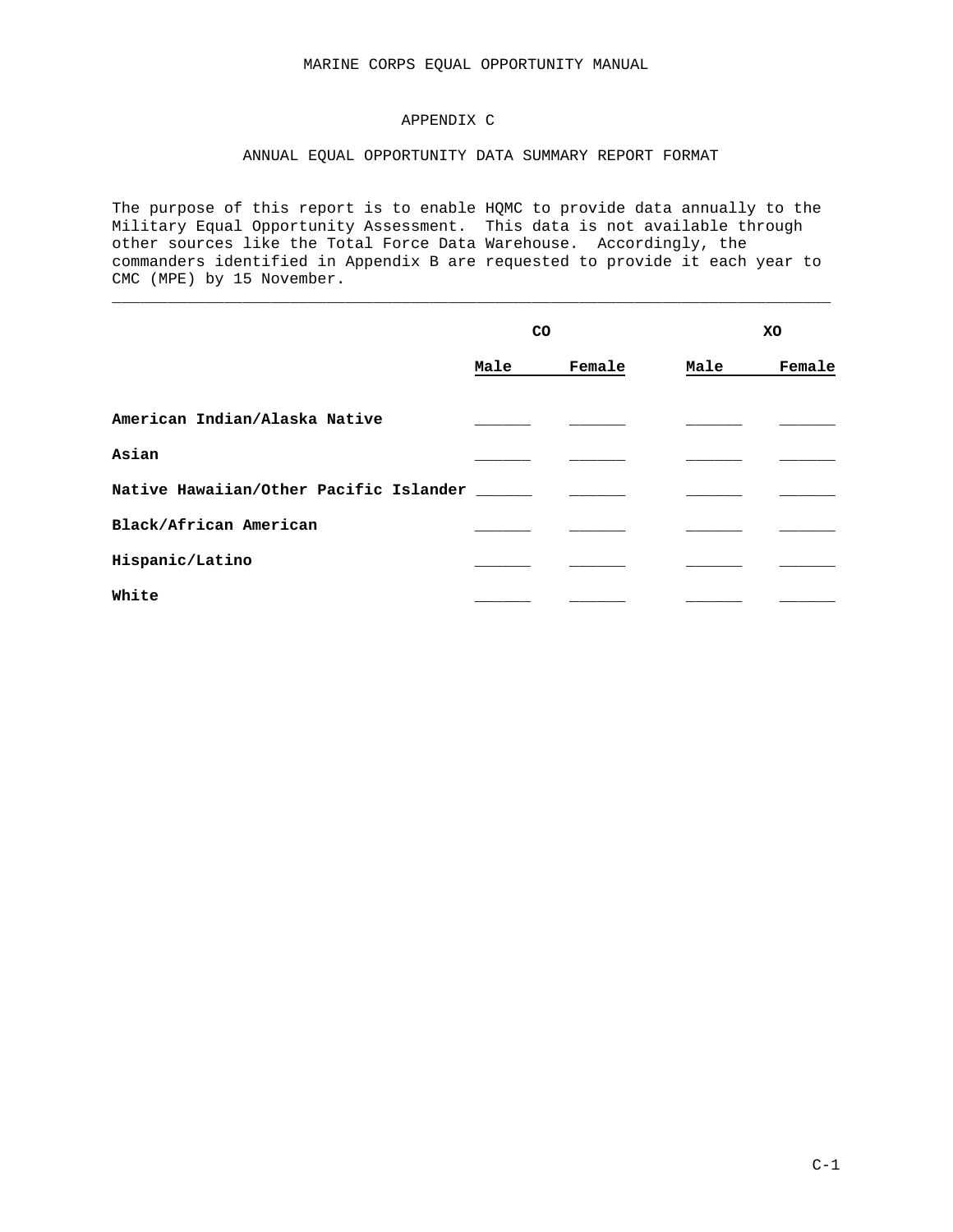| with CMC (MPE), use Part 1A (DASH Status Update Report) to provide further update and/or to report FINAL closure of this incident. | USMC DISCRIMINATION AND SEXUAL HARASSMENT (DASH) REPORT TO CMC (MPE) Part 1 of 5<br>The major command willhotify the CMC (MPE) via DASH within 20 days of an immediate commander receiving a formal report or allegation of discrimination, to include sexual<br>harassment. The complaint will be entered into DASH by the installation EO Advisor. The format for the INITIAL DASH report is contained in the following five part form.<br>LEAVE DATA ELEMENTS BLANK WHEN INFORMATION IS UNAVAILABLE OR DETERMINATION HAS NOT BEEN MADE. After filing an INITIAL DASH report |        |
|------------------------------------------------------------------------------------------------------------------------------------|--------------------------------------------------------------------------------------------------------------------------------------------------------------------------------------------------------------------------------------------------------------------------------------------------------------------------------------------------------------------------------------------------------------------------------------------------------------------------------------------------------------------------------------------------------------------------------|--------|
| <b>I. INCIDENT DESCRIPTION</b>                                                                                                     | DATE INITIATED:                                                                                                                                                                                                                                                                                                                                                                                                                                                                                                                                                                |        |
| (A) INCIDENT NUMBER:                                                                                                               | (B) DATE REPORTED:                                                                                                                                                                                                                                                                                                                                                                                                                                                                                                                                                             |        |
| (C) REPORT TYPE:<br>Initial<br>Continuation<br>Final                                                                               | (D) REPORTING SERVICE:                                                                                                                                                                                                                                                                                                                                                                                                                                                                                                                                                         |        |
| $(E)$ UIC / MCC:                                                                                                                   | $(F)$ POC:<br>PHONE:<br>LOCATION:                                                                                                                                                                                                                                                                                                                                                                                                                                                                                                                                              |        |
| $(0)$ DATE(S) OF INCIDENT:<br>From:<br>To:                                                                                         | (H) TYPE DISCRIMINATION:<br>Sexual Harassment<br>Sex<br>Religion<br>Race<br>Age<br>Other:                                                                                                                                                                                                                                                                                                                                                                                                                                                                                      |        |
| (I) LOCATION:                                                                                                                      | (J) REPORTED THROUGH                                                                                                                                                                                                                                                                                                                                                                                                                                                                                                                                                           |        |
| (K) SENSITIVITY                                                                                                                    |                                                                                                                                                                                                                                                                                                                                                                                                                                                                                                                                                                                |        |
|                                                                                                                                    |                                                                                                                                                                                                                                                                                                                                                                                                                                                                                                                                                                                |        |
| Incident No:                                                                                                                       | Date Printed:                                                                                                                                                                                                                                                                                                                                                                                                                                                                                                                                                                  | Page 1 |

### APPENDIX D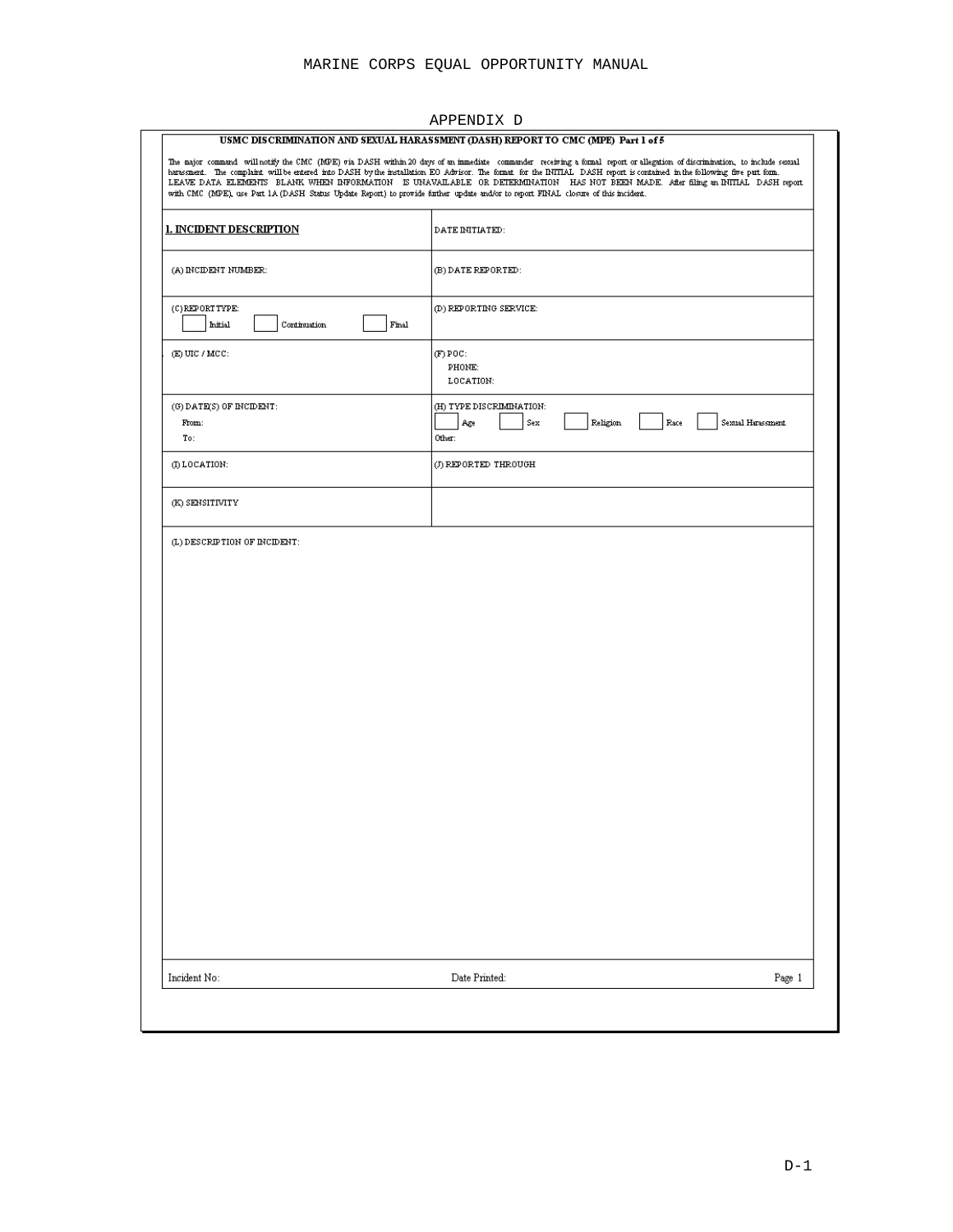|                                                                                            | USMC DISCRIMINATION AND SEXUAL HARASSMENT (DASH) REPORT TO CMC (MPE) Part 2 of 5                                                                                                                                                                                                                                                                                                                                                                                                                                                                                                                                                                                                                                     |                               |
|--------------------------------------------------------------------------------------------|----------------------------------------------------------------------------------------------------------------------------------------------------------------------------------------------------------------------------------------------------------------------------------------------------------------------------------------------------------------------------------------------------------------------------------------------------------------------------------------------------------------------------------------------------------------------------------------------------------------------------------------------------------------------------------------------------------------------|-------------------------------|
| process the complaint and promote the goals of the Marine Corps Equal Opportunity Program. | PRIVACY ACT STATEMENT Requiring Document: MCO P5354.1D, Marine Corps Equal Opportunity Manual. Sponsor Code: CMC(MPE). Authority: Title 5 US. Code<br>301; Title 10. Privacy Act of 1974, as amended by Title 5 U.S. Code 522a. Principal Purpose: Statistical data collection and tracking of complaints received. Routine uses: Used<br>to track the resolution of complaints and/or allegations of discrimination or sexual harasment received by a unit through formal reporting channels. Disclosure: Disclosure of the<br>requested information is voluntary. Failure to disclose the requested information may result in delay of the resolution process or inhibit the ability of the command to effectively |                               |
| Signature of this Recipient:                                                               |                                                                                                                                                                                                                                                                                                                                                                                                                                                                                                                                                                                                                                                                                                                      | Date:                         |
| 2. RECIPIENT INFORMATION: (REPEATFOR EACH RECIPIENT)                                       |                                                                                                                                                                                                                                                                                                                                                                                                                                                                                                                                                                                                                                                                                                                      | DATE INITIATED:               |
| (A) RECIPIENT NUMBER:<br>of                                                                | (B) COMPONENT:                                                                                                                                                                                                                                                                                                                                                                                                                                                                                                                                                                                                                                                                                                       | (C) PAY GRADE:                |
| (D) GENDER:                                                                                | (E) RACE/ETHNICITY:                                                                                                                                                                                                                                                                                                                                                                                                                                                                                                                                                                                                                                                                                                  | (F) ALCOHOL USE SUSPECTED:    |
| <u>(G) RECIPIENT PERSONAL INFORMATION:</u>                                                 | (REQUIRES PRIVACY ACT STATEMENT TO BE SIGNED BY RECIPIENT)                                                                                                                                                                                                                                                                                                                                                                                                                                                                                                                                                                                                                                                           |                               |
| (1) LAST NAME:                                                                             | (2) FIRST NAME:                                                                                                                                                                                                                                                                                                                                                                                                                                                                                                                                                                                                                                                                                                      | (3) MIDDLE INITIAL:           |
| (4) SSN:                                                                                   | $(5)$ DATE OF BIRTH:                                                                                                                                                                                                                                                                                                                                                                                                                                                                                                                                                                                                                                                                                                 |                               |
| (6) LOCAL ADDRESS:                                                                         |                                                                                                                                                                                                                                                                                                                                                                                                                                                                                                                                                                                                                                                                                                                      |                               |
| $(7)$ CITY:                                                                                | $(8)$ STATE:                                                                                                                                                                                                                                                                                                                                                                                                                                                                                                                                                                                                                                                                                                         | (9) ZIP CODE:                 |
| (10) COML PHONE:                                                                           | (11) DSN PHONE:                                                                                                                                                                                                                                                                                                                                                                                                                                                                                                                                                                                                                                                                                                      | (12) MARITAL STATUS:          |
| (13) RELIGION:                                                                             |                                                                                                                                                                                                                                                                                                                                                                                                                                                                                                                                                                                                                                                                                                                      | (14) MILITARY/CIVILIAN:       |
| <u>(H) RECIPIENT MILITARY INFORMATION:</u>                                                 |                                                                                                                                                                                                                                                                                                                                                                                                                                                                                                                                                                                                                                                                                                                      |                               |
| (1) MAJOR COMMAND:<br>(NAME)                                                               | (2) GRADE:<br>(CORPORAL, ETC.)                                                                                                                                                                                                                                                                                                                                                                                                                                                                                                                                                                                                                                                                                       | $(3)$ $MOS$ :                 |
| $(4)$ STATUS:                                                                              | (5) DUTY STATUS AT TIME OF INCIDENT:                                                                                                                                                                                                                                                                                                                                                                                                                                                                                                                                                                                                                                                                                 | (6) ACTIVE DUTY SERVICE DATE: |
| (7) ROTATION DATE:                                                                         | $(8)$ EAS:                                                                                                                                                                                                                                                                                                                                                                                                                                                                                                                                                                                                                                                                                                           | $(9)$ UIC/RUC:                |
| $(10)$ FUTURE MCC:                                                                         | (11) CO NAME / GRADE:                                                                                                                                                                                                                                                                                                                                                                                                                                                                                                                                                                                                                                                                                                |                               |
| (12) CO PHONE NUMBER:                                                                      |                                                                                                                                                                                                                                                                                                                                                                                                                                                                                                                                                                                                                                                                                                                      |                               |
|                                                                                            |                                                                                                                                                                                                                                                                                                                                                                                                                                                                                                                                                                                                                                                                                                                      |                               |
|                                                                                            |                                                                                                                                                                                                                                                                                                                                                                                                                                                                                                                                                                                                                                                                                                                      |                               |
| INCIDENT NO:                                                                               | Date Printed:                                                                                                                                                                                                                                                                                                                                                                                                                                                                                                                                                                                                                                                                                                        | Page 1                        |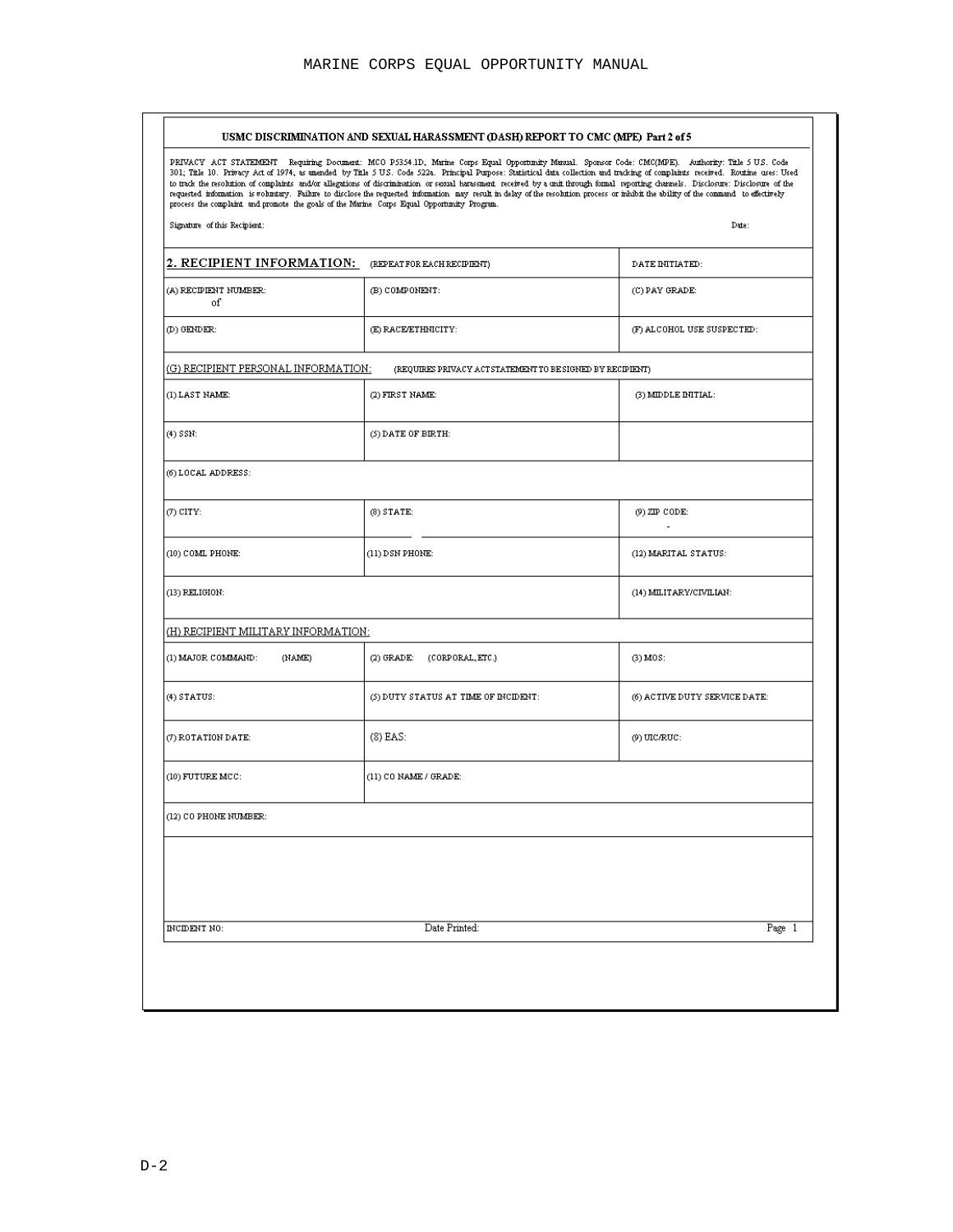|                                                                                | USMC DISCRIMINATION AND SEXUAL HARASSMENT (DASH) REPORT TO CMC (MPE) Part 3 of 5                                                                                                                                                                                                                                                                                                                                                                                                                                                                                                                                                                                                                                                |                                |
|--------------------------------------------------------------------------------|---------------------------------------------------------------------------------------------------------------------------------------------------------------------------------------------------------------------------------------------------------------------------------------------------------------------------------------------------------------------------------------------------------------------------------------------------------------------------------------------------------------------------------------------------------------------------------------------------------------------------------------------------------------------------------------------------------------------------------|--------------------------------|
| complaint and promote the goals of the Marine Corps Equal Opportunity Program. | PRIVACY ACT STATEMENT Requiring Document: MCO P5354.1D, Marine Corps Equal Opportunity Manual. Sponsor Code: CMC(MPE). Authority: Title 5 US. Code 301;<br>Title 10. Privacy Act of 1974, as amended by Title 5 U.S. Code 522a. Principal Purpose: Statistical data collection and tracking of complaints received. Routine uses: Used to track<br>the resolution of complemes and/or allegations of discrimination or secual hardsment received by a unit through formal reporting channels. Disclosure: Disclosure of the requested<br>information is voluntary. Failure to disclose the requested information may result in delay of the resolution process or inhibit the ability of the command to effectively process the |                                |
| Signature of this Alleged Offender:                                            |                                                                                                                                                                                                                                                                                                                                                                                                                                                                                                                                                                                                                                                                                                                                 | Date:                          |
| 3. ALLEGED OFFENDER INFORMATION:                                               | (REPEAT FOR EACH ALLEGED OFFENDER)                                                                                                                                                                                                                                                                                                                                                                                                                                                                                                                                                                                                                                                                                              | DATE INITIATED:                |
| (A) ALLEGED OFFENDER NUMBER:<br>of                                             | (B) COMPONENT:                                                                                                                                                                                                                                                                                                                                                                                                                                                                                                                                                                                                                                                                                                                  | (C) PAY GRADE:                 |
| (D) GENDER:                                                                    | (E) RACE/ETHNICITY:                                                                                                                                                                                                                                                                                                                                                                                                                                                                                                                                                                                                                                                                                                             | (F) RELATIONSHIP TO RECIPIENT: |
| (G) ALCOHOL USE SUSPECTED:                                                     |                                                                                                                                                                                                                                                                                                                                                                                                                                                                                                                                                                                                                                                                                                                                 |                                |
| <u>(H) ALLEGED OFFENDER PERSONAL INFORMATION:</u>                              | (REQUIRES PRIVACY ACT STATEMENT TO BE SIGNED BY ALLEGED OFFENDER)                                                                                                                                                                                                                                                                                                                                                                                                                                                                                                                                                                                                                                                               |                                |
| (1) LAST NAME:                                                                 | (2) FIRST NAME:                                                                                                                                                                                                                                                                                                                                                                                                                                                                                                                                                                                                                                                                                                                 | (3) MIDDLE INITIAL:            |
| (4) SSN:                                                                       | (5) DATE OF BIRTH: (YYYYMMDD)                                                                                                                                                                                                                                                                                                                                                                                                                                                                                                                                                                                                                                                                                                   |                                |
| (6) LOCAL ADDRESS:                                                             |                                                                                                                                                                                                                                                                                                                                                                                                                                                                                                                                                                                                                                                                                                                                 |                                |
| $(7)$ CITY:                                                                    | $(8)$ STATE:                                                                                                                                                                                                                                                                                                                                                                                                                                                                                                                                                                                                                                                                                                                    | (9) ZIP CODE:                  |
| (10) COML PHONE:                                                               | (11) DSN PHONE:                                                                                                                                                                                                                                                                                                                                                                                                                                                                                                                                                                                                                                                                                                                 | (12) MARITAL STATUS:           |
| (13) RELIGION:                                                                 |                                                                                                                                                                                                                                                                                                                                                                                                                                                                                                                                                                                                                                                                                                                                 | (14) MILITARY/CIVILIAN:        |
| <u>(I) ALLEGED OFFENDER MILITARY INFORMATION:</u>                              | (REQUIRES PRIVACY ACT STATEMENT TO BE SIGNED BY ALLEGED OFFENDER)                                                                                                                                                                                                                                                                                                                                                                                                                                                                                                                                                                                                                                                               |                                |
| (1) MAJOR COMMAND:<br>(NAME)                                                   | (2) GRADE:<br>(CORPORAL, ETC.)                                                                                                                                                                                                                                                                                                                                                                                                                                                                                                                                                                                                                                                                                                  | $(3)$ MOS:                     |
| $(4)$ STATUS:                                                                  | (5) DUTY STATUS AT TIME OF INCIDENT:                                                                                                                                                                                                                                                                                                                                                                                                                                                                                                                                                                                                                                                                                            | (6) ACTIVE DUTY SERVICE DATE:  |
| (7) ROTATION DATE:                                                             | (8) EAS:                                                                                                                                                                                                                                                                                                                                                                                                                                                                                                                                                                                                                                                                                                                        | (9) UIC/RUC:                   |
| (10) FUTURE MCC:                                                               | (11) CO NAME / GRADE:                                                                                                                                                                                                                                                                                                                                                                                                                                                                                                                                                                                                                                                                                                           |                                |
| (12) CO PHONE NUMBER:                                                          |                                                                                                                                                                                                                                                                                                                                                                                                                                                                                                                                                                                                                                                                                                                                 |                                |
|                                                                                |                                                                                                                                                                                                                                                                                                                                                                                                                                                                                                                                                                                                                                                                                                                                 |                                |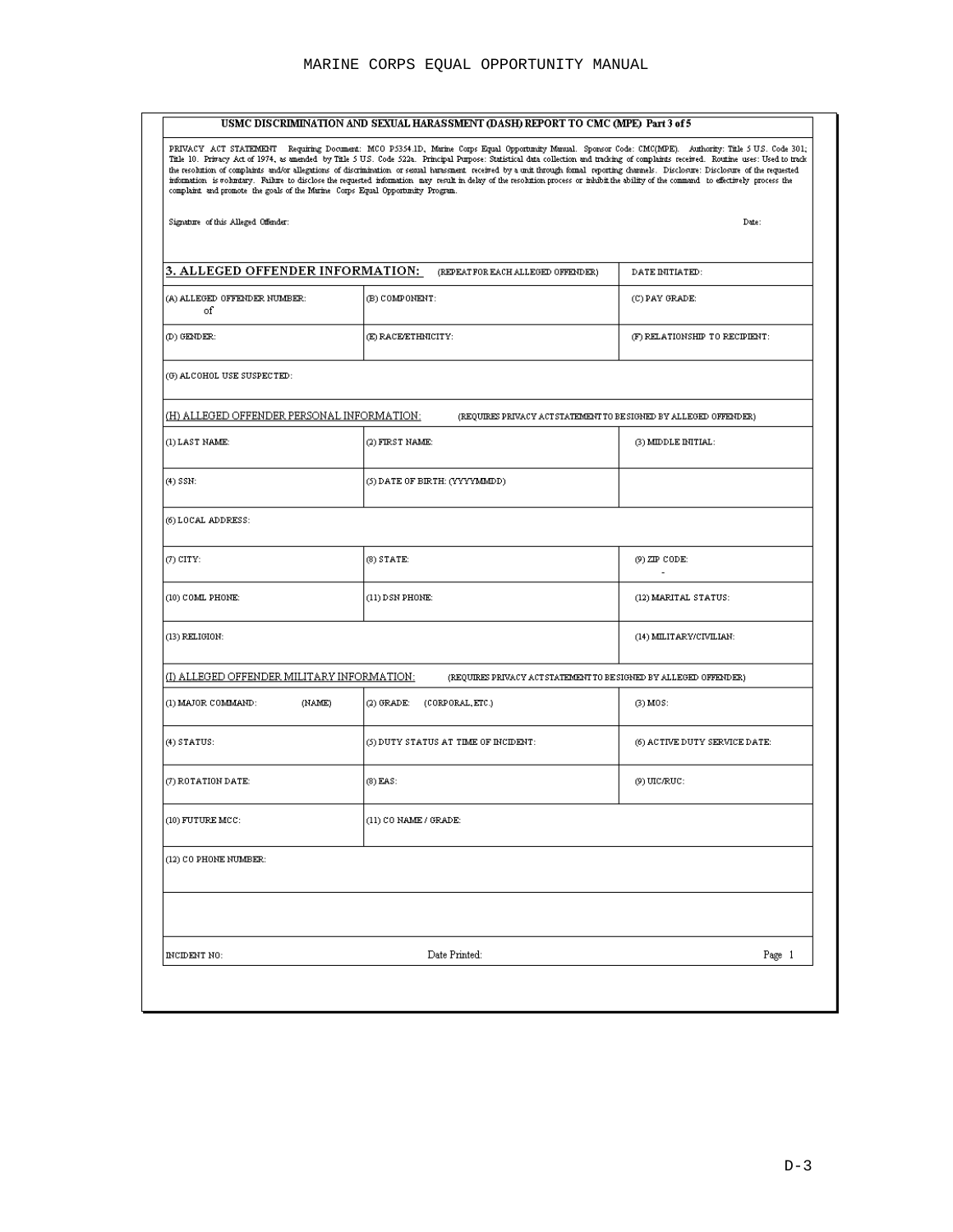| REPEAT THIS PAGE FOR EACH ALLEGED OFFENDER:<br>(B) CLOSURE CODE: SUBSTAN/UNSUB<br><b>ADMINISTRATIVE</b><br>IF JUDICIAL:<br>NARRATIVE OF MILITARY TRIAL / CIVILIAN RESULTS:<br>NARRATIVE OF APPROVING AUTHORITY RESULTS, (IF REQUIRED): | <b>JUDICIAL</b> |  |
|----------------------------------------------------------------------------------------------------------------------------------------------------------------------------------------------------------------------------------------|-----------------|--|
|                                                                                                                                                                                                                                        |                 |  |
|                                                                                                                                                                                                                                        |                 |  |
|                                                                                                                                                                                                                                        |                 |  |
|                                                                                                                                                                                                                                        |                 |  |
|                                                                                                                                                                                                                                        |                 |  |
|                                                                                                                                                                                                                                        |                 |  |
|                                                                                                                                                                                                                                        |                 |  |
|                                                                                                                                                                                                                                        |                 |  |
|                                                                                                                                                                                                                                        |                 |  |
|                                                                                                                                                                                                                                        |                 |  |
|                                                                                                                                                                                                                                        |                 |  |
|                                                                                                                                                                                                                                        |                 |  |
|                                                                                                                                                                                                                                        |                 |  |
|                                                                                                                                                                                                                                        |                 |  |
|                                                                                                                                                                                                                                        |                 |  |
|                                                                                                                                                                                                                                        |                 |  |
|                                                                                                                                                                                                                                        |                 |  |
|                                                                                                                                                                                                                                        |                 |  |
|                                                                                                                                                                                                                                        |                 |  |
|                                                                                                                                                                                                                                        |                 |  |
|                                                                                                                                                                                                                                        |                 |  |
|                                                                                                                                                                                                                                        |                 |  |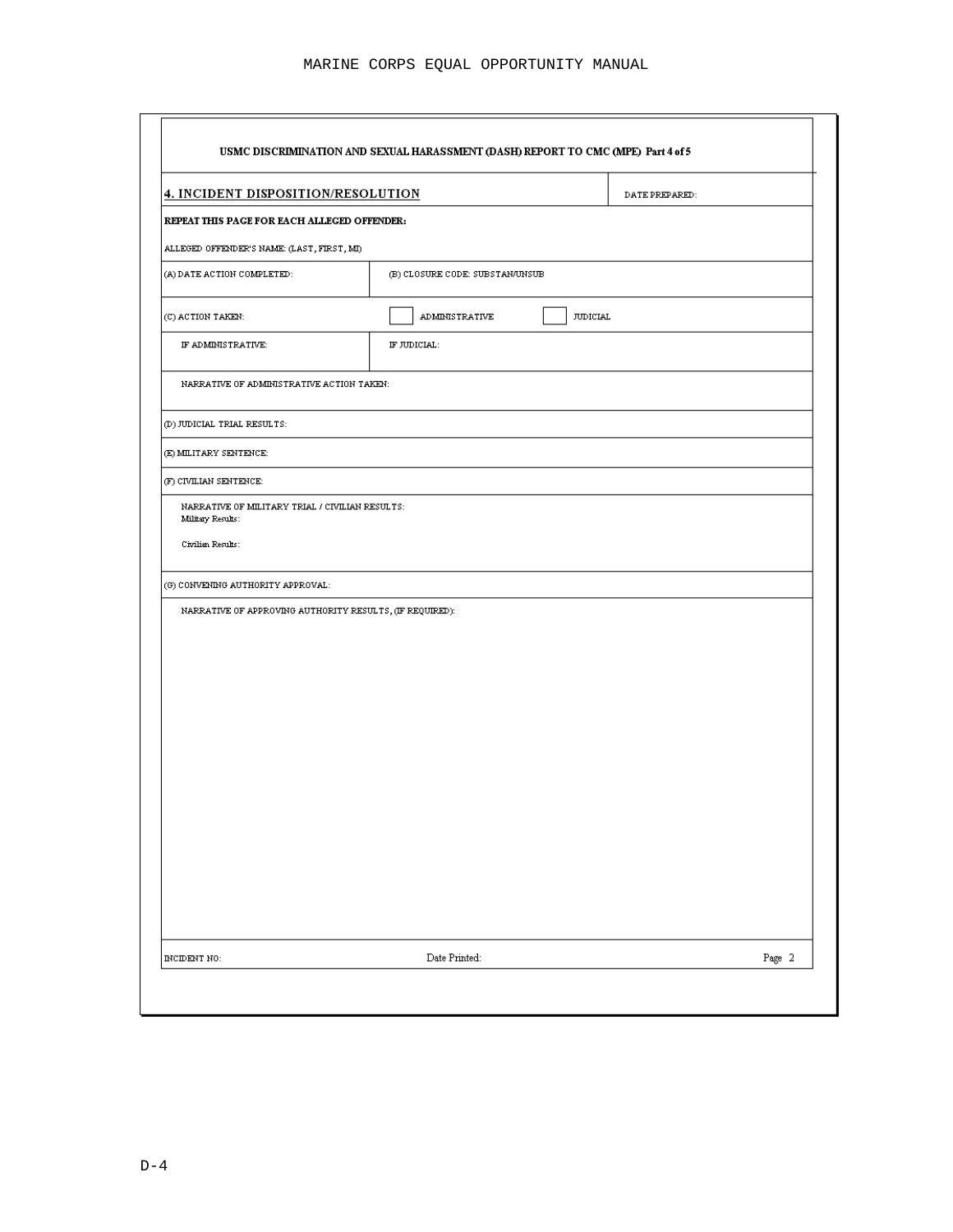| complaint and promote the goals of the Marine Corps Equal Opportunity Program.<br>Signature of this Witness: | information is voluntary. Failure to disclose the requested information may result in delay of the resolution process or inhibit the ability of the command to effectively process the | Date:           |
|--------------------------------------------------------------------------------------------------------------|----------------------------------------------------------------------------------------------------------------------------------------------------------------------------------------|-----------------|
| 5. WITNESS PERSONAL INFORMATION:                                                                             | (REPEAT FOR EACH WITHESS)                                                                                                                                                              | DATE INITIATED: |
| (A) WITNESS NUMBER:                                                                                          | of                                                                                                                                                                                     |                 |
| (B) LAST NAME:                                                                                               |                                                                                                                                                                                        |                 |
| (C) FIRST NAME:                                                                                              |                                                                                                                                                                                        |                 |
| (D) MIDDLE INITIAL:                                                                                          |                                                                                                                                                                                        |                 |
| (E) GENDER:                                                                                                  |                                                                                                                                                                                        |                 |
| (F) REQUESTS ANONYMITY:                                                                                      |                                                                                                                                                                                        |                 |
| (G) COMPONENT:                                                                                               |                                                                                                                                                                                        |                 |
| (H) GRADE: (CORPORAL, ETC.)                                                                                  |                                                                                                                                                                                        |                 |
| (I) LOCAL ADDRESS:                                                                                           |                                                                                                                                                                                        |                 |
| (J) CITY:                                                                                                    |                                                                                                                                                                                        |                 |
| (K) STATE / COUNTRY:                                                                                         |                                                                                                                                                                                        |                 |
| $(L)$ ZIP CODE:                                                                                              | ٠                                                                                                                                                                                      |                 |
| (M) PHONE: (COML WORK)                                                                                       |                                                                                                                                                                                        |                 |
| (N) DSN:                                                                                                     |                                                                                                                                                                                        |                 |
| (0) RELATIONSHIP TO RECIPIENT:                                                                               |                                                                                                                                                                                        |                 |
| (P) MILITARY/ CIVILIAN:                                                                                      |                                                                                                                                                                                        |                 |
|                                                                                                              | LOCAL USE OF THIS SPACE TO RECORD SUMMARY BY THIS WITNESS: (NOT SENT TO CMC MPE)                                                                                                       |                 |
|                                                                                                              |                                                                                                                                                                                        |                 |
|                                                                                                              |                                                                                                                                                                                        |                 |
|                                                                                                              |                                                                                                                                                                                        |                 |
|                                                                                                              |                                                                                                                                                                                        |                 |
|                                                                                                              |                                                                                                                                                                                        |                 |
|                                                                                                              |                                                                                                                                                                                        |                 |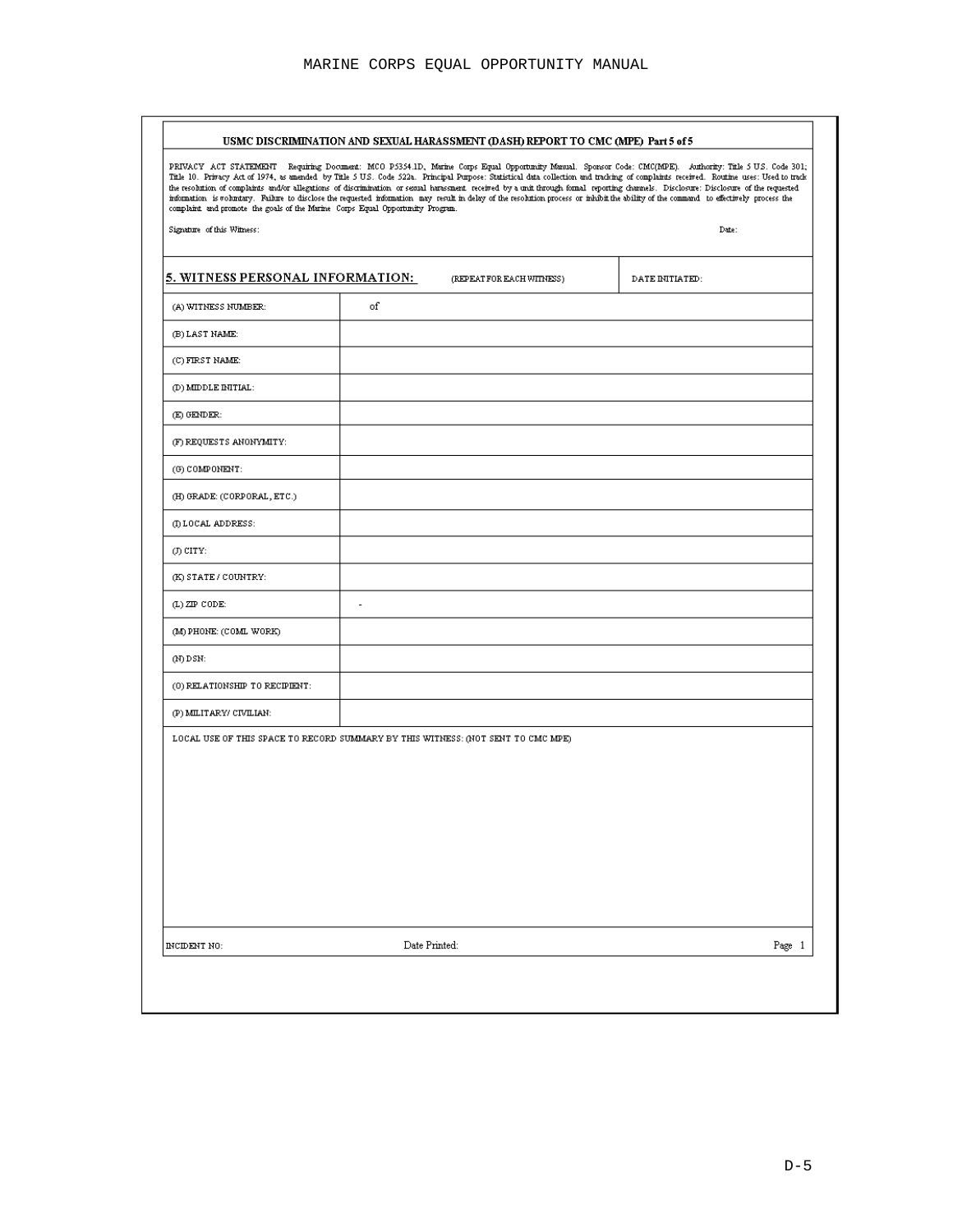| Formal complaints or allegations not resolved during the initial 20 day period require additional action in accordance with chapter 5 of MCO P5354.1D. The<br>format for these additional reports is listed below. Action is complete when all-action, to include administrative separation processing has been completed, or the<br>commander has determined the allegation to be unsubstantiated, or the alleged offender is found innocent at a courtmartial/civilian court. Final update status<br>will also be submitted in the following format: |                       |                                                 |              |              |
|--------------------------------------------------------------------------------------------------------------------------------------------------------------------------------------------------------------------------------------------------------------------------------------------------------------------------------------------------------------------------------------------------------------------------------------------------------------------------------------------------------------------------------------------------------|-----------------------|-------------------------------------------------|--------------|--------------|
| 1. COMPLAINT IDENTIFIER                                                                                                                                                                                                                                                                                                                                                                                                                                                                                                                                |                       | (A) INCIDENT NUMBER:                            |              |              |
| (B) TODAY'S DATE:                                                                                                                                                                                                                                                                                                                                                                                                                                                                                                                                      |                       | (C) REPORT TYPE:                                | CONTINUATION | <b>FINAL</b> |
| (D) COMMAND POC:                                                                                                                                                                                                                                                                                                                                                                                                                                                                                                                                       |                       | PHONE:<br>LOCATION:                             |              |              |
| 2. DISPOSITION INFORMATION                                                                                                                                                                                                                                                                                                                                                                                                                                                                                                                             |                       | (REPEAT FOR EACH ALLEGED OFFENDER)              |              |              |
| ALLEGED OFFENDER'S NAME: (LAST, FIRST, MI)                                                                                                                                                                                                                                                                                                                                                                                                                                                                                                             |                       |                                                 |              |              |
| (A) DATE ACTION COMPLETED:                                                                                                                                                                                                                                                                                                                                                                                                                                                                                                                             |                       | (B) CLOSURE CODE: SUBSTANTIATED/UNSUBSTANTIATED |              |              |
| (C) ACTION TAKEN:                                                                                                                                                                                                                                                                                                                                                                                                                                                                                                                                      | <b>ADMINISTRATIVE</b> | <b>JUDICIAL</b>                                 |              |              |
| IF ADMINISTRATIVE:                                                                                                                                                                                                                                                                                                                                                                                                                                                                                                                                     | IF JUDICIAL:          |                                                 |              |              |
| NARRATIVE OF ADMINISTRATIVE ACTION TAKEN:                                                                                                                                                                                                                                                                                                                                                                                                                                                                                                              |                       |                                                 |              |              |
| (D) JUDICIAL TRIAL RESULTS:                                                                                                                                                                                                                                                                                                                                                                                                                                                                                                                            |                       |                                                 |              |              |
| (E) MILITARY SENTENCE:                                                                                                                                                                                                                                                                                                                                                                                                                                                                                                                                 |                       |                                                 |              |              |
| (F) CIVILIAN SENTENCE:                                                                                                                                                                                                                                                                                                                                                                                                                                                                                                                                 |                       |                                                 |              |              |
| (G) NARRATIVE OF MILITARY TRIAL / CIVILIAN RESULTS:<br>Military Results:                                                                                                                                                                                                                                                                                                                                                                                                                                                                               |                       |                                                 |              |              |
| Civilian Results:                                                                                                                                                                                                                                                                                                                                                                                                                                                                                                                                      |                       |                                                 |              |              |
| (H) CONVENING AUTHORITY APPROVAL:                                                                                                                                                                                                                                                                                                                                                                                                                                                                                                                      | No                    |                                                 |              |              |
| NARRATIVE OF APPROVING AUTHORITY RESULTS, (IF REQUIRED):                                                                                                                                                                                                                                                                                                                                                                                                                                                                                               |                       |                                                 |              |              |
|                                                                                                                                                                                                                                                                                                                                                                                                                                                                                                                                                        |                       |                                                 |              |              |
| (I) DATE FINAL ACTION COMPLETED:                                                                                                                                                                                                                                                                                                                                                                                                                                                                                                                       |                       |                                                 |              |              |
|                                                                                                                                                                                                                                                                                                                                                                                                                                                                                                                                                        |                       |                                                 |              |              |
|                                                                                                                                                                                                                                                                                                                                                                                                                                                                                                                                                        |                       |                                                 |              |              |
|                                                                                                                                                                                                                                                                                                                                                                                                                                                                                                                                                        |                       |                                                 |              |              |
|                                                                                                                                                                                                                                                                                                                                                                                                                                                                                                                                                        |                       |                                                 |              |              |
| INCIDENT NO:                                                                                                                                                                                                                                                                                                                                                                                                                                                                                                                                           |                       |                                                 |              |              |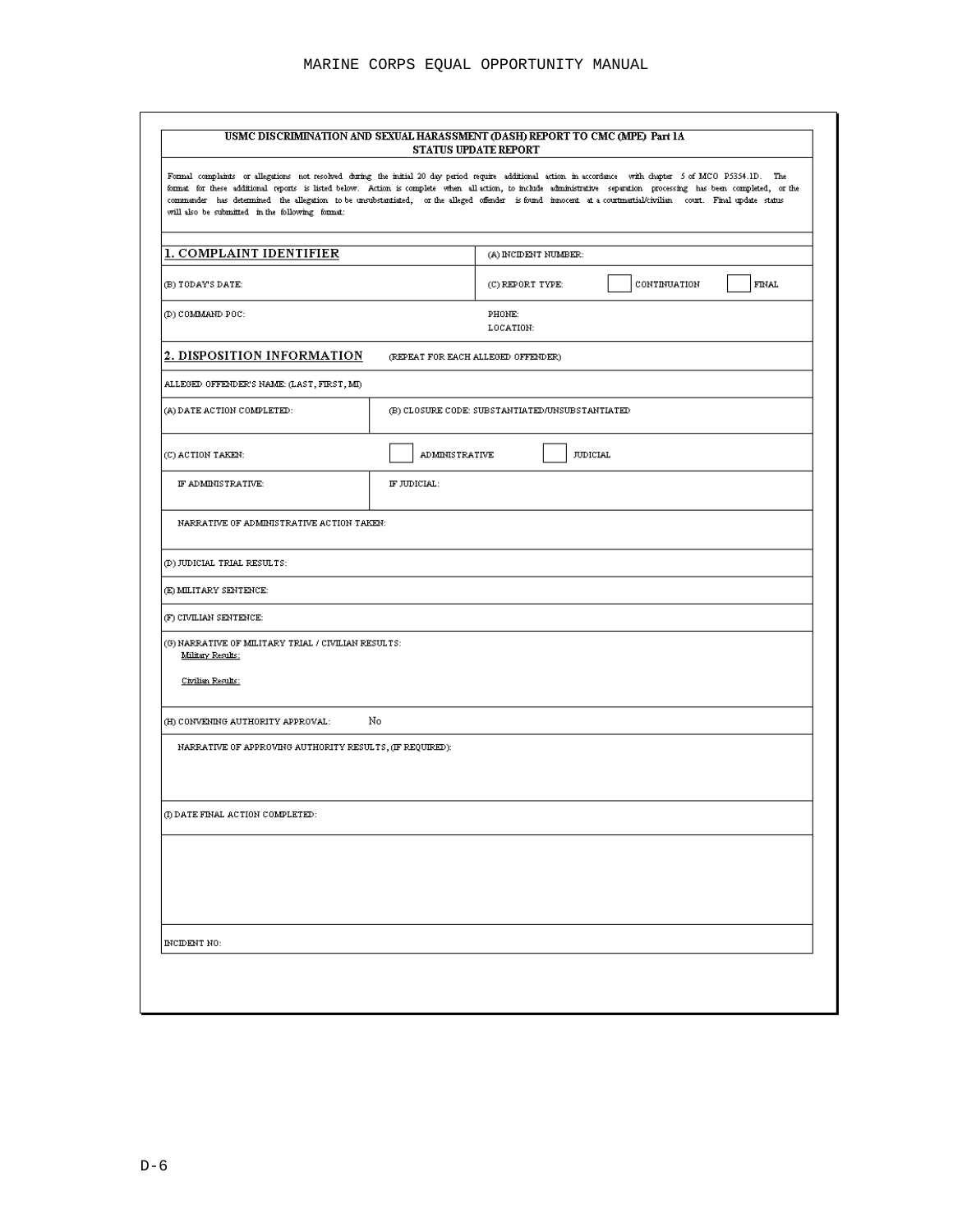### APPENDIX E

### INFORMAL RESOLUTION SYSTEM (IRS)

1. BACKGROUND. Development of the IRS was directed by SECNAV to facilitate resolution of interpersonal conflicts at the lowest possible level. It was developed to help resolve conflict resulting from any form of discrimination, to include sexual harassment, or other inappropriate behavior.

2. IRS CONCEPT AND GOALS. Provide necessary information and skills to encourage/facilitate resolving interpersonal conflicts in the workplace at the lowest possible level.

a. Emphasizes core values: Honor, Courage, and Commitment.

b. Emphasizes each person's responsibility to be role model of appropriate behavior and confront inappropriate behavior when observed or brought to his/her attention.

3. INDIVIDUAL RESPONSIBILITIES. In general, each individual's responsibilities are:

a. Do not ignore discrimination, sexual harassment, or other inappropriate behavior when it is encountered or observed,

- b. Review options under the IRS, and
- c. Take action to resolve the conflict.

#### 4. IRS IS COMPRISED OF THREE SECTIONS

a. Behavior zones (based on "reasonable person" standard)

(1) Red. Always unacceptable, e.g., seeking sexual favors in return for favorable evaluation, making supervisory decisions based on race/gender, and "hate" mail. The most severe forms of red zone behavior are clearly criminal, like rape, and assault.

(a) Behavior that is criminal in nature cannot be resolved by using the IRS. Such behavior must be reported through appropriate law enforcement channels.

(b) Non-criminal red zone, if resolved and recipient does not desire further action, should merely be reported and documented for supervisor's information.

(2) Yellow. Inappropriate behavior. Racial/sexual slurs, comments, jokes, sexually suggestive touching. If repeated, especially after being told of its offensiveness, turns to red, and becomes definitely unacceptable.

(3) Green. Acceptable. Includes counseling on performance or military appearance. Normal social interaction; polite compliment; touching which could not reasonably be perceived in a sexual or threatening way; and friendly conversation.

b. Roles

(1) Recipient. One who feels offended/harassed.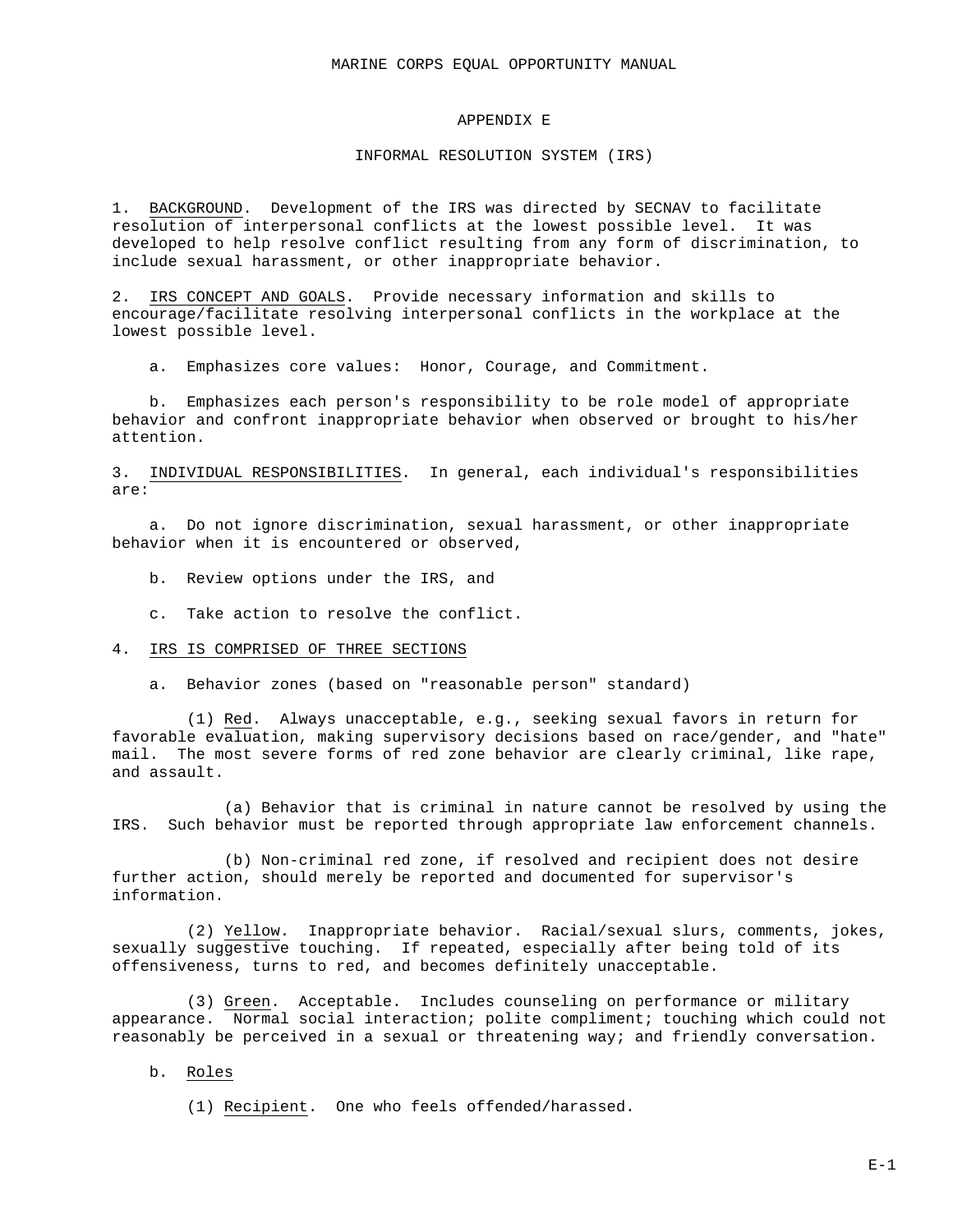(2) Offending person. One who may have offended/harassed another.

(3) Third party. One approached by recipient or by offending person or who observes inappropriate behavior.

(4) Supervisor. Anyone who has subordinates, regardless of grade or rank, and who is approached by any of the above three (or who himself/herself observes inappropriate behavior).

#### c. Resolution Options (Under IRS)

(1) Direct. Recipient attempts to resolve conflict directly with offending person. This is the preferred method of resolving conflict.

(2) Informal Third Party. Recipient (or offending person) enlists the informal assistance of some other person to help resolve the conflict.

(3) Training Information Resources. Generic, non-accusatory command training.

(a) May be requested anonymously

(b) The Training Information Resources coordinator notifies the commander, and the commander determines if Training Information Resources are appropriate to address the issue.

#### 5. COMMANDER'S RESPONSIBILITIES UNDER THE IRS

a. Set the example.

b. Establish a command climate that allows and encourages individuals to resolve conflicts between themselves without fear of reprisal.

c. Keep an open mind. Listen and do not filter.

d. Do not ignore the behavior.

e. Know when to get involved and when not to (if IRS is working, give it a chance to resolve the conflict).

(1) Determine if the IRS has been used; if not, encourage its use if appropriate.

(2) Do not intervene when conflict is being resolved by those involved.

(3) Intervene when necessary. Get involved when:

(a) You are approached by recipient, offending person, or another person;

(b) You observe inappropriate behavior; or

(c) You are otherwise made aware of a situation which cannot be resolved.

(4) Take or support actions to reach resolutions. Provide resource materials as appropriate.

 $E-2$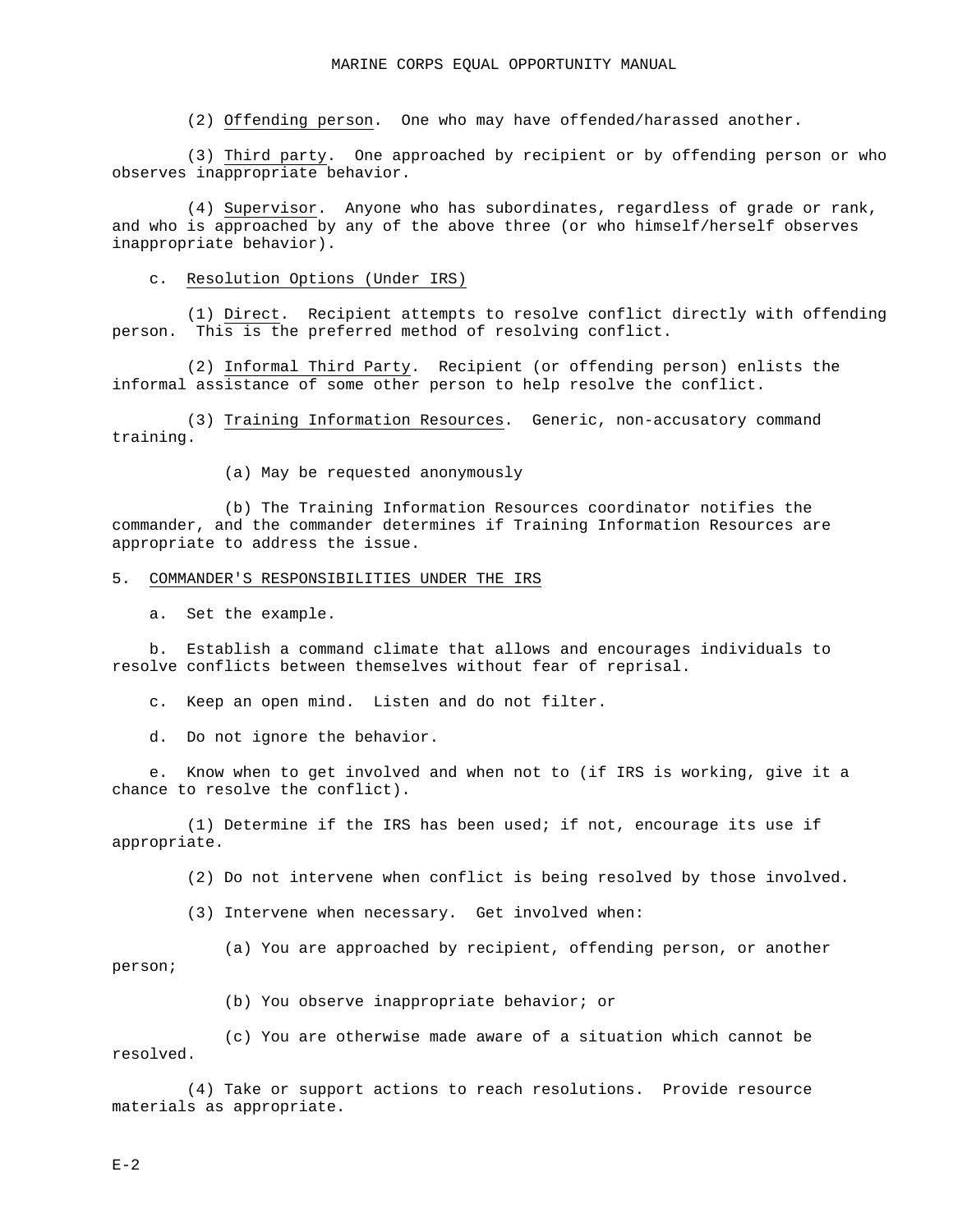(5) In any case, follow up and provide feedback to the individuals involved.

(6) Report/take action on all criminal red zone behavior, inform the appropriate authorities.

(7) Avoid further traumatizing recipient; e.g., if you need to physically separate personnel, whenever feasible move the offending person, not the recipient.

(8) Make referrals to support services as warranted.

6. IRS IS SUPPORTED BY TWO ELEMENTS (available through the EOAs)

a. "Resolving Conflict" Pamphlet

- (1) Stand alone "How to" guide
- (2) Resource to augment IRS lesson plan
- (3) Introduces IRS elements

(4) Empowers reader to implement system to resolve conflict at lowest possible level.

b. Training Information Resources Library. Located at major installations, managed by EOAs.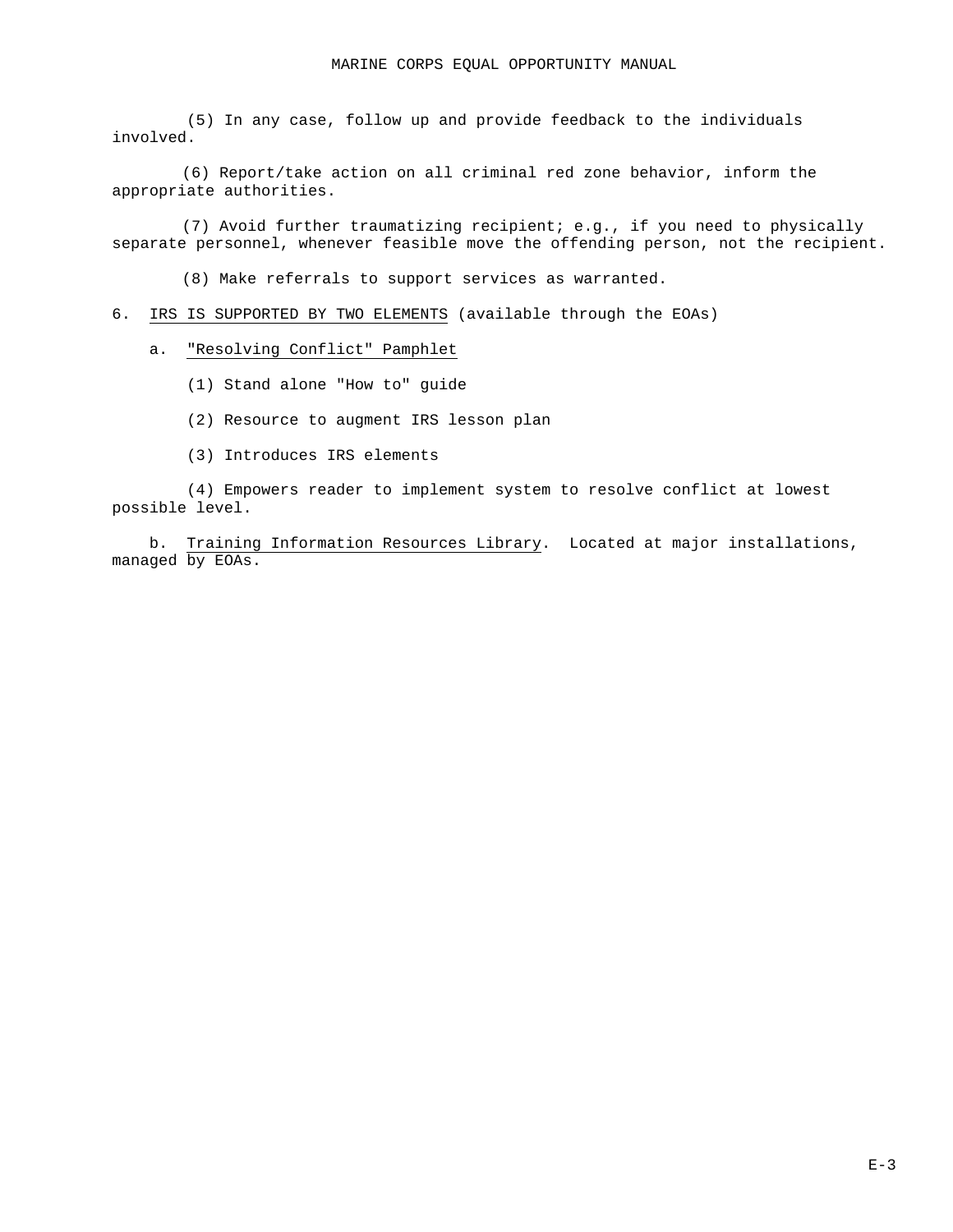### APPENDIX F

#### DEFINITIONS

To ensure uniform understanding of the terms that have special significance and/or meaning relative to the Marine Corps Equal Opportunity Program (EOP), the following definitions are provided. (Terms that have special meaning relative to specific chapters of this Manual are defined in those chapters.)

1. Anti-Semitism. Hostility toward or discrimination against Jews as a religious or racial group.

2. Beliefs. Judgments or expectancies which one may hold.

3. Bias. A mental leaning or inclination; partiality; prejudice.

4. Category. A specifically defined division in a system of classification.

5. Chain of Command. The succession of commanding officers from a superior to a subordinate through which command is exercised.

6. Complaint. An allegation of unlawful discrimination based on age, color, national origin, race, ethnic group, religion or gender.

Informal Complaint. Allegation of unlawful discrimination or sexual harassment, made either orally or in writing, that is resolved utilizing the informal resolution system.

Formal Complaint. Allegation of unlawful discrimination or sexual harassment that is submitted via Request Mast, charge sheet, congressional inquiry, DON or IGMC complaint line, Article 138 of the UCMJ, Article 1150 of the Navy Regulations, or initiation of administrative or criminal investigation.

7. Complainant. A person who submits allegations of unlawful discrimination or sexual harassment.

8. Condition. To make some aspect of another's employment, career, pay, duty assignment, benefits, or privileges contingent upon fulfillment of some requirement the maker thereof has no right to impose.

9. Culture. The learned and shared behaviors and perceptions of a group which have been transmitted from generation to generation through a shared symbol system.

10. Cultural Diversity. A condition in a group of people or organization brought about by the gender, religion, racial, cultural, and social differences that the individuals naturally bring to the group or organization.

11. Discrimination. The act, policy, or procedure that arbitrarily denies equal opportunity because of age, color, national origin, race, ethnic group, religion or gender to an individual or group of individuals.

12. Disparaging Terms. Terms used to degrade or imply negative connotations pertaining to age, color, national origin, race, ethnic group, religion or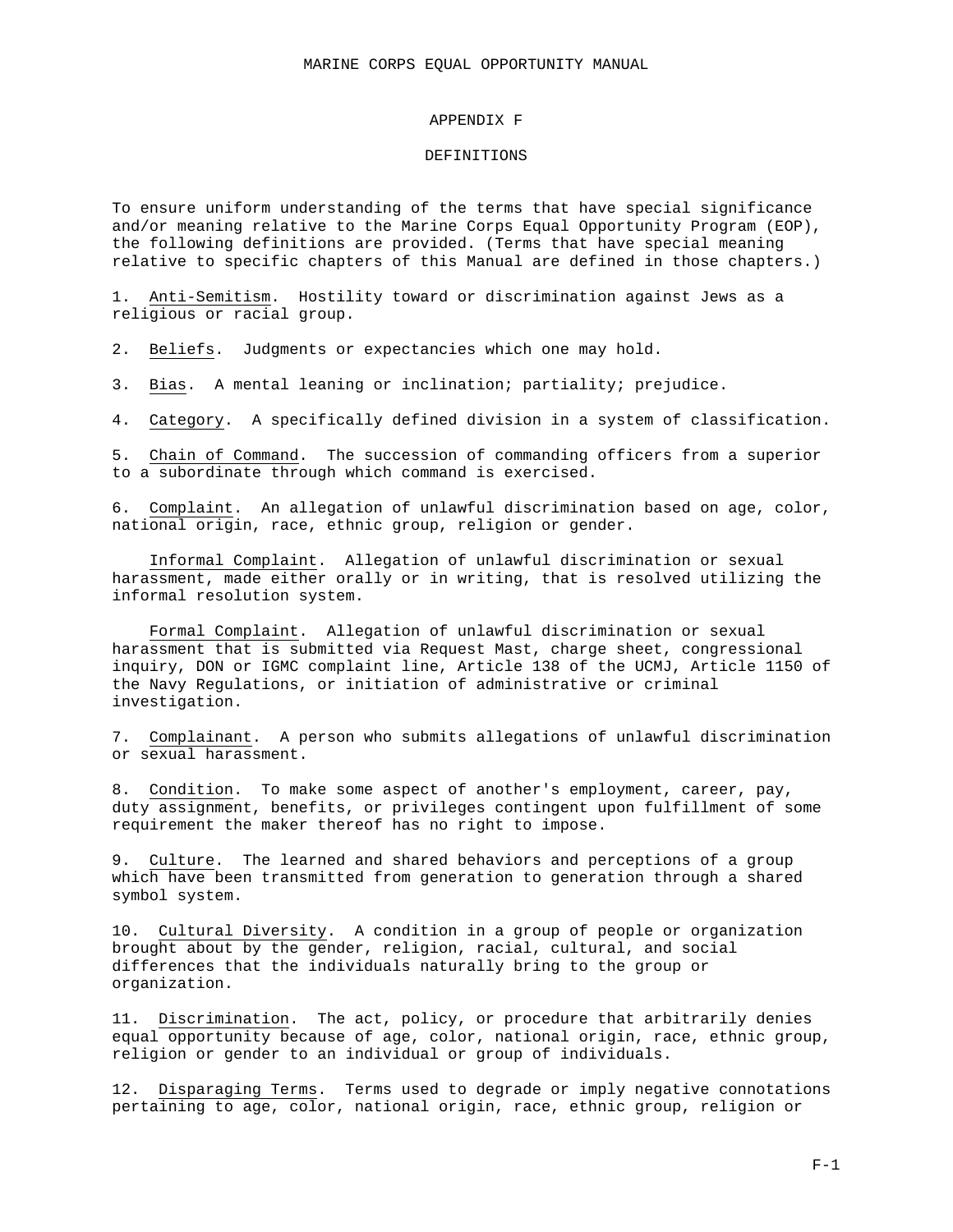gender. Such terms include insults, printed material, visual material, signs, symbols, posters, or insignia.

13. Equal Opportunity (EO). The right of all persons to participate in, and benefit from, programs and activities for which they are qualified. These programs and activities will be free from social, personal, or institutional barriers that prevent people from rising to the highest level of responsibility possible. Persons will be evaluated on individual merit, fitness, and capability, regardless of age, color, national origin, race, ethnic group, religion or gender.

14. Equal Opportunity Advisor (EOA). These Marines are assigned to major Marine installations and their mission is to provide information, assistance, and advice on all EO matters to installation and tenant commanders (MCO 5354.3).

15. Equal Opportunity Climate. An atmosphere in which all individuals are treated equitably without regard to age, color, national origin, race, ethnic group, religion or gender.

16. Equal Opportunity in Off-Base Housing. The portion of the Marine Corps EOP that supports the Department of Defense's and the Marine Corps' goal to eliminate discrimination against military and DoD civilian personnel in offbase housing.

17. Equal Employment Opportunity Program. The comprehensive program through which the Marine Corps implements its policy to provide equal opportunity in employment for all qualified civilian personnel (MCO 12713.6).

18. Ethnicity. That which sets off a group by race (defined as genetic), religion (preferred denomination), national origin (country of one's ancestors), or some combination of these categories.

19. Ethnic Group. A segment of the population that possesses common characteristics and cultural heritage.

20. Ethnic and Racial Categories. Basic ethnic and racial categories for DoD reporting are defined as follows:

a. American Indian or Alaska Native. A person having origins in the original peoples of North and South America (including Central America), and who maintains tribal affiliation and/or community attachment.

b. Asian. A person having origins in any of the original peoples of the Far East, Southeast Asia, Indian subcontinent. This area includes Cambodia, China, India, Japan, Korea, Malaysia, Pakistan, Philippine Islands, Thailand and Vietnam.

c. Black or African American. A person having origins in any of the original peoples of Africa.

d. Hispanic or Latino. A person having origins in any of the original peoples of Mexico, Puerto Rico, Cuba, Central or South America, or of other Spanish culture or origin, regardless of race.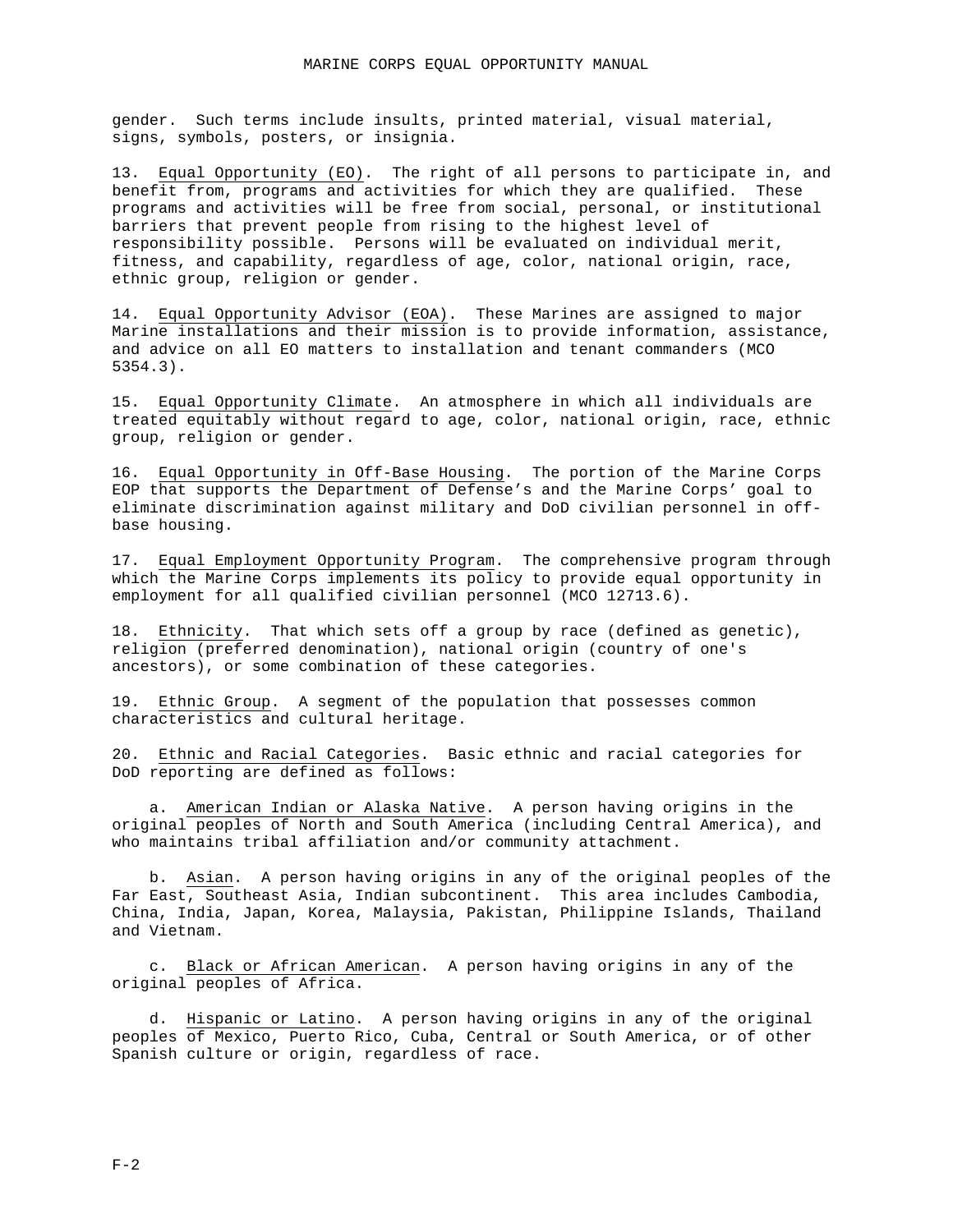e. Native Hawaiian or Other Pacific Islander. A person having origins in any of the original peoples of Hawaii, Guam, Samoa, or other Pacific Islands.

f. White. A person having origins in any of the original peoples of Europe, North Africa, or the Middle East.

21. Hostile Environment. A type of harassment that occurs when unwelcome behavior of one or more persons in a workplace produces a work atmosphere which is offensive, intimidating, or abusive to another person using the reasonable person standard.

22. Human Relations. The social relations between human beings; a course, study, or program designed to develop better interpersonal and intergroup adjustments.

23. Informal Resolution System (IRS). A process that uses the common sense approach for resolving conflict at the lowest possible level.

24. Institutional Discrimination. Policies, procedures, and practices that, intentionally or unintentionally, lead to differential treatment of selected identifiable groups and which, through usage and custom, have attained official or semiofficial acceptance in the routine functioning of the organization/institution.

25. Legal Sufficiency Review. The review of an investigation into a formal complaint of unlawful discrimination or sexual harassment to determine whether:

a. The investigation complies with all applicable legal and administrative requirements,

b. The investigation adequately addresses the matters complained of,

c. The evidence supports the findings of the investigating officer or board,

d. The conclusions and recommendations of the investigating officer or board are consistent with the findings, and,

e. Any errors or irregularities exist, and, if so, their legal effect, if any.

26. Minority. A group which differs from the predominant section of a larger group in one or more characteristics; e.g., ethnic background, language, culture, or religion and, as a result, is often subjected to differential treatment. Race and ethnic codes of minorities are published in MCO P1080.20 (MCTFSCODESMAN).

27. Objective. Defines the basic result desired.

28. Prejudice. An attitude, judgment or opinion, without regard to pertinent fact, that is typically expressed in suspicion, fear, hostility, or intolerance of certain people, customs, and ideas.

29. Proposed Corrective Action. Plan of action developed to resolve identified areas of concern.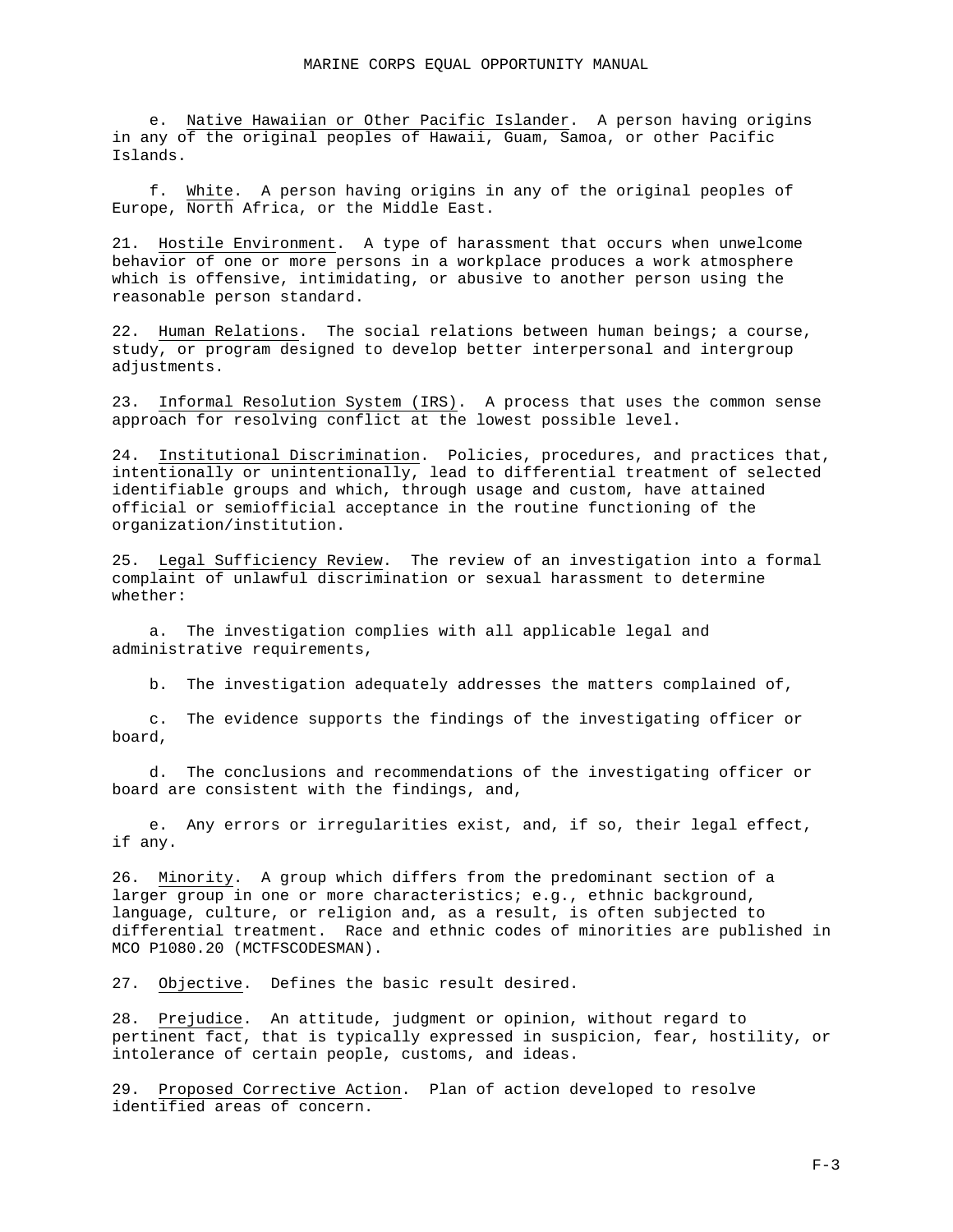30. Protected Communication. Lawful communication to a member of Congress, an IG, or to any other person or organization (including any person or organization in the chain of command) designated to receive such communications, to which a person makes a complaint or discloses information that he or she reasonably believes evidences a violation of law or regulation (including those covering unlawful discrimination and sexual harassment).

31. "Quid Pro Quo" or "This for That". A type of sexual harassment that occurs when submitting to or rejecting such behavior is used as a basis for decisions affecting any person's job, pay, or career. This could be a promise of employment, a promotion, a threat of or an actual demotion, a duty assignment, or a positive or negative performance evaluation.

32. Race. A division of human beings identified by the possession of traits that are transmissible by descent and that are sufficient to characterize persons possessing these traits as a distinctive human genotype.

33. Race/Ethnic Groups. The race/ethnic groups for Marine Corps reporting are the same as listed under Ethnic and Racial Categories.

34. Racial/Ethnic Incident. An incident that involves members of two or more racial/ethnic groups, and racial/ethnic factors were the precipitating cause, or it became a motivating factor. If an incident involves members of only one racial/ethnic origin but is directed at another racial/ethnic group, it should be considered a racial/ethnic incident.

35. Racism. A belief or attitude that race determines an individual's traits and capabilities and that racial differences produce a natural superiority of a particular race. Behavior or conditions that foster stereotypes of social roles based on race.

36. Reasonable Person Standard. An objective test used to determine if behavior constitutes sexual harassment. This standard considers what a reasonable person's reaction would have been under similar circumstances and in a similar environment. The reasonable person standard considers the recipient's perspective and not stereotyped notions of acceptable behavior. For example, a work environment in which sexual slurs, the display of sexually suggestive calendars, or other offensive sexual behavior abound can constitute sexual harassment even if other people might deem it to be harmless or insignificant.

37. Recipient. Any person subjected to harassment or discrimination (also referred to as complainant).

38. Reprisal. Taking or threatening to take an unfavorable personnel action, or withholding or threatening to withhold a favorable personnel action, or any other act of retaliation, against a military member for making or preparing a protected communication.

39. Request Mast. The principal means for a Marine to formally communicate a grievance to, or seek assistance, from his or her commander.

40. Sexism. Behavior, conditions or attitudes that foster stereotypes of roles, prejudice or discrimination based on the sex of an individual.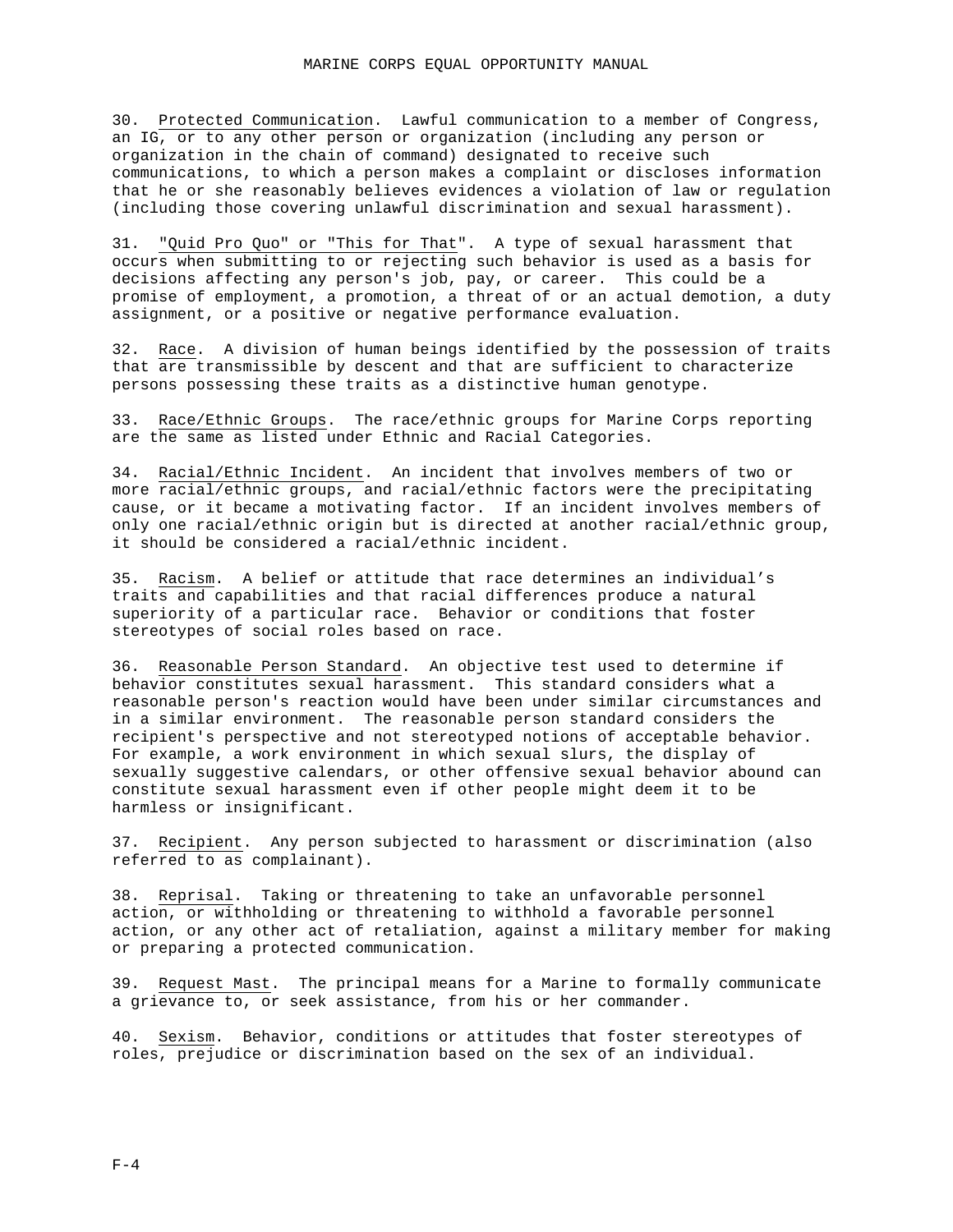## 41. Sexual Harassment (DON Definition, SECNAVINST 5300.26B)

a. Sexual harassment is a form of discrimination that involves unwelcome sexual advances, requests for sexual favors, and other verbal or physical conduct of a sexual nature when:

(1) Submission to such conduct is made either explicitly or implicitly a term or condition of a person's job, pay, career, or,

(2) Submission to or rejection of such conduct by a person is used as a basis for career, or employment decisions affecting that person, or,

(3) Such conduct has the purpose or effect of unreasonably interfering with an individual's work performance or creates an intimidating, hostile, or offensive working environment.

b. The above definition emphasizes that workplace conduct, to be actionable as "abusive work environment" harassment, need not result in concrete psychological harm to the victim, but rather need only be so severe or pervasive that a reasonable person would perceive, and the victim does perceive, the work environment as hostile or abusive [Note: "workplace" is an expansive term for military members and may include conduct on or off duty, 24 hours a day.]

c. Any person in a supervisory or command position who uses or condones implicit or explicit sexual behavior to control, influence, or affect the career, pay, or job of a military member or civilian employee is engaging in sexual harassment. Similarly, any military member or civilian employee who makes deliberate or repeated unwelcome verbal comments, gestures, or physical contact of a sexual nature in the workplace is also engaging in sexual harassment.

42. Training and Information Resources (TIR) Library. A library of various books, videos, and lesson plans on equal opportunity issues located with the installation EOA's office.

43. Unwelcome. Conduct that is not solicited and which is considered objectionable by the person to whom it is directed and which is found to be undesirable or offensive using a reasonable person standard.

44. Values. Those things, people, and ideas that are important to an individual.

45. Work Environment. The workplace or any other place that is workconnected, as well as the conditions or atmosphere under which people are required to work.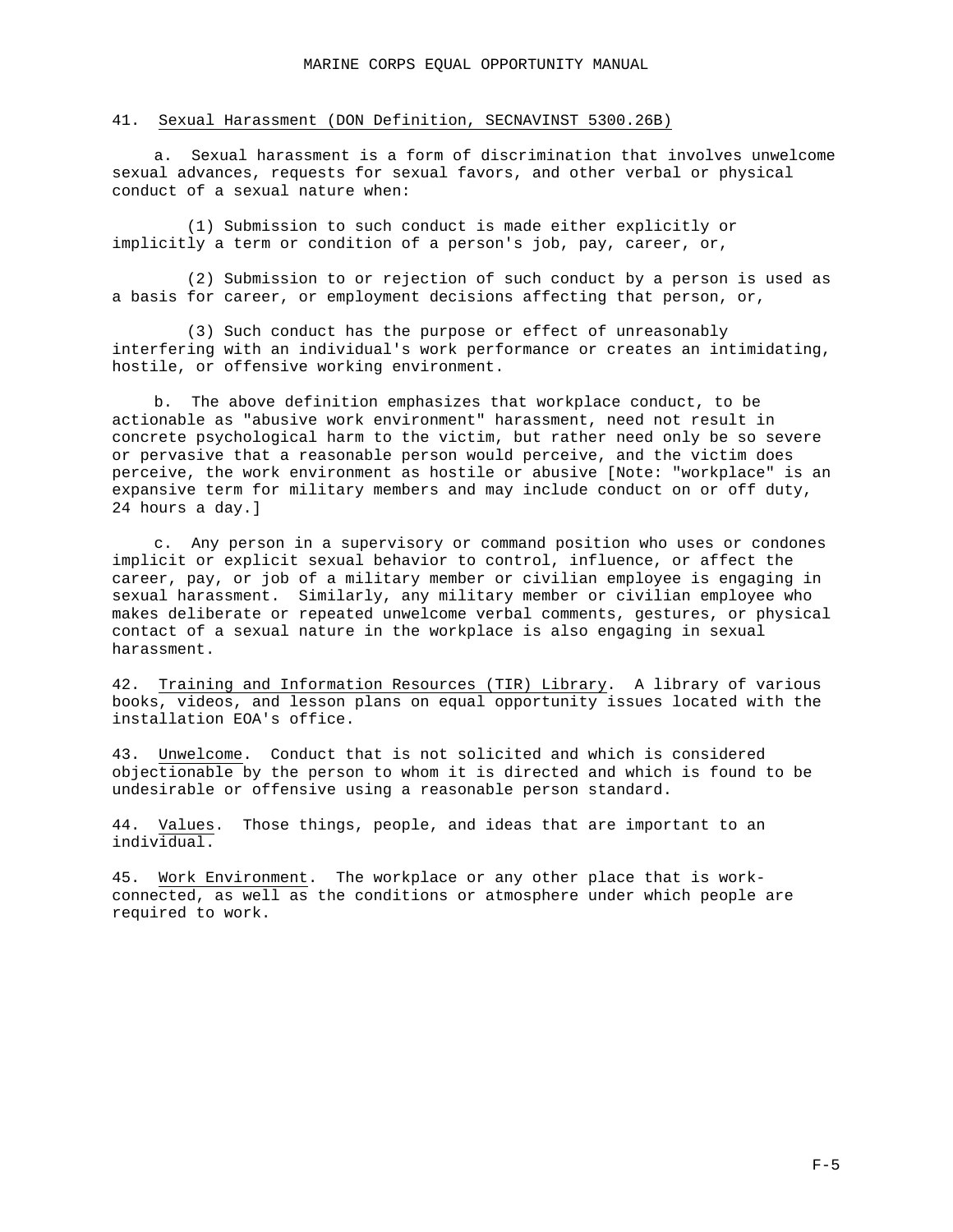### APPENDIX G

#### LIST OF APPLICABLE/HELPFUL REFERENCES

1. DoDDir 1350.25, The Department of Defense Military Equal Opportunity Program

2. DoDINST 1350.3, Affirmative Action Planning and Assessment Process

3. DoDDir 5500.7, Standards of Conduct, and DoDDir 5500.7-R, Joint Ethics Regulation (JER)

4. DoDDir 7050.6, Military Whistleblower Protection

5. SECNAVINST 1600.l, Relationships with Organizations Which Seek to Represent or Organize Members of the Armed Forces in Negotiation or Collective Bargaining

6. SECNAVINST 1920.6, Administrative Separation of Officers

7. SECNAVINST 5211.5, Department of the Navy Privacy Act (PA) Program

8. SECNAVINST 5300.26, Department of the Navy (DON) Policy on Sexual Harassment

9. SECNAVINST 5370.7, Military Whistleblower Protection

10. SECNAVINST 5370.8, Military Reprisal Investigations

11. SECNAVINST 5520.3, Criminal and Security Investigations and Related Activities Within the Department of the Navy

12. SECNAVINST 5800.11, Victim and Witness Assistance Program

13. SECNAVINST 12720.5, The Department of the Navy Civilian Equal Employment Opportunity Program (enclosing DoDDir 1440.1, The DoD Civilian Equal Employment Opportunity (EEO) Program).

14. MCO 1000.9, Sexual Harassment

15. MCO 1620.2 Armed Forces Disciplinary Control Board and Off-Installation Military Enforcement Services

16. MCO 1700.23, Request Mast

17. MCO P5354.1, Marine Corps Equal Opportunity Manual

18. MCO 5354.3, Equal Opportunity Advisors

19. MCO 5730.4, Dissident Protest Activity

20. MCO 5740.2 w/Erratum, OPREP-3 SIR: Serious Incident Reports

21. MCO 12713.6, Equal Employment Opportunity Program

22. JAGINST 5800.7, Manual of the Judge Advocate General (JAGMAN)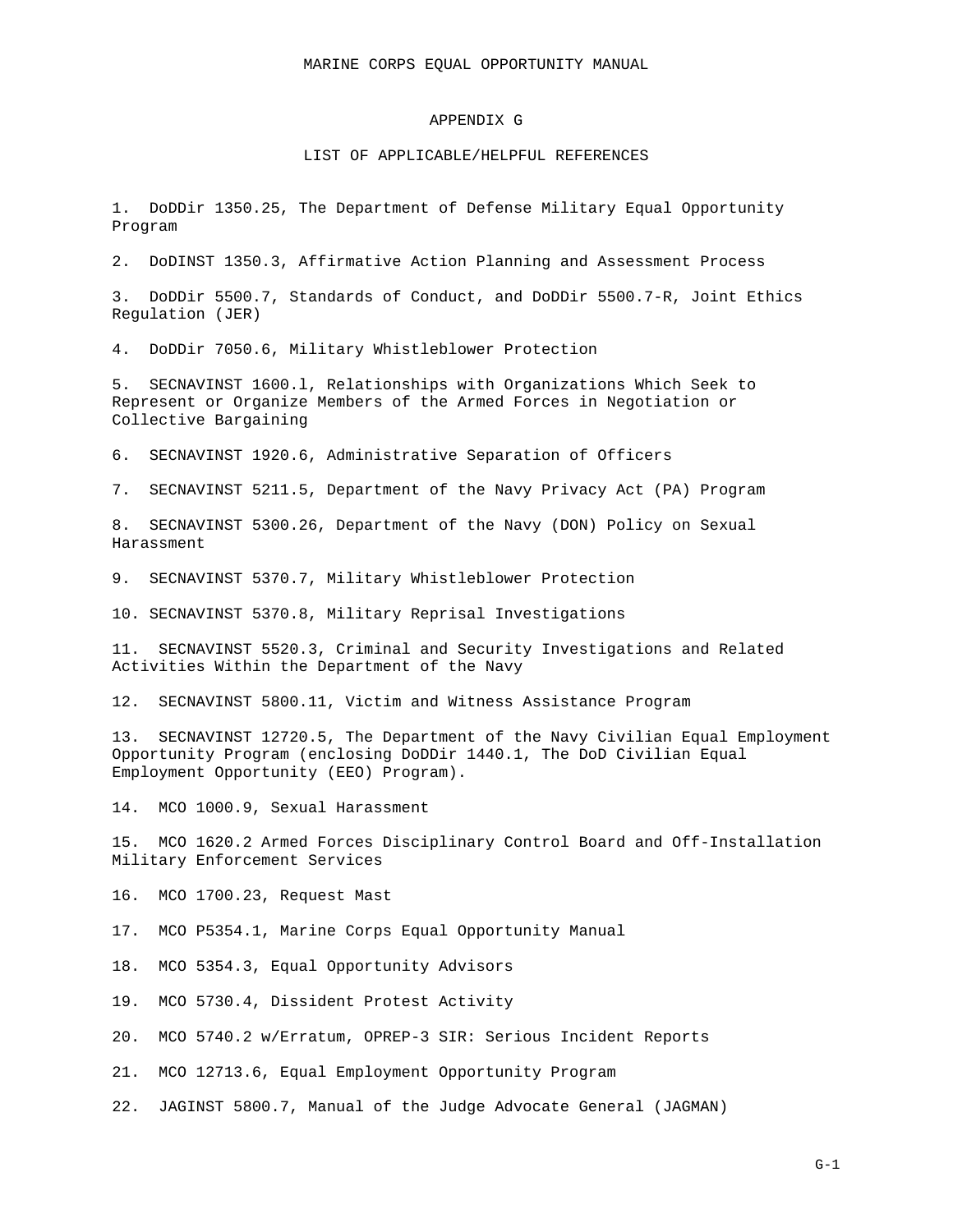23. Manual for Courts-Martial

24. U. S. Navy Regulations, Articles 1150 (Complaint of Wrongdoing), 1165 (Fraternization) and 1166 (Sexual Harassment) {OPNAVINST 3120.32}

25. OCPMINST 12713.2A, Department of the Navy Discrimination Complaints (CPI 713)

26. Team Marine Lesson Plan, PCN 50100379300, Core Values VHS Tape, PCN 50100379400.

27. Processing EO/EEO Complaints - A Commander's Handbook, PCN 50100379600

28. Informal Resolution System (IRS), PCN 50100379700

29. NAVPERS 15620, Resolving Conflict, PCN 20606795000

30. User's Guide to Marine Corps Leadership Training (NAVMC 2767)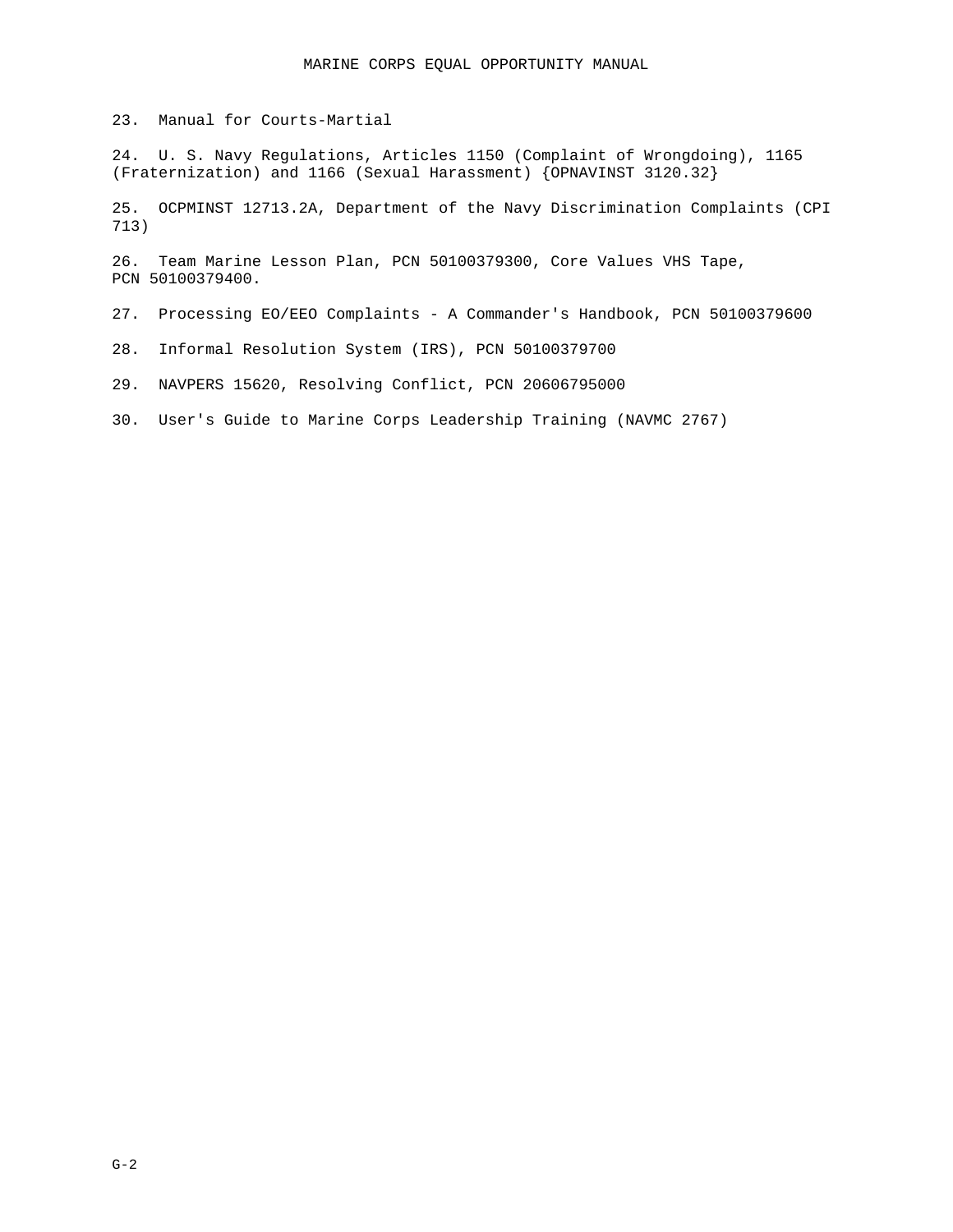### APPENDIX H

### INSPECTOR GENERAL CHECKLIST

1. Has the commander established policies and procedures to ensure the periodic assessment and update of his/her equal opportunity program, to include making equal opportunity and sexual harassment a special interest item in the command's inspection program?

2. Does the Equal Opportunity Advisor serve in the billet to which assigned and provide instructions, assistance and advice to commander(s) on equal opportunity matters and climate?

3. Has the command published and displayed their equal opportunity policy statement and does it include sexual harassment and the possible consequences for engaging in discrimination and sexual harassment?

4. Has the command published procedures for receiving discrimination and sexual harassment complaints, and established procedures to ensure they are thoroughly investigated and resolved within the timelines, without reprisal or retaliation?

5. Has the command designated, in writing, an Equal Opportunity Representative who assists in the commander establishing equal opportunity policies?

6. Does the command complete and maintain copies of all required annual reports?

7. Does the command review statistical data related to personnel actions for possible discriminatory practices?

8. Does the commander ensure that conscientious efforts are made to provide the media with news and articles featuring the accomplishments of all Marines?

9. Does the command conduct all required equal opportunity training?

10. Is equal opportunity included in leadership training?

11. Are all formal allegations of discrimination and sexual harassment properly reported?

12. Is immediate and effective action taken to eliminate discrimination when identified?

13. Are legal sufficiency and equal opportunity reviews conducted on all discrimination and sexual harassment investigations?

14. Has the command conducted an equal opportunity survey within 90 day of the commander's assignment?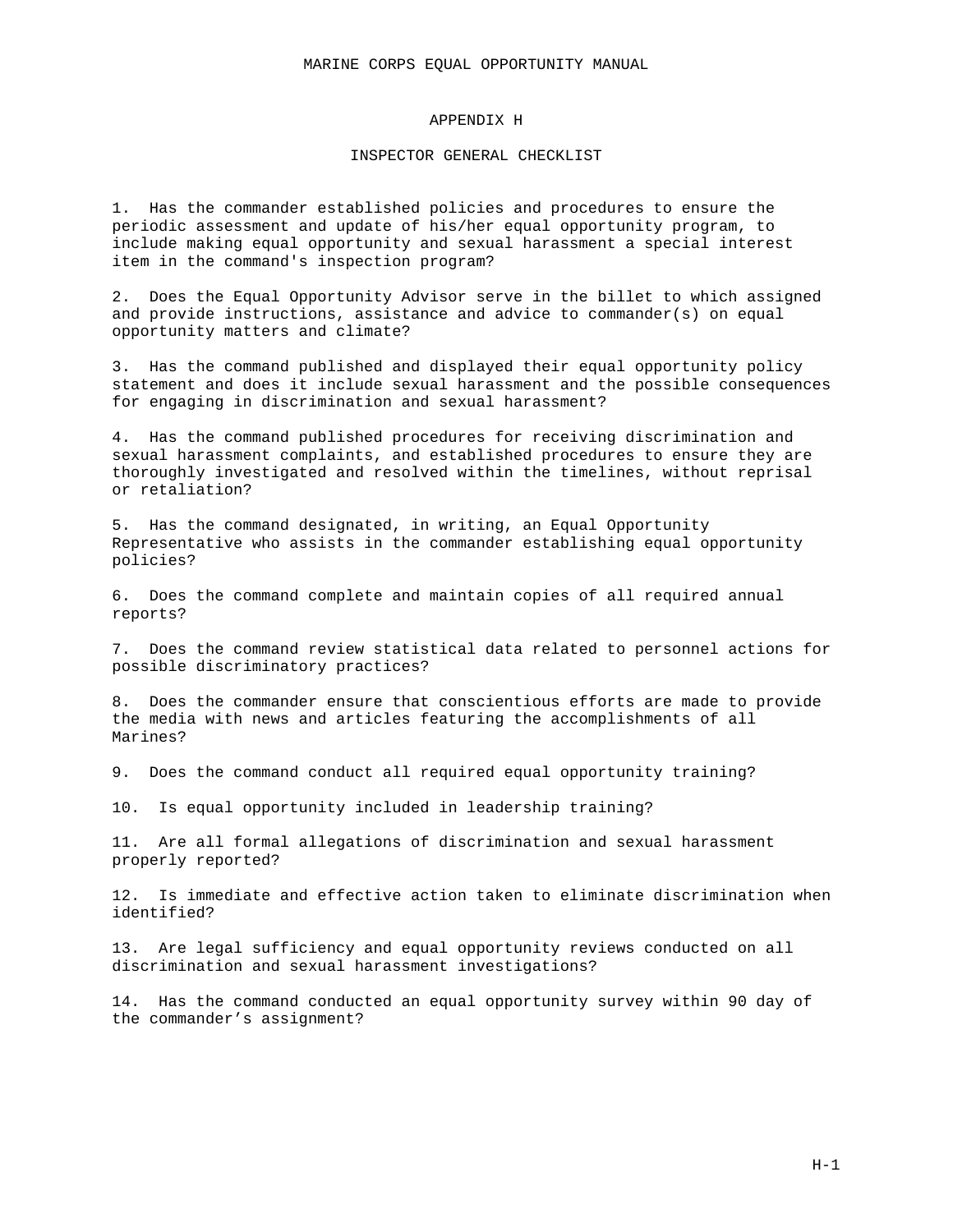### APPENDIX I

#### EO INVESTIGATION REVIEW CRITERIA

- 1. Date of review:
- 2. Service: Marine Corps
- 3. Location of files:
- 4. Complainant name/case number/identifier:
- 5. Date complaint filed:
- 6. Date investigation initiated:
- 7. Date investigation completed:
- 8. Type/authority for investigation:
- 9. Complaint factors:
	- a. Same chain of command? Different chain of command?
	- b. Conduct occurred on/off base? On/off duty?

c. Type of EO complaint: race, color, religion, gender, national origin age, sexual harassment, ethnicity and color.

d. Nature of allegations: gestures, verbal, physical, personnel action, other.

e. Allegations were: substantiated, partially substantiated, unsubstantiated.

10. Complainant demographics: rank, gender, ethnic origin, age, race

11. Alleged Offender demographics: rank, gender, ethnic origin, age, race

12. Investigating/Inquiry Officer demographics: rank, gender, ethnic origin, age, race

#### 13. Investigating/Inquiry Officer (IO) factors:

a. Who conducted investigation - commander, assigned investigating officer, EO Advisor, Inspector General?

b. Did the appointment of the IO comply with governing regulations? What process was used to select the IO?

c. Was the IO outside the rating chain of command of the parties to the complaint?

d. Was the IO previously experienced in conducting investigations?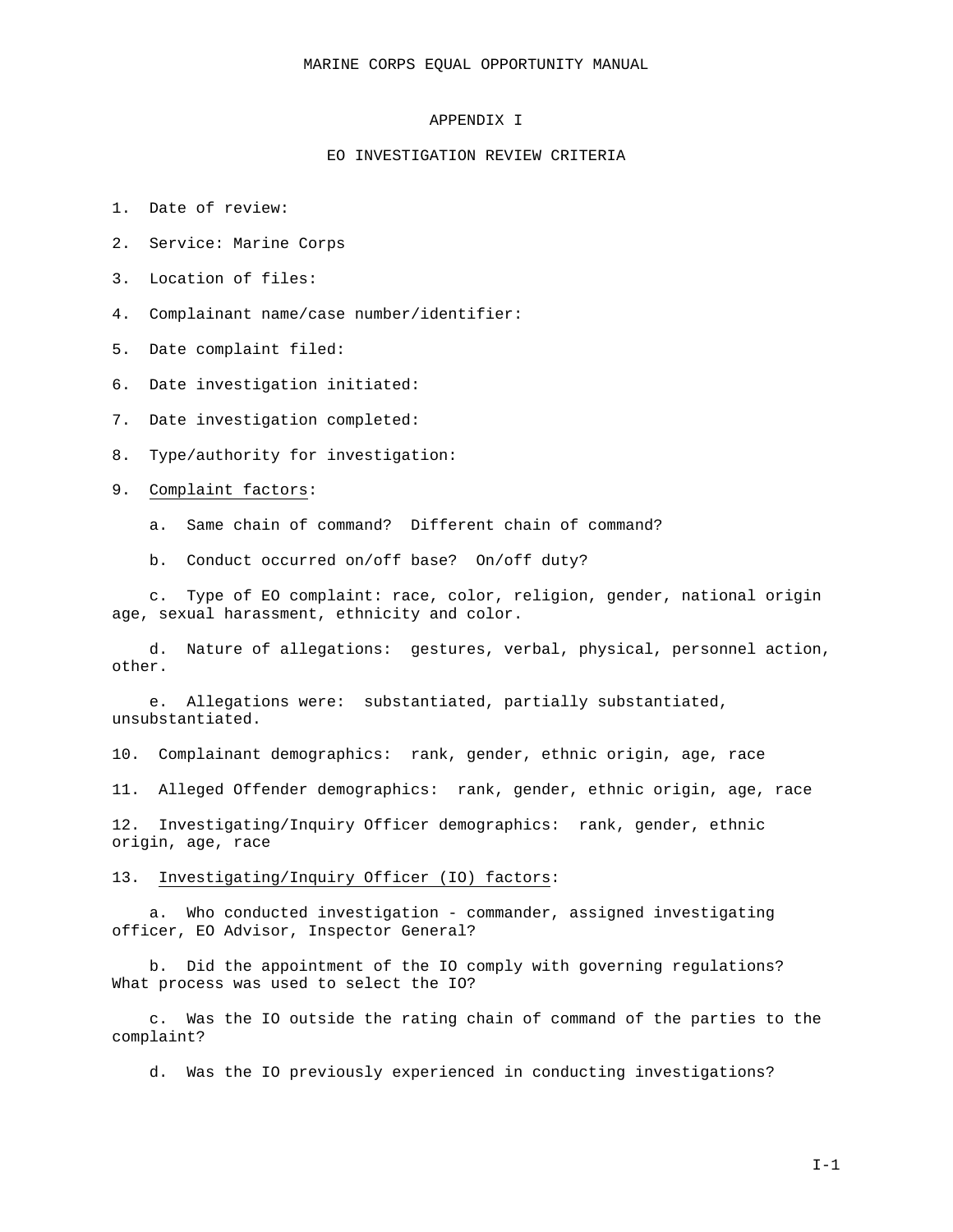e. What training/guidance, if any, was provided to the IO? Did it include legal advice? Technical advice from DEOMI trained EO specialist? other EO Advisor? Explain.

f. Did the IO have or obtain a working knowledge of DoD/Service EO policy prior to conducting the investigation?

#### 14. Investigation Factors:

a. Were all allegations thoroughly addressed? If not, explain.

b. Is there any relevant information the complainant submitted the IO did not include or address?

c. Did the investigating agency/IO define the issues subject to investigation? If so, were they properly defined so as not to limit the full scope of the complaint?

d. Was the complainant interviewed at the beginning of the investigation?

e. Was the complainant kept informed of the status of the complaint/investigation?

f. Was the alleged offender interviewed?

g. Were witnesses listed by the complainant interviewed?

h. Were witnesses listed by the alleged offender interviewed?

i. Were any key witnesses not interviewed? Explain.

j. Is there documentation of witnesses' testimony, i.e., summarized, taped, verbatim, statement?

k. Were witnesses given the opportunity to sign or otherwise validate their summarized testimony as an accurate representation of what they said?

l. Was the testimony taken under oath?

m. Does the investigation include a thorough review of the circumstance under which the alleged discrimination occurred?

n. Did the investigation include an analysis of how the victim was treated compared to others within the complainant's demographic group and with those of other demographic groups?

o. Did the investigation identify any related policies or practices or issues that may constitute, or appear to constitute, discrimination even though they may not have been raised by the complainant?

p. If discrimination and/or the allegations were unsubstantiated, were any management deficiencies identified that may have contributed to the allegations addressed and corrected?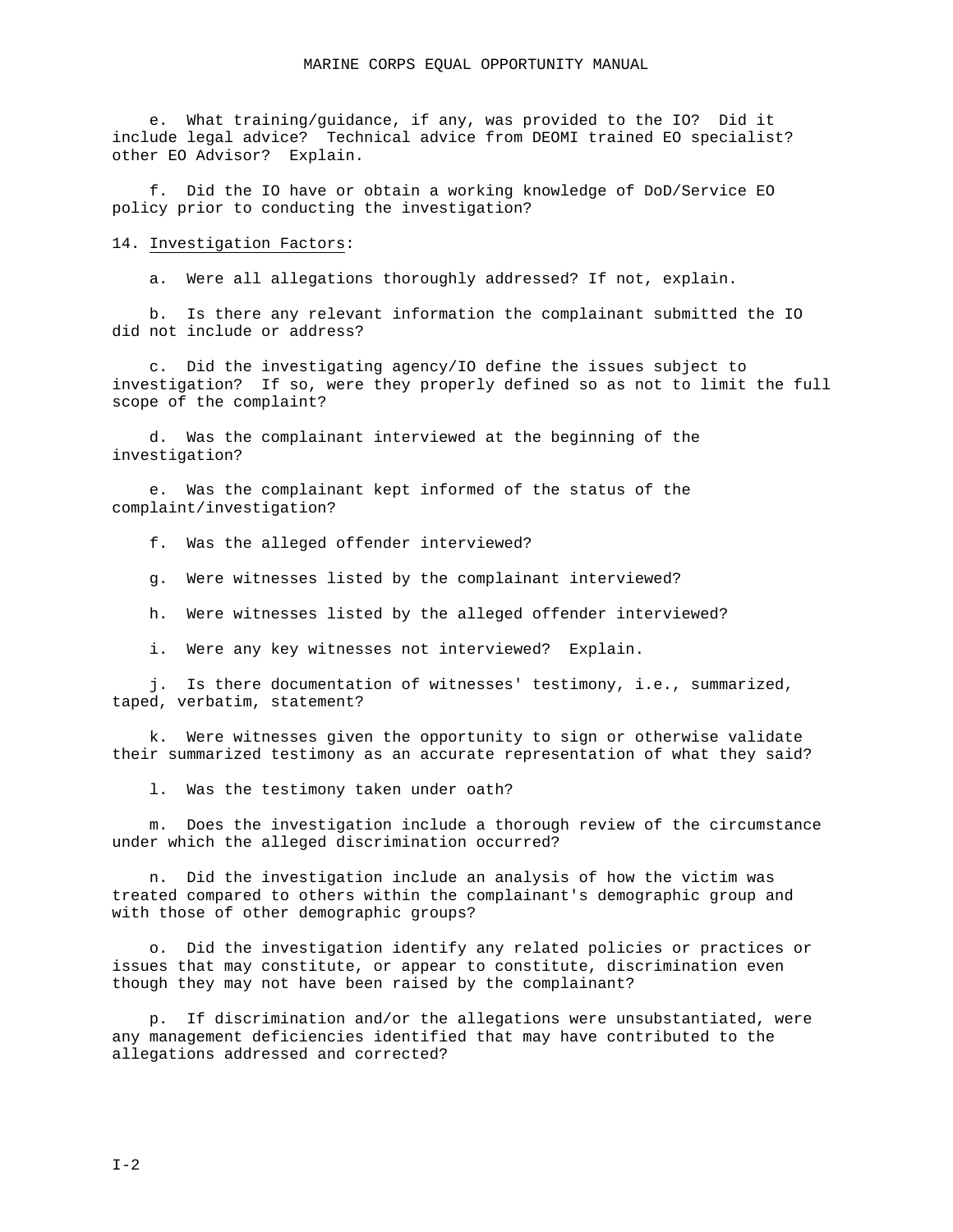q. Is there documentation of the IO's questions? If so, were the questions worded in such a manner to specifically address the allegations? If there is no documentation of the questions, do the responses specifically address the allegations?

r. Did the IO clearly and objectively present the facts of the case?

s. Are the opinions of the IO clearly identified as such and distinct from the factual and documentary evidence?

t. Is there any evidence of bias (a highly personal and unreasoned distortion of judgment) by the IO?

u. Is there any evidence the complainant rather than the complaint was investigated?

v. Are the conclusions sound, logical and supported by the facts?

w. Are the recommendations, if present, appropriate for the circumstances?

x. Was there a legal sufficiency review of the report? If so, was report found legally sufficient?

y. Was an EO functional review of the report conducted at any level for adherence to EO policy and definitions? If so, was the review by a DEOMItrained EO Advisor?

z. Did the findings and the report conform to EO policy and definitions? Explain.

aa. Were there deficiencies, discrepancies, incongruities or nonconcurrences in the findings, conclusions or recommendations? Were they noted and corrected? Explain.

ab. Is there any evidence that the conclusions were based on an erroneous interpretation of law or regulation or misapplication of established policy, or constitute a precedent involving new or not yet reviewed policy consideration that may have effects beyond the actual case at hand?

ac. Were essential documents relevant to a fair determination of the underlying allegations contained in the file?

#### 15. Corrective action:

a. What corrective action, if any, was taken?

b. Is corrective action documented in the case file?

c. Was there any follow-up regarding the effectiveness of the corrective action taken?

#### 16. Responses to complainants/subjects:

a. Was a response provided to the complainant?

b. Was response written or verbal?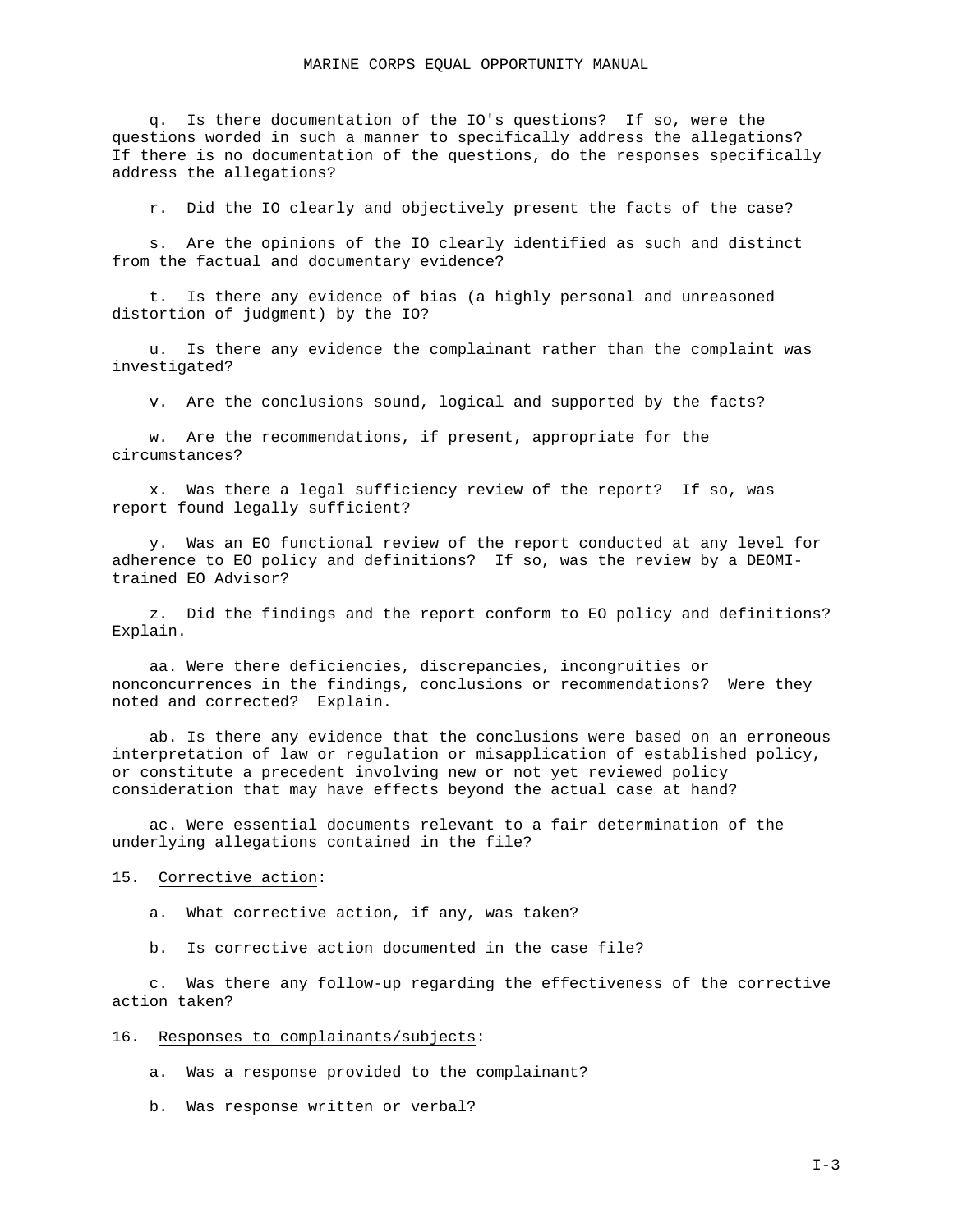c. Was feedback documented in the case file?

d. Did the response adequately address the complainant's allegations?

e. Was verbal or written advice given to the complainant to report any reprisal taken against them for filing EO complaint?

f. Was the subject and alleged offender advised of the outcome?

#### 17. Appeal and redress options:

a. Was the complainant advised of appeal and/or redress options?

b. Did the complainant seek appeal or redress of the outcome of the complaint?

c. Did the complainant present new and material evidence not readily available during the investigation?

d. Did any appeal or redress authority find an erroneous interpretation of law or regulation or misapplication of established policy, or that the conclusions were of a precedent involving new or not yet reviewed policy consideration that may have effects beyond the actual case at hand?

e. Did the appeal or redress authority adequately and appropriately consider the complainant's request for further reviews?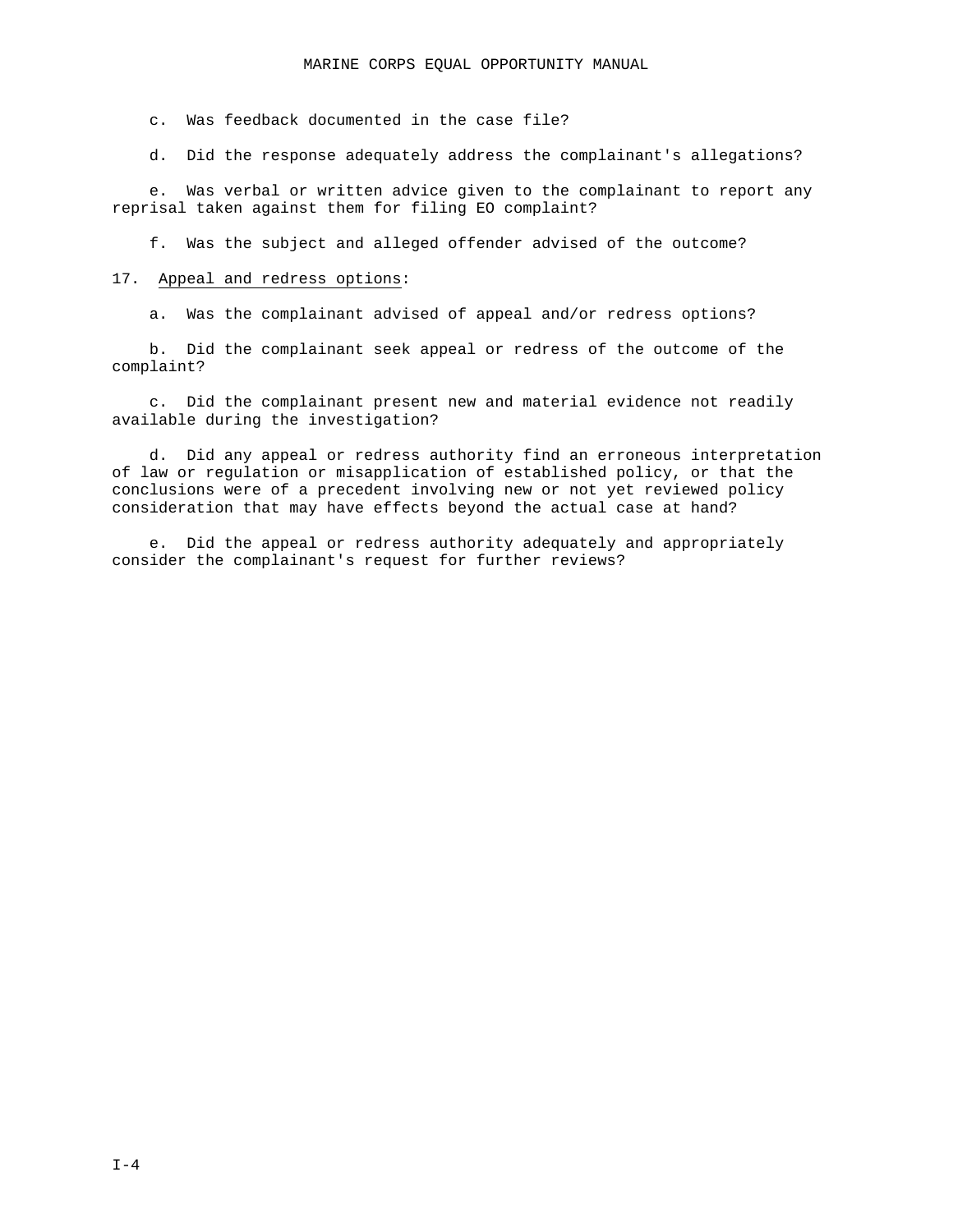## APPENDIX J

## LIST OF SPECIAL EMPHASIS OBSERVANCES

The special emphasis observances listed here are established and commemorated throughout DoD. From time to time, Congress and the President may establish other occasions that may require action. Commanders are expected to publicize these events, establish policy that supports and allows personnel to have a reasonable opportunity to participate in these events.

| Month:             | January                                             |
|--------------------|-----------------------------------------------------|
| Dates:             | Third Monday                                        |
| Observance:        | Martin Luther King, Jr., Birthday                   |
| Authority/comment: | Public Law 98-144, Nov 83 (Federal Holiday)         |
| Month:             | February                                            |
| Dates:             | $1 - 28/29$                                         |
| Observance:        | African American History Month                      |
| Authority/comment: | First Presidential Proclamation, Feb 76             |
| Month:             | March                                               |
| Dates:             | $1 - 31$                                            |
| Observance:        | Women's History Month                               |
| Authority/comment: | Public Law 100-0, Mar 87                            |
| Month:             | April/May                                           |
| Dates:             | Sunday to Sunday for Week Incorporating Yom Hashoah |
| Observance:        | "Days of Remembrance" for Victims of the Holocaust  |
| Authority/comment: | Public Law 96-388, Oct 80                           |
| Month:             | May                                                 |
| Dates:             | $1 - 31$                                            |
| Observance:        | Asian Pacific American Heritage Month               |
| Authority/comment: | First Presidential Proclamation, May 91             |
| Month:             | August                                              |
| Dates:             | 26                                                  |
| Observance:        | Women's Equality Day                                |
| Authority/comment: | First Presidential Proclamation, Aug 73             |
| Month:             | September/October                                   |
| Dates:             | $15$ Sep - 15 Oct                                   |
| Observance:        | National Hispanic Heritage Month                    |
| Authority/comment: | Public Law 100-402, Aug 88                          |
| Month:             | November                                            |
| Dates:             | $1 - 30$                                            |
| Observance:        | National Native American Indian Heritage Month      |
| Authority/comment: | Public Law 102-188, Mar 92                          |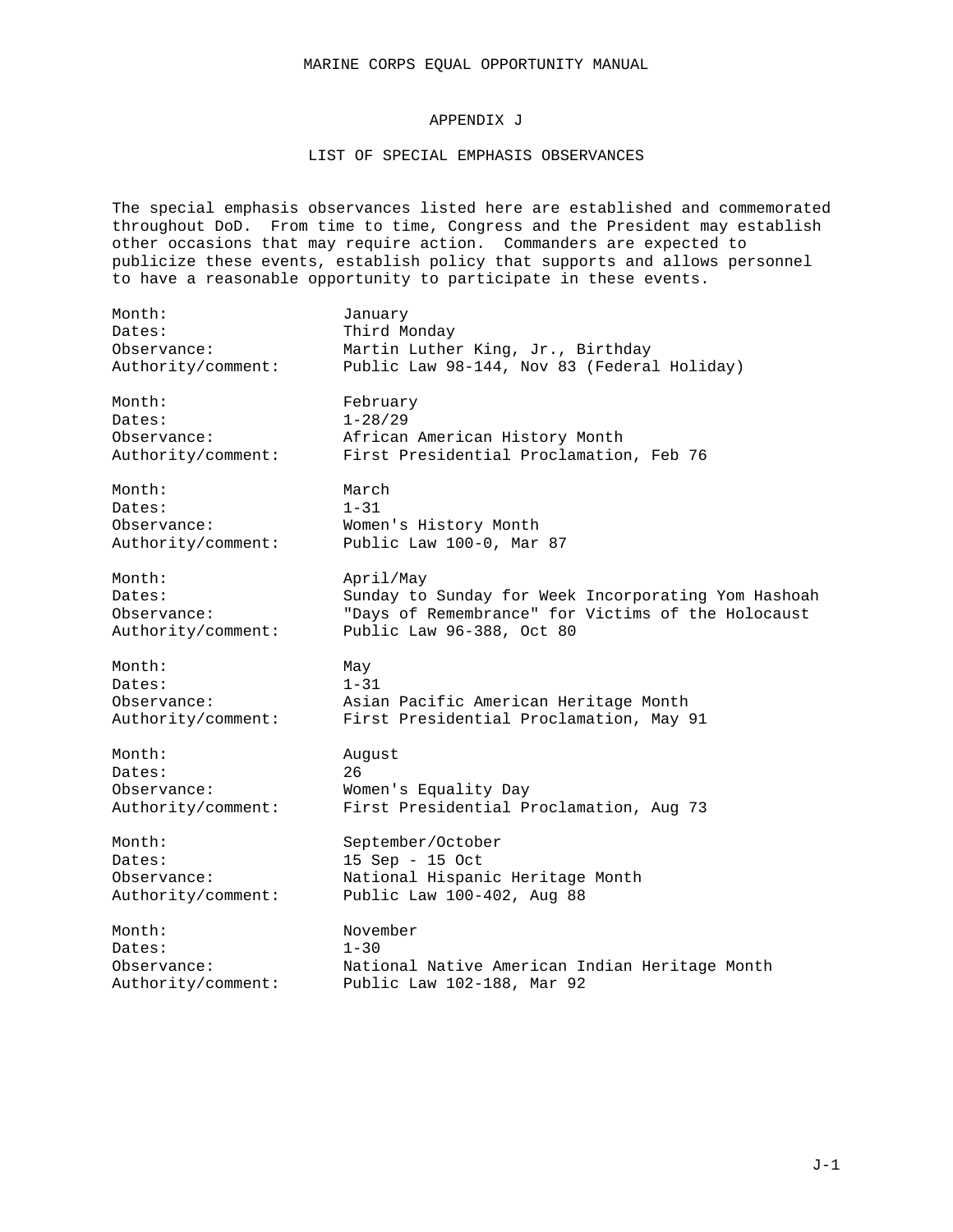### APPENDIX K

### DEOMI MOBILE TRAINING TEAM (MTT)REQUEST

From: Commanding General/Officer making request To: Commandant, Defense Equal Opportunity Management Institute, Code DL (MTT), Patrick AFB, Florida 32925-3399

Subj: REQUEST FOR MOBILE TRAINING TEAM (MTT) VISIT

1. Request DEOMI provide MTT for the purpose of presenting the (enter type of EO training requested, e.g., 2-day Senior Leadership Equal Opportunity Training to Commanding Officers and their Sergeants Major and First Sergeants) at (Name of Command).

2. Point of contact is \_\_\_\_\_\_\_\_\_\_\_\_\_\_\_\_\_\_\_\_\_\_\_\_\_.

Signature of requesting commander

Copy to: CMC (MPE)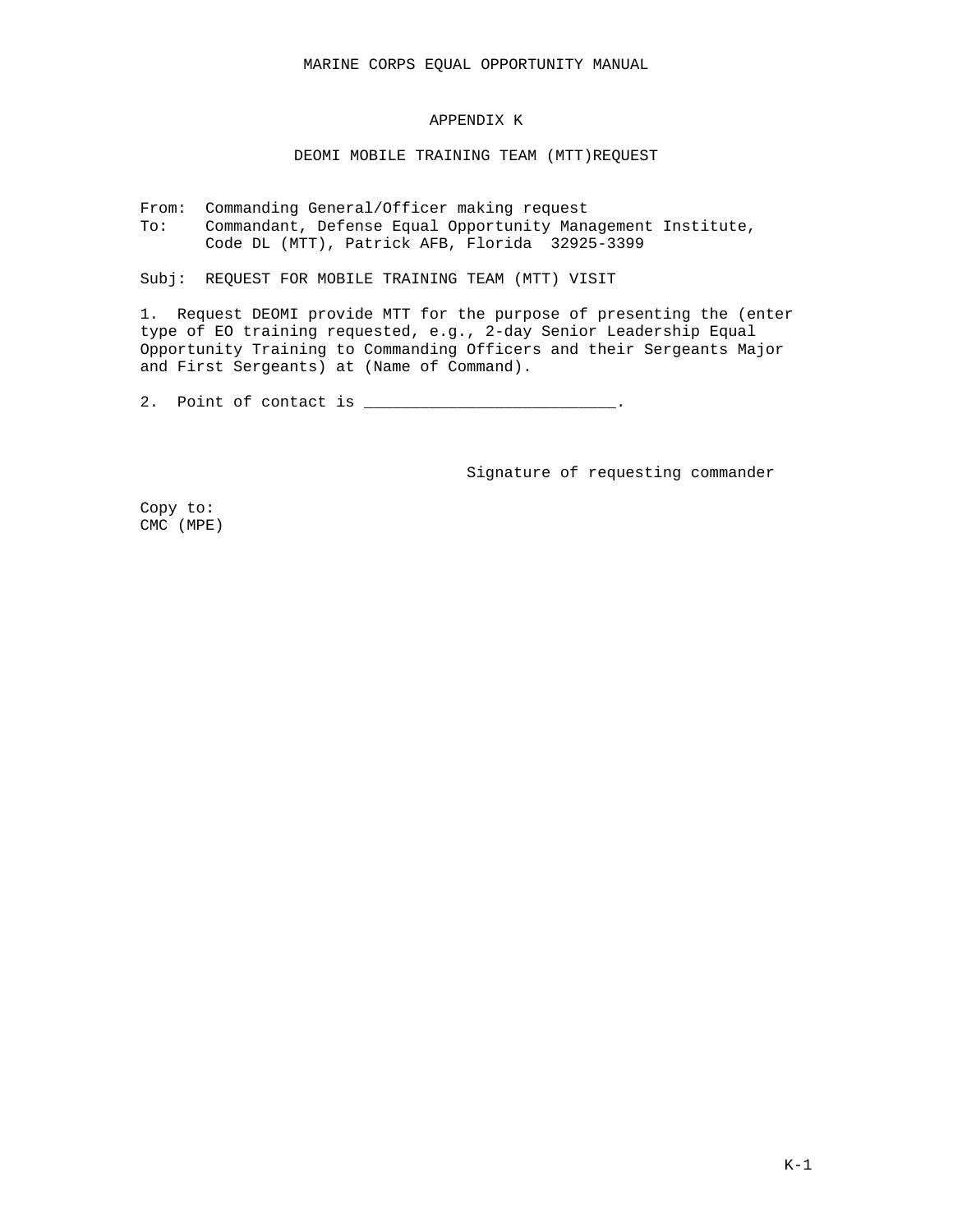## APPENDIX L

# REQUEST FORM FOR DEOMI MILITARY EQUAL OPPORTUNITY CLIMATE SURVEY (MEOCS)

|                                                          |                                                                                                                                                                                                                                                                                                                                                                                                                                                                                                                                                                                                                                                    |                                                                                            | <b>MEOCS REQUEST FORM (PLEASE TYPE)</b>        |                                                                                                                     |                                               |                         |
|----------------------------------------------------------|----------------------------------------------------------------------------------------------------------------------------------------------------------------------------------------------------------------------------------------------------------------------------------------------------------------------------------------------------------------------------------------------------------------------------------------------------------------------------------------------------------------------------------------------------------------------------------------------------------------------------------------------------|--------------------------------------------------------------------------------------------|------------------------------------------------|---------------------------------------------------------------------------------------------------------------------|-----------------------------------------------|-------------------------|
| 7 responses to process a SUEOCS.                         | NOTES: - We will provide enough answer sheets to complete the MEOCS; however, we only provide one copy of the survey booklet. It is the organization's<br>responsibility to reproduce the survey booklets required.<br>- For organizations with more than 100 personnel: Please aim for a response rate of at least 50% of the organization's total strength.<br>- When using versions other than the SUEOCS we need at least 50 responses in order to process your survey.<br>- For organizations with less than 50 personnel: unless we have advised otherwise, please mark the Small Unit Survey Block in part 13 below. Also, we need at least |                                                                                            |                                                |                                                                                                                     |                                               |                         |
|                                                          | 1. Grade of requesting commander/organizational head (O-3, O-6, GS-11, SES-4, etc.):                                                                                                                                                                                                                                                                                                                                                                                                                                                                                                                                                               |                                                                                            |                                                |                                                                                                                     |                                               |                         |
|                                                          |                                                                                                                                                                                                                                                                                                                                                                                                                                                                                                                                                                                                                                                    |                                                                                            |                                                |                                                                                                                     |                                               |                         |
|                                                          | 3. Organization's present location -- State, Country, Area -- (EXAMPLES -- KENTUCKY, JAPAN, GERMANY, PACIFIC): ______                                                                                                                                                                                                                                                                                                                                                                                                                                                                                                                              |                                                                                            |                                                |                                                                                                                     |                                               |                         |
| 4a. Branch of service (CIRCLE ONE):                      |                                                                                                                                                                                                                                                                                                                                                                                                                                                                                                                                                                                                                                                    | <b>USAF</b><br><b>USA</b><br><b>USCG</b>                                                   | <b>USMC</b><br><b>USN</b>                      | <b>DoD/Joint Service</b>                                                                                            | <b>Federal Civilian</b>                       | Other:                  |
|                                                          | 4b. Service Component (CIRCLE ONE):                                                                                                                                                                                                                                                                                                                                                                                                                                                                                                                                                                                                                | <b>Active Duty</b>                                                                         |                                                |                                                                                                                     |                                               |                         |
|                                                          | 5. You will administer MEOCS to (CIRCLE ONE): Military Only Civilian Only                                                                                                                                                                                                                                                                                                                                                                                                                                                                                                                                                                          |                                                                                            |                                                |                                                                                                                     | <b>Both Military &amp; Civilian</b>           |                         |
|                                                          | 6. Organization's major command -- MACOM, MAJCOM (EXAMPLES -- TRADOC, CG DISTRICT 2, PACFLEET, AMC):                                                                                                                                                                                                                                                                                                                                                                                                                                                                                                                                               |                                                                                            |                                                |                                                                                                                     |                                               |                         |
|                                                          | 7. Organization's Unit Identification Code (UIC) (PAS code for USAF): ___________                                                                                                                                                                                                                                                                                                                                                                                                                                                                                                                                                                  |                                                                                            |                                                |                                                                                                                     |                                               |                         |
|                                                          | 8. Organization's mission (CIRCLE ONE):                                                                                                                                                                                                                                                                                                                                                                                                                                                                                                                                                                                                            | Combat                                                                                     | <b>Combat Support</b>                          |                                                                                                                     | <b>Other Support</b>                          |                         |
|                                                          | 9. Commander's title, Organization's name and Official address:<br>(EXAMPLE -- See Our Mailing Address Below -- Item #15)                                                                                                                                                                                                                                                                                                                                                                                                                                                                                                                          |                                                                                            |                                                |                                                                                                                     |                                               |                         |
|                                                          |                                                                                                                                                                                                                                                                                                                                                                                                                                                                                                                                                                                                                                                    |                                                                                            |                                                |                                                                                                                     |                                               |                         |
|                                                          |                                                                                                                                                                                                                                                                                                                                                                                                                                                                                                                                                                                                                                                    |                                                                                            |                                                | E-Mail Address Commercial Phone Number 1999. Commercial Phone Number 1999.                                          |                                               |                         |
| 12. Demographics of personnel as identified in #2 above: |                                                                                                                                                                                                                                                                                                                                                                                                                                                                                                                                                                                                                                                    |                                                                                            |                                                |                                                                                                                     |                                               |                         |
|                                                          |                                                                                                                                                                                                                                                                                                                                                                                                                                                                                                                                                                                                                                                    |                                                                                            |                                                |                                                                                                                     |                                               |                         |
|                                                          |                                                                                                                                                                                                                                                                                                                                                                                                                                                                                                                                                                                                                                                    | <b>MALE</b>                                                                                |                                                |                                                                                                                     | <i><b>FEMALE</b></i>                          |                         |
| <b>MAJORITY</b>                                          | <b>OFFICER</b>                                                                                                                                                                                                                                                                                                                                                                                                                                                                                                                                                                                                                                     | <b>ENLISTED</b>                                                                            | <b>CIVILIAN</b>                                | <b>OFFICER</b>                                                                                                      | <b>ENLISTED</b>                               | <b>CIVILIAN</b>         |
| <b>MINORITY</b>                                          |                                                                                                                                                                                                                                                                                                                                                                                                                                                                                                                                                                                                                                                    |                                                                                            |                                                |                                                                                                                     |                                               |                         |
| <b>TOTALS</b>                                            |                                                                                                                                                                                                                                                                                                                                                                                                                                                                                                                                                                                                                                                    |                                                                                            |                                                |                                                                                                                     |                                               |                         |
|                                                          | "MINORITY" Includes the following racial/ethnic groups: Black/African-American, Hispanic, Asian-American/Pacific Islander, & Native-<br>American/Alaskan-Native. "MAJORITY" Includes those not in the groups listed above.                                                                                                                                                                                                                                                                                                                                                                                                                         |                                                                                            |                                                |                                                                                                                     |                                               |                         |
|                                                          | 13. Please indicate which version of MEOCS you would like to request; short descriptions of each can be found on the reverse side of this form:                                                                                                                                                                                                                                                                                                                                                                                                                                                                                                    |                                                                                            |                                                |                                                                                                                     |                                               |                         |
|                                                          | Standard MEOCS (2.3)                                                                                                                                                                                                                                                                                                                                                                                                                                                                                                                                                                                                                               |                                                                                            | <b>MEOCS-LITE</b>                              |                                                                                                                     | Small Unit (SUEOCS)                           |                         |
|                                                          | Std. MEOCS Male Only (2.3 M)<br>14. Commander's/Organizational Head's signature:                                                                                                                                                                                                                                                                                                                                                                                                                                                                                                                                                                   |                                                                                            | MEOCS-EEO                                      |                                                                                                                     |                                               |                         |
| must sign the request.                                   | <b>NOTE:</b> The requesting commander                                                                                                                                                                                                                                                                                                                                                                                                                                                                                                                                                                                                              |                                                                                            |                                                | Rank & Name:                                                                                                        |                                               |                         |
| 15. Forward by either mail or fax:                       |                                                                                                                                                                                                                                                                                                                                                                                                                                                                                                                                                                                                                                                    | Commandant<br>DEOMI/DR (MEOCS)<br>740 O'Malley Road, MS 9121<br>Patrick AFB, FL 32925-3399 |                                                | E-Mail POC at DEOMI: ian.dames@patrick.af.mil<br>DEOMI Internet address: https://www.patrick.af.mil/deomi/deomi.htm |                                               |                         |
|                                                          | Our FAX number is:                                                                                                                                                                                                                                                                                                                                                                                                                                                                                                                                                                                                                                 | Our phone number is:                                                                       |                                                | DSN 854-2675 or Commercial (321) 494-2675.<br>DSN 854-4116 or Commercial (321) 494-4116.                            |                                               |                         |
|                                                          | Revised 23 July 2002                                                                                                                                                                                                                                                                                                                                                                                                                                                                                                                                                                                                                               |                                                                                            | FOR DEOMI USE ONLY                             |                                                                                                                     |                                               |                         |
| <b>ADMIN NUMBER</b>                                      | <b>REC'D REQUEST</b><br><b>DATE</b>                                                                                                                                                                                                                                                                                                                                                                                                                                                                                                                                                                                                                | <b>SENT SURVEYS</b><br>DATE                                                                | REC'D<br><b>COMPLETED</b><br><b>FORMS DATE</b> | <b>SENT FINAL RPT</b><br>DATE                                                                                       | <b>NUMBER OF</b><br>FORMS<br><b>REQUESTED</b> | NUMBER OF<br>FORMS SENT |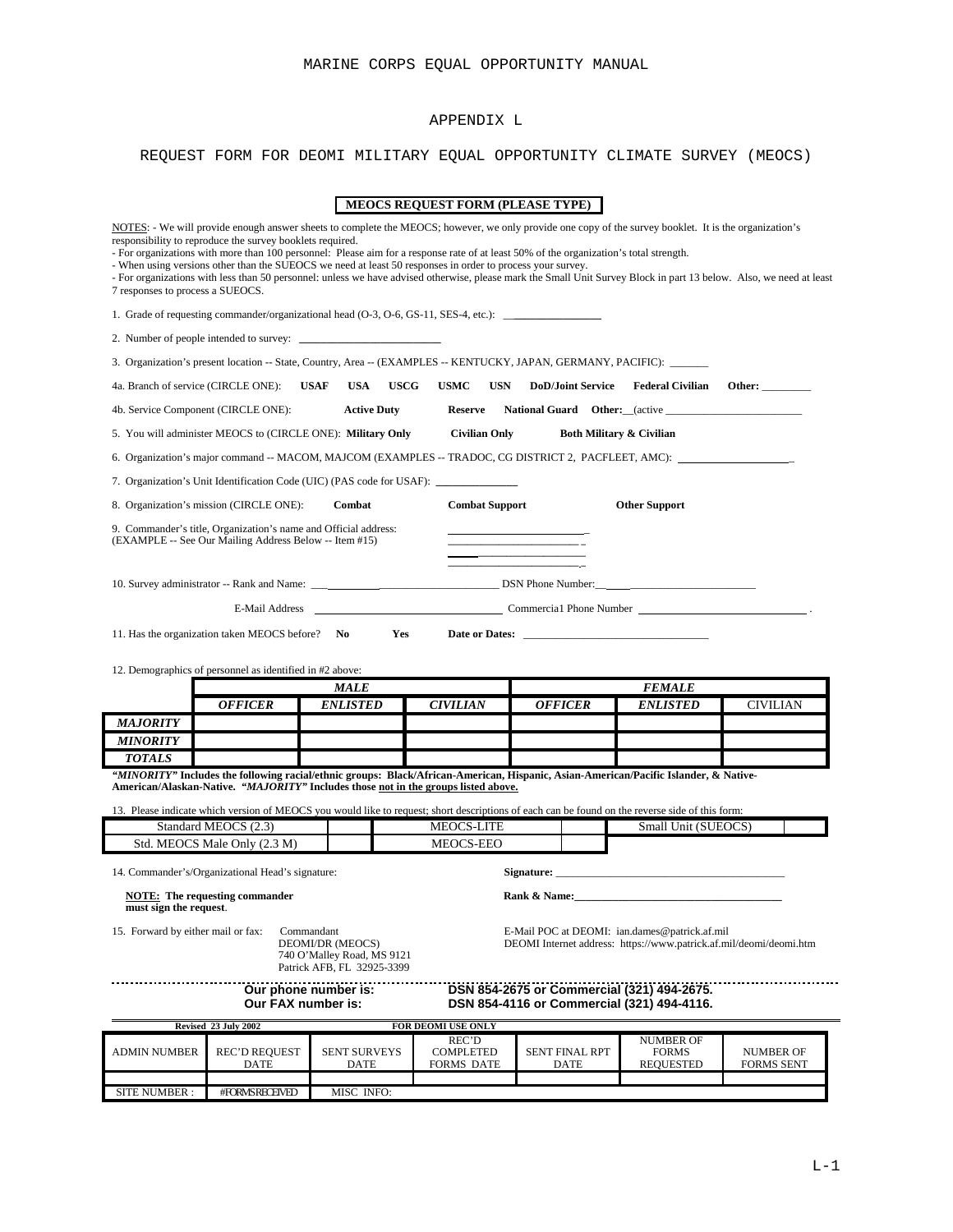## APPENDIX M

## REQUEST MAST FORM (FRONT SIDE)

| MCO 1700.23E |  |  |
|--------------|--|--|
|              |  |  |

|                                                 | MARINE CORPS REQUEST MAST APPLICATION                                                                                                                                                                                                             |          |                       |                                                     |
|-------------------------------------------------|---------------------------------------------------------------------------------------------------------------------------------------------------------------------------------------------------------------------------------------------------|----------|-----------------------|-----------------------------------------------------|
| NAVMC 11296 (Rev. 6-97)<br>SN: 0000-00-888-0350 | $U/I$ : EA                                                                                                                                                                                                                                        |          |                       |                                                     |
|                                                 | PRIVACY ACT STATEMENT                                                                                                                                                                                                                             |          |                       |                                                     |
| Authority:                                      | Title 5, U. S. Code 301; Title 10, USC Section 5013                                                                                                                                                                                               |          |                       |                                                     |
| Priincipal Purpose:                             | Formal filing of complaints/problems to command personnel.                                                                                                                                                                                        |          |                       |                                                     |
| Routine Uses:                                   | To provide a record to facilitate personnel management actions and decisions; to serve as a date source for<br>complaint/problem information and resolution efforts.                                                                              |          |                       |                                                     |
| Disclosure:                                     | Disclosure is voluntary. Failure to complete the requested items could result in delayed command action and/or an<br>inaccurate/incomplete analysis of the complaint/problem.                                                                     |          |                       |                                                     |
|                                                 | PART I: TO BE COMPLETED BY THE APPLICANT                                                                                                                                                                                                          |          |                       |                                                     |
| 1. NAME:                                        |                                                                                                                                                                                                                                                   | 2. RANK: |                       | 3. SSN:                                             |
|                                                 |                                                                                                                                                                                                                                                   |          |                       |                                                     |
| 4. UNIT:                                        |                                                                                                                                                                                                                                                   |          | 5. RACE/ETHNIC GROUP. |                                                     |
| 6. GENDER:                                      |                                                                                                                                                                                                                                                   |          | 7. DATE:              |                                                     |
|                                                 |                                                                                                                                                                                                                                                   |          |                       |                                                     |
|                                                 | 8a. I desire to Request Mast with: (Provide the name and billet of the Commanding Officer with whom you desire to communicate.):                                                                                                                  |          |                       |                                                     |
|                                                 | 8b. NATURE OF COMPLAINT/PROBLEM: (Give in as much detail as possible the basis of your complaint; describe the incident(s)/behavior(s) and                                                                                                        |          |                       |                                                     |
|                                                 | date(s) of the occurrence(s); the names of the individuals involved, witnesses and to whom it may have been previously reported. Include any<br>other information relevant to your compliant/problem. Attach additional sheets, as needed).       |          |                       |                                                     |
|                                                 |                                                                                                                                                                                                                                                   |          |                       |                                                     |
|                                                 |                                                                                                                                                                                                                                                   |          |                       |                                                     |
|                                                 |                                                                                                                                                                                                                                                   |          |                       |                                                     |
|                                                 |                                                                                                                                                                                                                                                   |          |                       |                                                     |
|                                                 |                                                                                                                                                                                                                                                   |          |                       |                                                     |
|                                                 |                                                                                                                                                                                                                                                   |          |                       |                                                     |
|                                                 |                                                                                                                                                                                                                                                   |          |                       |                                                     |
|                                                 |                                                                                                                                                                                                                                                   |          |                       |                                                     |
|                                                 |                                                                                                                                                                                                                                                   |          |                       |                                                     |
|                                                 |                                                                                                                                                                                                                                                   |          |                       |                                                     |
|                                                 |                                                                                                                                                                                                                                                   |          |                       |                                                     |
|                                                 |                                                                                                                                                                                                                                                   |          |                       |                                                     |
|                                                 |                                                                                                                                                                                                                                                   |          |                       |                                                     |
|                                                 |                                                                                                                                                                                                                                                   |          |                       |                                                     |
| named in 8a above.)                             | 8c. REQUESTED REMEDY/OUTCOME: (Clearly state what assistance or complaint resolution you are seeking from the commanding officer                                                                                                                  |          |                       |                                                     |
|                                                 |                                                                                                                                                                                                                                                   |          |                       |                                                     |
|                                                 |                                                                                                                                                                                                                                                   |          |                       |                                                     |
|                                                 |                                                                                                                                                                                                                                                   |          |                       |                                                     |
|                                                 |                                                                                                                                                                                                                                                   |          |                       |                                                     |
|                                                 |                                                                                                                                                                                                                                                   |          |                       |                                                     |
| 9. AFFIDAVIT                                    |                                                                                                                                                                                                                                                   |          |                       |                                                     |
|                                                 |                                                                                                                                                                                                                                                   |          |                       |                                                     |
| ı.                                              |                                                                                                                                                                                                                                                   |          |                       | , have read this statement which begins in Block 8b |
| on this page (page 1) and ends on page          | . I fully understand the statement made by me and certify the statement is true. I have initialed all<br>corrections. I make this formal statement without threat of punishment and without coercion, unlawful influence, or unlawful inducement. |          |                       |                                                     |
|                                                 |                                                                                                                                                                                                                                                   |          |                       |                                                     |
|                                                 |                                                                                                                                                                                                                                                   |          |                       |                                                     |
|                                                 |                                                                                                                                                                                                                                                   |          |                       |                                                     |
|                                                 | (SIGNATURE OF APPLICANT/DATE)                                                                                                                                                                                                                     |          |                       |                                                     |
|                                                 | A-1                                                                                                                                                                                                                                               |          |                       | Appendix A to ENCLOSURE (2)                         |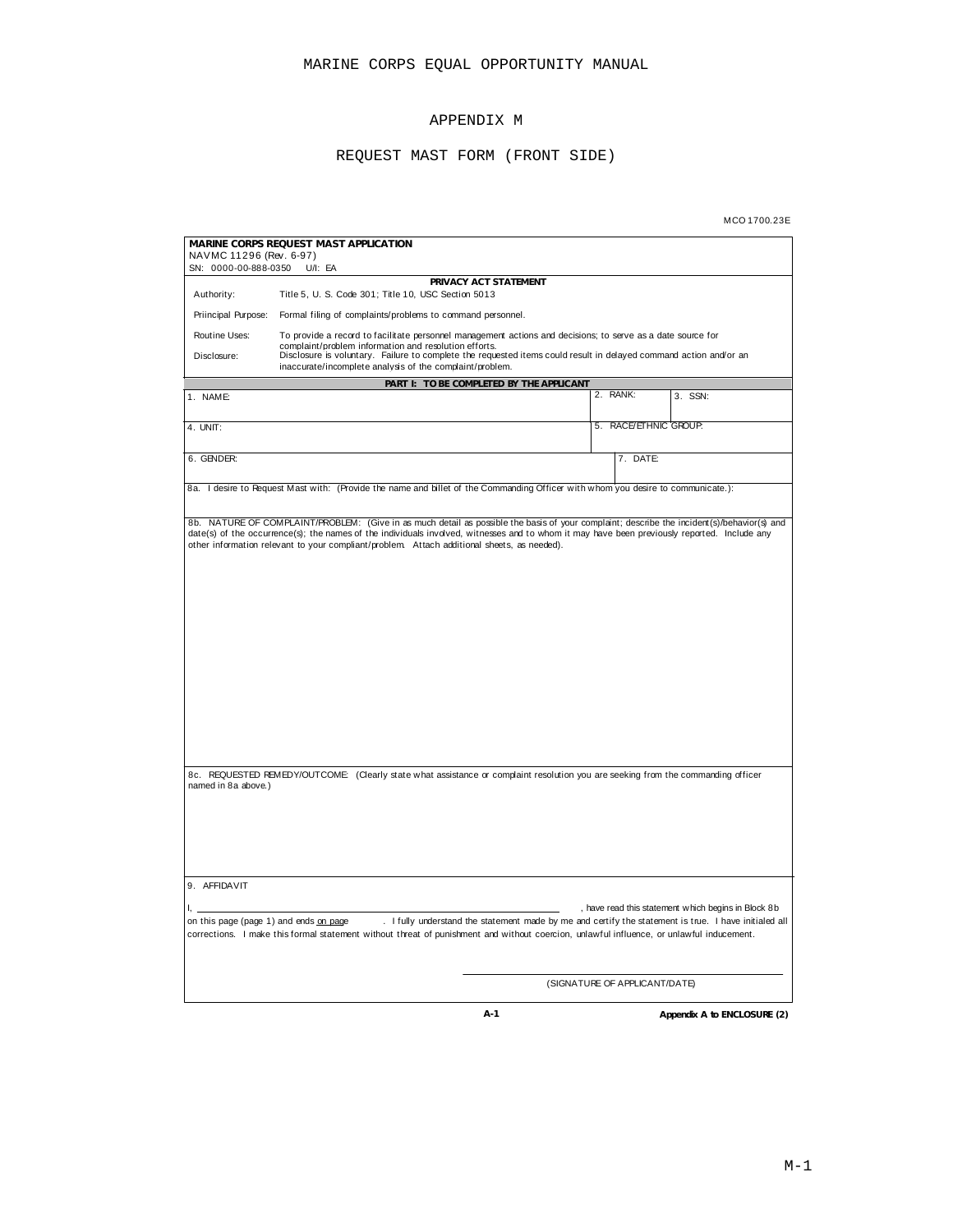REQUEST MAST FORM (REVERSE SIDE)

## **MCO 1700.23E**

| NAVMC 11296 (Rev 6-97) PAGE 2                                                                                                                                                                                                                                                                                       |  |
|---------------------------------------------------------------------------------------------------------------------------------------------------------------------------------------------------------------------------------------------------------------------------------------------------------------------|--|
| PART II: TO BE COMPLETED BY THE OFFICER CONDUCTING REQUEST MAST                                                                                                                                                                                                                                                     |  |
| 10. DISPOSITION: (Provide a detailed explanation of actions taken or attempted to resolve the complaint/problem, to include any other referrals.<br>If an inquiry/investigation was initiated as a result of this complaint, provide the type conducted and the results. Attach additional sheets as<br>necessary.) |  |
|                                                                                                                                                                                                                                                                                                                     |  |
|                                                                                                                                                                                                                                                                                                                     |  |
|                                                                                                                                                                                                                                                                                                                     |  |
|                                                                                                                                                                                                                                                                                                                     |  |
|                                                                                                                                                                                                                                                                                                                     |  |
|                                                                                                                                                                                                                                                                                                                     |  |
|                                                                                                                                                                                                                                                                                                                     |  |
|                                                                                                                                                                                                                                                                                                                     |  |
|                                                                                                                                                                                                                                                                                                                     |  |
|                                                                                                                                                                                                                                                                                                                     |  |
|                                                                                                                                                                                                                                                                                                                     |  |
| COMMANDING OFFICER SIGNATURE/DATE                                                                                                                                                                                                                                                                                   |  |
| PART III: AFPLICANT'S ACKNOWLEDGMENT OF REQUEST MAST                                                                                                                                                                                                                                                                |  |
| (Applicant should initial/complete the appropriate statement(s))                                                                                                                                                                                                                                                    |  |
| I have had the opportunity to communicate directly with my Commanding Officer named in Block 8a and understand the<br>disposition or probable disposition of my problem/complaint.                                                                                                                                  |  |
| I have had the opportunity to communicate directly with_<br>(name and billet of commanding officer subordinate to officer named in Block 8a), understand the disposition or probable<br>disposition of my problem/complaint, and voluntarily withdraw this Request Mast.                                            |  |
| I have not had the opportunity to communicate directly with my Commanding Officer named in Block 8a.                                                                                                                                                                                                                |  |
| I have had the opportunity to communicate directly with my Commanding Officer named in Block 8a but have not been<br>informed of the disposition or probable disposition of my problem/complaint.                                                                                                                   |  |
| APPLICANT'S SIGNATURE/DATE<br>WITNESS' SIGNATURE/DATE                                                                                                                                                                                                                                                               |  |

**Appendix A to ENCLOSURE (2) A-2**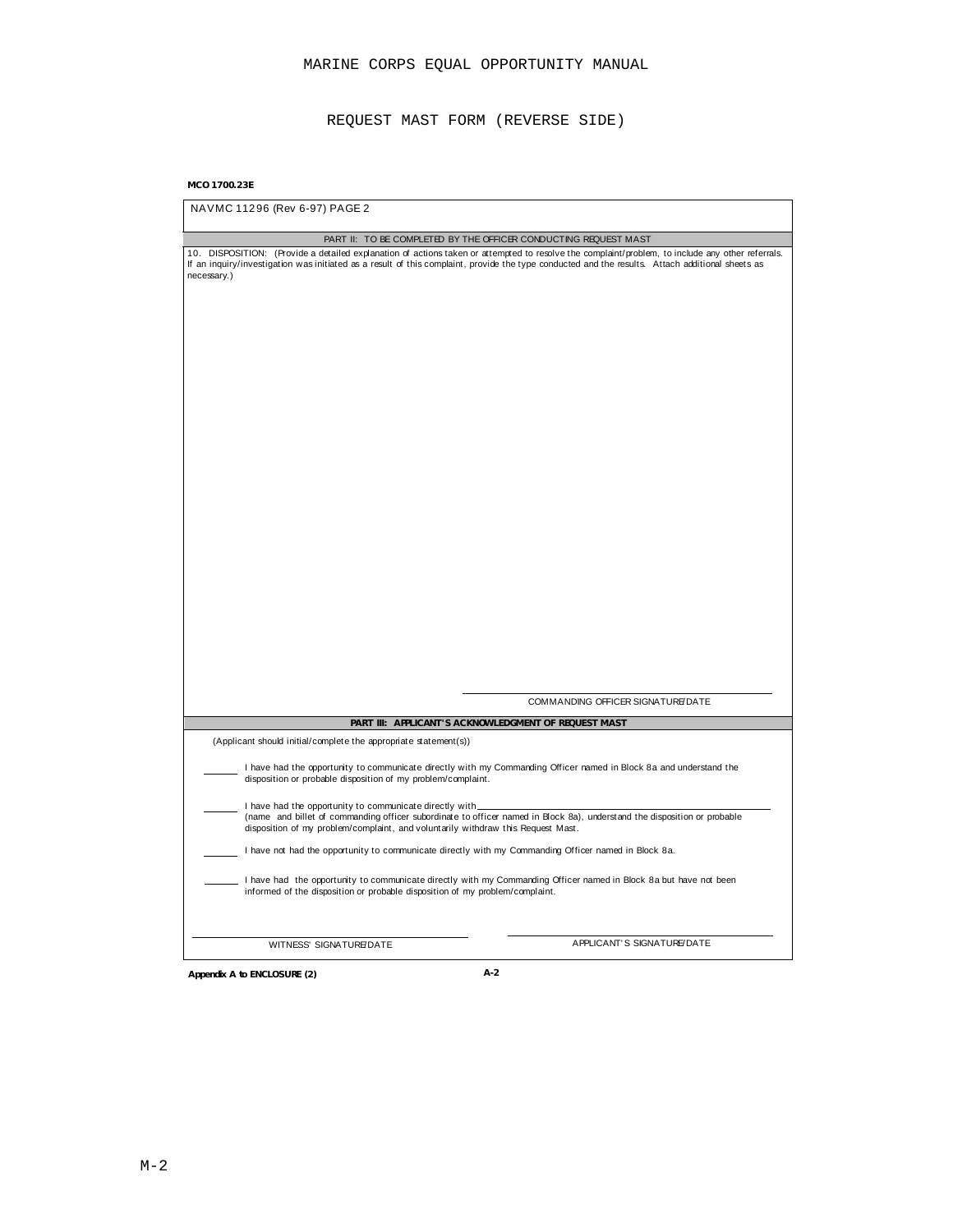# APPENDIX N

#### RESOURCES AVAILABLE

1. NEWSLETTER. Three times a year the CMC (MPE) will publish a newsletter (Equal Opportunity Newsline). This newsletter is available on the HQMC EO Website. It provides information and updates concerning EO issues.

2. DEOMI COURSES. Frequently, the CMC (MPE) will announce class schedules available from DEOMI. Normally, these courses are ideal for officers as well as senior SNCO's in leadership positions (SgtMaj/lstSgt). The following courses are available through DEOMI:

Equal Opportunity Advisor Reserve Components Course (EOARCC) Length: Phase I: (Distance Learning/Correspondence Course) Student has 3 to 6 months to complete Phase I studies, Phase II: 3 weeks of resident training. Target Audience: Reservists and civilians who advise reserve component Commanders on EO matters.

Method of Instruction: Distance Learning (DL)/correspondence, small group discussions/exercises, and lectures

Course Description: The Reserve Components Course is equivalent to the EOA Course. Upon enrollment in the resident course, students are mailed a packet of training materials to complete Phase I. Phase I consists of a two part nonresident course of study that focuses on Interpersonal Awareness, and Ethnic Studies and is accomplished through distance learning/correspondence. After completing a multiple choice/true/false test with 70% accuracy during Phase I, students are eligible to complete Phase II. Phase II is 3 weeks of resident training that focuses on small group activities conducted to enhance the DL portion and the Dynamics of Power. Phase II also includes 4 days of Service Specific Training. Graduates are qualified to serve as EOAs in Reserve and National Guard Units.

Equal Opportunity Program Managers Course (EOPMC)

Length: 6 Weeks

Target Audience: Military and civilian personnel who manage EO programs and supervise EOAs

Method of Instruction: Interactive lectures, large and small group discussions, experiential exercises, feedback, group dynamics and development, and guest lectures.

Course Description: The course develops a base of knowledge and skills that prepare graduates to effectively manage the EO program and to provide advice and assistance to EOAs. Studies focus on the inter/intrapersonal and organizational aspects of EO. Studies progress from communication to individual and group behavior. The course entails a 3-week core portion and a 3-week Service Specific portion. The attendees are integrated into the Service Specific portion of DEOMI's EOA course. Instructional methodologies include: student-centered lectures, small group processing, role playing, student exercises and presentations, debate, reactive cultural paper, and guest speakers.

Equal Opportunity Orientation Workshop (EOOW)

Length: 5 Days

Target Audience: This workshop is designed for officers (O4 and above) and civilians including legal officers, chaplains, and inspector general personnel in leadership positions. Highly recommended for officers (O4 and above) about to take command responsibilities. This workshop is not a substitute for EOA or EOPMC.